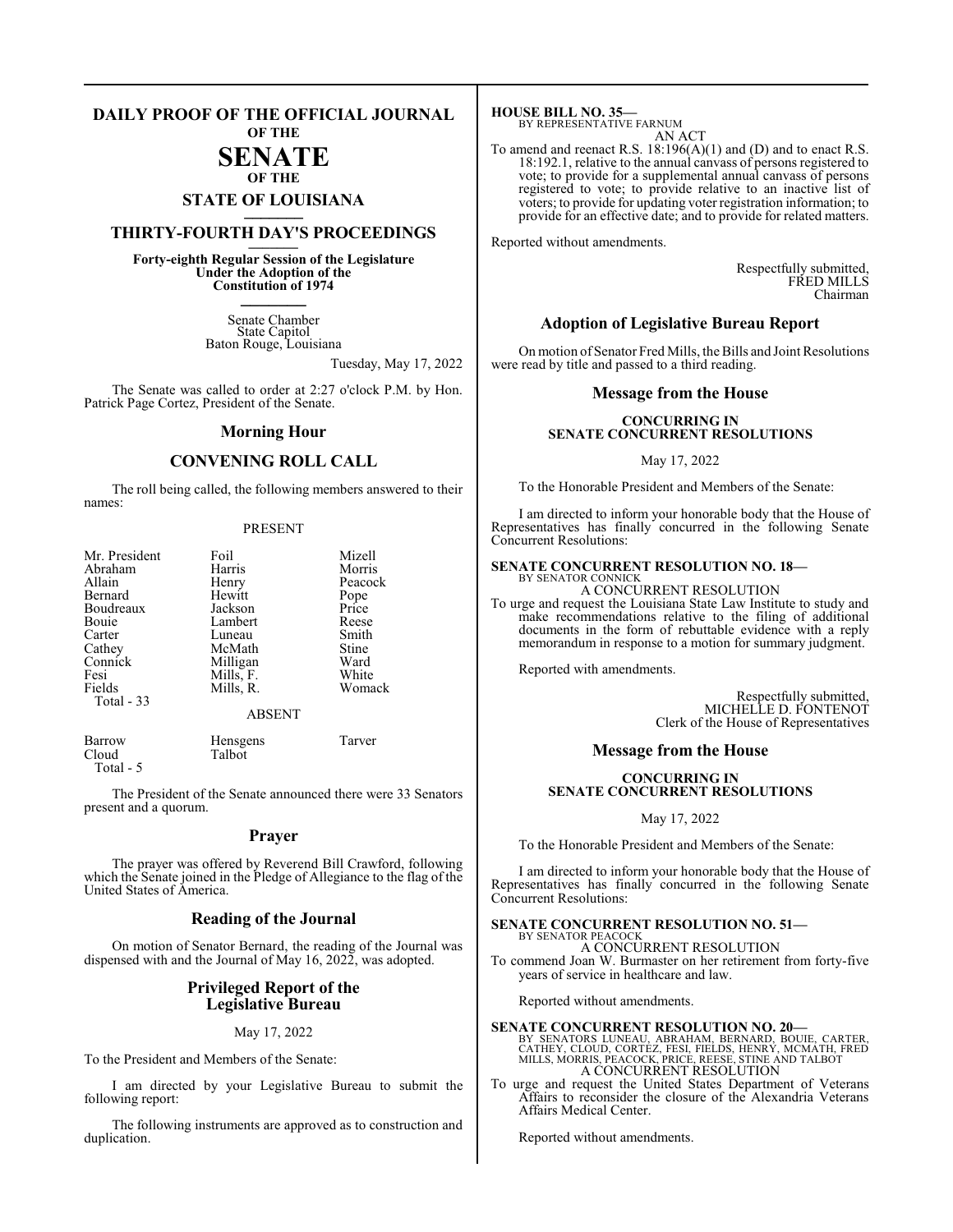# **Page 2 SENATE 34th DAY'S PROCEEDINGS**

May 17, 2022

#### **SENATE CONCURRENT RESOLUTION NO. 4—**

BY SENATOR CATHEY A CONCURRENT RESOLUTION

To repeal Louisiana State Licensing Board for Contractors rules, LAC 46:XXIX.503 and 505, which generally require any corporation, partnership, individual, or contractor undertaking certain construction of residential buildings or structures to obtain a specialty classification license or subcontract-laboronly license; to direct the office of the state register to print the notice of the repeal in the Louisiana Administrative Code; and to provide for related matters.

Reported without amendments.

Respectfully submitted, MICHELLE D. FONTENOT Clerk of the House of Representatives

#### **Introduction of Senate Resolutions**

#### **SENATE RESOLUTION NO. 131—** BY SENATOR CATHEY

A RESOLUTION

To create and provide for the Study Commission on Maternal Health and Wellbeing to research and make recommendations on connecting pregnant women and new mothers, particularly in rural and underserved areas, with resources for the health and wellbeing of the mother and child.

The resolution was read by title and placed on the Calendar for a second reading.

#### **SENATE RESOLUTION NO. 132—** BY SENATOR LUNEAU

A RESOLUTION

To designate May 17, 2022, as Rural Mental Health Day at the Louisiana State Capitol and to commend the board of directors, staff, and provider members of the Louisiana Rural Mental Health Alliance.

Senator Luneau asked for and obtained a suspension of the rules to read Senate Resolution No. 132 a first and second time.

On motion of Senator Luneau the resolution was read by title and adopted.

#### **Introduction of Senate Concurrent Resolutions**

**SENATE CONCURRENT RESOLUTION NO. 56—** BY SENATOR PEACOCK

A CONCURRENT RESOLUTION

To commend Eden Elizabeth Trainor on being selected as a finalist in the Department of Education's 2022 Louisiana Students of the Year Awards Program.

The resolution was read by title and placed on the Calendar for a second reading.

#### **Senate Resolutions on Second Reading**

#### **SENATE RESOLUTION NO. 124—** BY SENATOR FIELDS

A RESOLUTION

To congratulate Maniquwa Montashay Holmes on graduating from McKinley Senior High School of Baton Rouge and to commend her for her many leadership roles both in school and in her community.

On motion of Senator Fields the resolution was read by title and adopted.

#### **SENATE RESOLUTION NO. 125—**

BY SENATOR FIELDS A RESOLUTION

To congratulate Eric Brown on graduating from Madison Preparatory Academy of Baton Rouge and to commend him on his many accomplishments.

On motion of Senator Fields the resolution was read by title and adopted.

#### **SENATE RESOLUTION NO. 126—** BY SENATOR FIELDS

A RESOLUTION

To congratulate Trinity A'mya Hebert on graduating from Madison Preparatory Academy of Baton Rouge and to commend her for her many accomplishments.

On motion of Senator Fields the resolution was read by title and adopted.

**SENATE RESOLUTION NO. 127—**

BY SENATOR FIELDS A RESOLUTION

To congratulate Jerry Dennis Walker Jr. on becoming a 2022 Zachary High School graduate and to commend him on his many accomplishments.

On motion of Senator Fields the resolution was read by title and adopted.

# **SENATE RESOLUTION NO. 128—** BY SENATOR FIELDS

A RESOLUTION

To congratulate Christian Chew on graduating from Liberty High School of Baton Rouge and to commend him on his many accomplishments.

On motion of Senator Fields the resolution was read by title and adopted.

#### **SENATE RESOLUTION NO. 129—** BY SENATOR HEWITT

A RESOLUTION

To urge and request the Nursing Supply and Demand Council to study and make recommendations to improve statewide nurse retention in response to the nursing workforce shortage.

The resolution was read by title and referred by the President to the Committee on Health and Welfare.

#### **SENATE RESOLUTION NO. 130—**

BY SENATOR HEWITT A RESOLUTION

To recognize Wednesday, May 18, 2022, as Film Day at the state capitol.

On motion of Senator Hewitt the was read by title and adopted.

#### **Senate Concurrent Resolutions on Second Reading**

#### **SENATE CONCURRENT RESOLUTION NO. 52—** BY SENATOR PEACOCK

A CONCURRENT RESOLUTION

To commend Bob Davis Electric Co. Inc. on the occasion of its one hundredth anniversary.

The concurrent resolution was read by title. Senator Peacock moved to adopt the Senate Concurrent Resolution.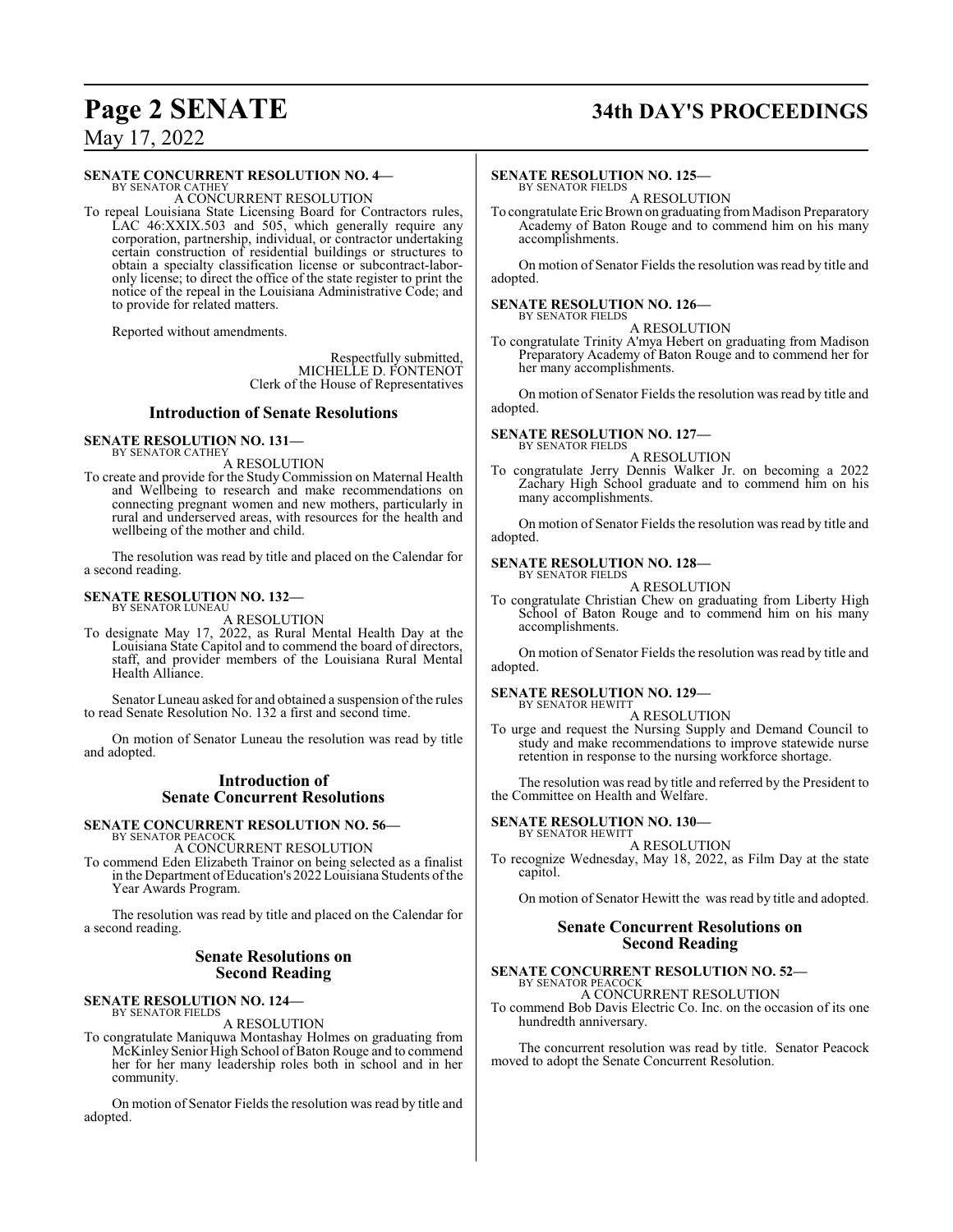# **34th DAY'S PROCEEDINGS Page 3 SENATE**

## **ROLL CALL**

The roll was called with the following result:

#### YEAS

| Mr. President<br>Abraham<br>Allain<br>Barrow<br>Bernard<br>Boudreaux<br>Bouie<br>Carter<br>Cathey<br>Cloud<br>Connick<br>Fesi | Fields<br>Foil<br>Hensgens<br>Hewitt<br>Luneau<br>McMath<br>Milligan<br>Mills, F.<br>Mills, R.<br>Mizell<br>Morris<br>Peacock | Pope<br>Price<br>Reese<br>Smith<br>Stine<br>Talbot<br>Tarver<br>Ward<br>White<br>Womack |
|-------------------------------------------------------------------------------------------------------------------------------|-------------------------------------------------------------------------------------------------------------------------------|-----------------------------------------------------------------------------------------|
| Total - 34                                                                                                                    | <b>NAYS</b>                                                                                                                   |                                                                                         |
| ___                                                                                                                           |                                                                                                                               |                                                                                         |

Total - 0

#### ABSENT

| Harris    | Jackson |
|-----------|---------|
| Henry     | Lambert |
| Total - 4 |         |

The Chair declared the Senate adopted the Senate Concurrent Resolution and ordered it sent to the House.

#### **SENATE CONCURRENT RESOLUTION NO. 53—**

BY SENATOR PEACOCK A CONCURRENT RESOLUTION

To commend the Shreveport Little Theatre on the occasion of its one hundredth consecutive season of live theatrical production.

The concurrent resolution was read by title. Senator Peacock moved to adopt the Senate Concurrent Resolution.

#### **ROLL CALL**

The roll was called with the following result:

#### YEAS

| Mr. President<br>Abraham<br>Allain<br>Barrow<br>Bernard<br>Boudreaux<br>Bouie<br>Cathey<br>Cloud<br>Connick<br>Fesi<br>Fields<br>Total $-35$ | Foil<br>Harris<br>Hensgens<br>Hewitt<br>Jackson<br>Lambert<br>Luneau<br>McMath<br>Milligan<br>Mills, F.<br>Mills, R.<br>Mizell<br><b>NAYS</b> | Morris<br>Peacock<br>Pope<br>Price<br>Reese<br>Smith<br>Stine<br>Tarver<br>Ward<br>White<br>Womack |
|----------------------------------------------------------------------------------------------------------------------------------------------|-----------------------------------------------------------------------------------------------------------------------------------------------|----------------------------------------------------------------------------------------------------|
| Total $-0$                                                                                                                                   | <b>ABSENT</b>                                                                                                                                 |                                                                                                    |
| Carter                                                                                                                                       | Henry                                                                                                                                         | Talbot                                                                                             |

Total - 3

The Chair declared the Senate adopted the Senate Concurrent Resolution and ordered it sent to the House.

# May 17, 2022

## **SENATE CONCURRENT RESOLUTION NO. 54—**

BY SENATOR FESI A CONCURRENT RESOLUTION

To reaffirm recognition of the Bayou Lafourche Band of Biloxi-Chitimacha Confederation of Muskogees, the Grand Caillou/Dulac Band of Biloxi-Chitimacha-Choctaw, the Jean Charles ChoctawNation, and the Pointe-au-Chien Indian Tribe.

The resolution was read by title and referred by the President to the Committee on Judiciary B.

#### **SENATE CONCURRENT RESOLUTION NO. 55—** BY SENATOR FESI

A CONCURRENT RESOLUTION

To memorialize the Congress of the United States and urge and request the Federal Reserve Board, the Office of the Comptroller of the Currency, the Federal Deposit Insurance Corporation, the Consumer Financial Protection Bureau, the National Credit Union Administration, and the office of financial institutions to refrain from enacting or adopting laws, rules, regulations, or guidance that restricts the ability of banks, savings and loan associations, savings banks, credit unions, trust companies, or payment processors from offering products or services to the fossil fuel industry.

The resolution was read by title and referred by the President to the Committee on Commerce, Consumer Protection, and International Affairs.

#### **Message from the House**

#### **ASKING CONCURRENCE IN HOUSE BILLS AND JOINT RESOLUTIONS**

May 17, 2022

To the Honorable President and Members of the Senate:

I am directed to inform your honorable body that the House of Representatives has finally passed and asks your concurrence in the following House Bills and Joint Resolutions:

| <b>HB</b> No. 30 | HB No. 370  | HB No. 524  |
|------------------|-------------|-------------|
| HB No. 526       | HB No. 554  | HB No. 1031 |
| HB No. 1070      | HB No. 1075 |             |

Respectfully submitted, MICHELLE D. FONTENOT Clerk of the House of Representatives

#### **House Bills and Joint Resolutions on First Reading**

**HOUSE BILL NO. 30—**

BY REPRESENTATIVES FRIEMAN AND GAROFALO AN ACT

To enact R.S.  $11:710.1(A)(1)(d)$  and to repeal R.S. 11:710.1(A)(1)(d), relative to the Teachers' Retirement System of Louisiana; to provide for reemployment of retired teachers; to provide for compensation during reemployment; to provide for costs; to provide for an effective date; and to provide for related matters.

The bill was read by title and placed on the Calendar for a second reading.

# **HOUSE BILL NO. 370—** BY REPRESENTATIVE MAGEE

AN ACT

To amend and reenact R.S. 26:241(15) and to enact R.S. 26:241(27) and (28), 242, and 271(A)(7), relative to the Alcoholic Beverage Control Law; to provide for definitions; to provide relative to the distribution of certain alcoholic beverages; to provide for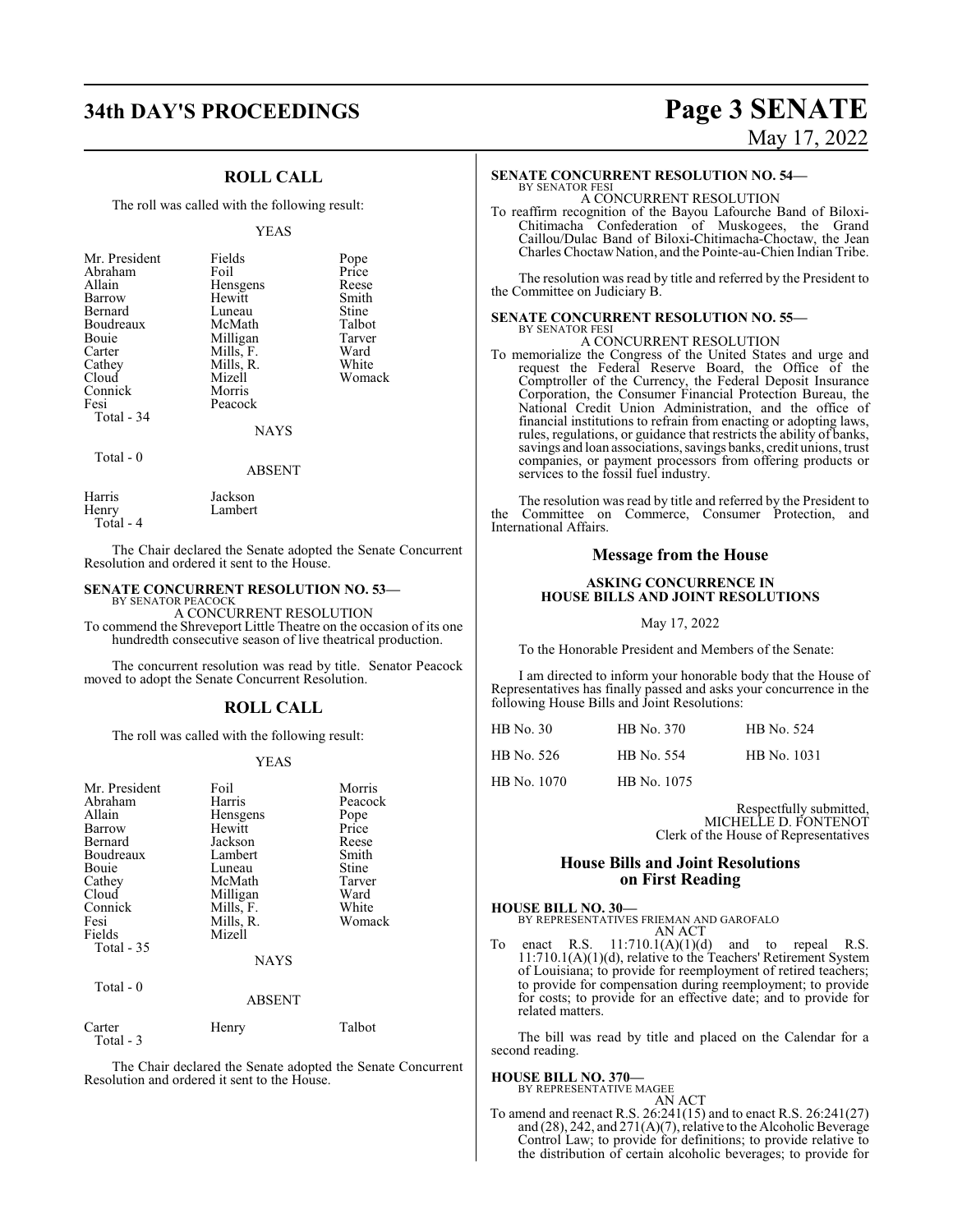# **Page 4 SENATE 34th DAY'S PROCEEDINGS**

self-distribution; to provide for limitations; to provide relative to permit fees; and to provide for related matters.

The bill was read by title and placed on the Calendar for a second reading.

#### **HOUSE BILL NO. 524—** BY REPRESENTATIVE LYONS

AN ACT

To amend and reenact R.S. 27:625(G)(5) and R.S. 29:726.6(Section heading) and to enact R.S. 29:726.7, relative to services for people with disabilities affected by disasters; to create the Disability-Focused Disaster Preparedness and Response Fund as a special fund in the state treasury; to provide for dedication to the fund ofrevenue fromthe tax upon net gaming proceeds from sports wagering; to authorize the use of monies in the fund for certain purposes; to create and provide for a program to conduct needs assessments among, and provide services to, people with disabilities affected by disasters; to provide for duties and responsibilities of the Governor's Office of Homeland Security and Emergency Preparedness with respect to the program; to authorize the Governor's Office of Homeland Security and Emergency Preparedness to utilize certain monies for administrative costs and grant administration; to require the Governor's Office of Homeland Security and Emergency Preparedness to contract with a disability assessment and coordination entity for certain functions; to provide relative to state actions to obtain federal reimbursement for certain disaster-related expenses; and to provide for related matters.

The bill was read by title and placed on the Calendar for a second reading.

**HOUSE BILL NO. 526—**<br>BY REPRESENTATIVES EDMONDS, AMEDEE, BACALA, CARRIER,<br>WILFORD CARTER, DEVILLIER, EMERSON, FISHER, FREEMAN,<br>GAROFALO, HARRIS, HUGHES, LAFLEUR, LARVADAIN, MIGUEZ,<br>NEWELL, CHARLES OWEN, SCHAMERHORN, SCHLE

AN ACT

To enact R.S. 17:88.1 and 3996(B)(67), relative to school board fiscal information; to require each city, parish, and other local public school board to post certain fiscal information on its website; to provide deadlines; to require the treasurer to post certain fiscal information relative to school boards on the website of the Department of the Treasury; to provide relative to charter schools; and to provide for related matters.

The bill was read by title and placed on the Calendar for a second reading.

#### **HOUSE BILL NO. 554—**

BY REPRESENTATIVE MINCEY AN ACT

To amend and reenact R.S. 26:241(17), 271(A)(5), and 271.1, relative to microbrewery operations; to provide for definitions; to provide relative to permitting; to provide relative to wholesale limited sales; to provide relative to taxation; and to provide for related matters.

The bill was read by title and placed on the Calendar for a second reading.

#### **HOUSE BILL NO. 1031—** BY REPRESENTATIVE FREIBERG

AN ACT

To enact Part II-A of Chapter 3 of Title 32 of the Louisiana Revised Statutes of 1950, to be comprised of R.S. 32:461, relative to an annual road usage fee on certain vehicles; to levy a road usage fee on electric and hybrid motor vehicles; to provide for the administration, collection, and disposition offees; to provide for rulemaking authority; to provide for certain definitions; to provide for the use of road usage fee proceeds; to provide for a special effective date; and to provide for related matters.

The bill was read by title and placed on the Calendar for a second reading.

**HOUSE BILL NO. 1070— (Substitute for House Bill No. 759 by Representative Schexnayder)** BY REPRESENTATIVES SCHEXNAYDER AND THOMPSON AN ACT

To amend and reenact R.S. 29:725(A) and (F), 725.5, 726(B)(introductory paragraph) and (F), and 729(B)(introductory paragraph) and (12), to enact R.S.  $29:725(K)$ ,  $726(G)$ , and  $728(G)$ , and to repeal R.S.  $29:726(E)(25)$  and  $731$ , relative to the Governor's Office of Homeland Security and Emergency Preparedness; to provide relative to interoperability; to create the Emergency Communications InteroperabilityFund; to provide requirements for the statewide emergency management software system; to provide formandatory training requirements; to provide relative to parish offices of homeland security and emergency preparedness; to provide relative to prepositioned contracts; to provide relative to procurement; to provide for reporting; to provide for temporary housing assistance; to provide for eligibility; to provide relative to waivers of local land use regulations; to provide for exemptions; to provide for an effective date; and to provide for related matters.

The bill was read by title and placed on the Calendar for a second reading.

#### **HOUSE BILL NO. 1075— (Substitute for House Bill No. 861 by Representative St. Blanc)** BY REPRESENTATIVE ST. BLANC

AN ACT

To amend and reenact R.S. 17:407.62(7), 407.64(B), and 407.66(A)(2) andR.S. 40:1563.2 and to enact R.S. 17:407.62(8) and (9), relative to family and in-home child care providers; to provide relative to the inspection of such providers; to provide relative to the powers and duties of the state Department of Education and the office of state fire marshal with respect to such providers; to provide for the transfer and use of monies; and to provide for related matters.

The bill was read by title and placed on the Calendar for a second reading.

#### **Message from the House**

#### **ASKING CONCURRENCE IN HOUSE CONCURRENT RESOLUTIONS**

May 16, 2022

To the Honorable President and Members of the Senate:

I am directed to inform your honorable body that the House of Representatives has finally passed and asks your concurrence in the following House Concurrent Resolutions:

HCR No. 80 HCR No. 83

Respectfully submitted, MICHELLE D. FONTENOT Clerk of the House of Representatives

### **House Concurrent Resolutions on First Reading**

**HOUSE CONCURRENT RESOLUTION NO. 80—** BY REPRESENTATIVES CREWS AND GAROFALO

A CONCURRENT RESOLUTION

To direct the Louisiana Department of Health to conduct a comprehensive assessment ofthis state's response and outcomes with respect to the COVID-19 pandemic and to report the findings of the assessment to the legislative committees on health and welfare.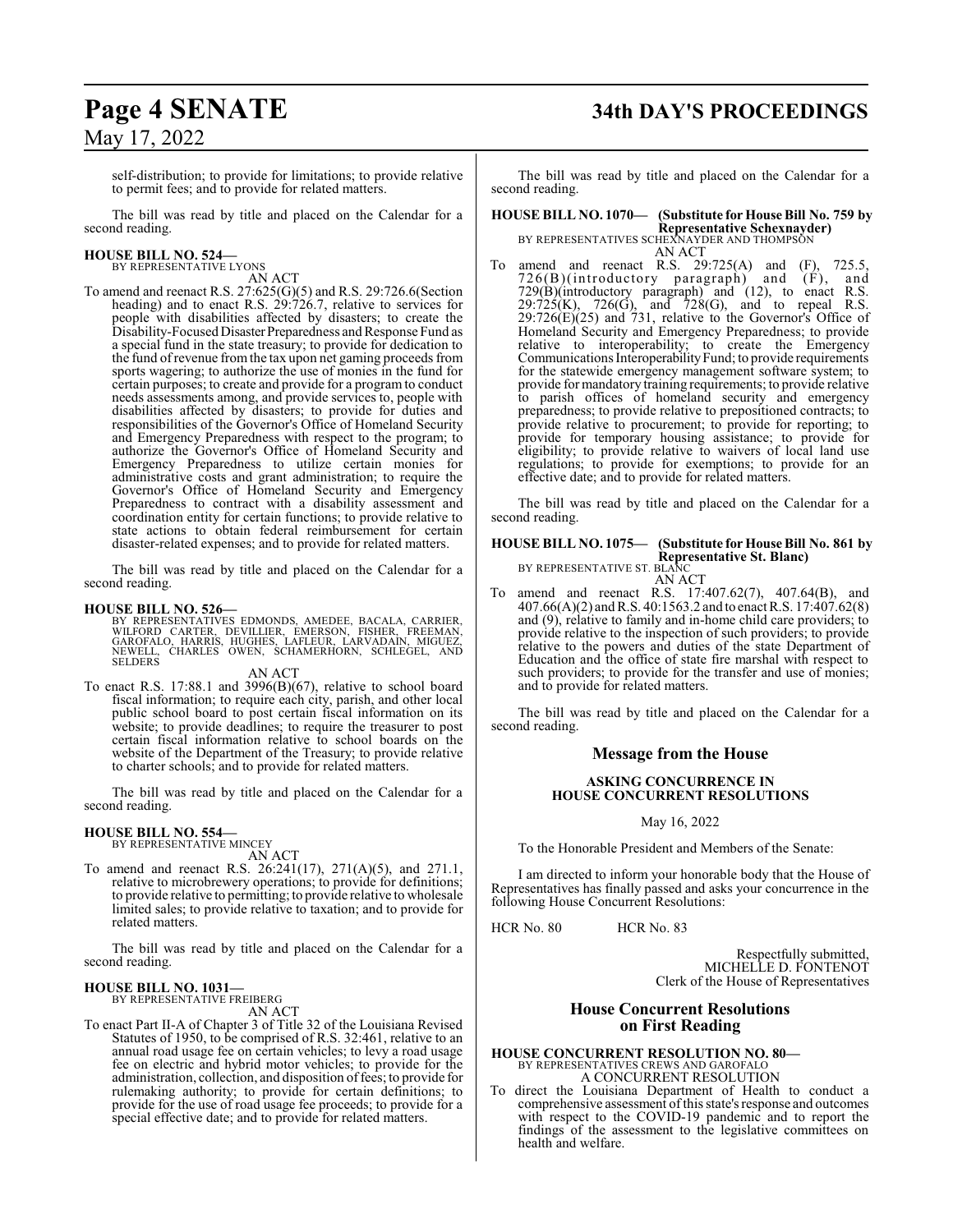# **34th DAY'S PROCEEDINGS Page 5 SENATE**

# May 17, 2022

The resolution was read by title and placed on the Calendar for a second reading.

## **HOUSE CONCURRENT RESOLUTION NO. 83—**

BY REPRESENTATIVE GAROFALO A CONCURRENT RESOLUTION

To create the Louisiana All-Payer Claims Database Task Force to study and make recommendations regarding the implementation of an all-payer claims database to facilitate the aggregation and use of health insurance and government health benefits claims data in Louisiana.

The resolution was read by title and placed on the Calendar for a second reading.

#### **House Bills and Joint Resolutions on Second Reading**

# **HOUSE BILL NO. 78—** BY REPRESENTATIVE ZERINGUE

AN ACT

To amend and reenact R.S.  $24:513(A)(2)$  and  $(3)$  and R.S.  $39:75(A)(3)$ ,  $80(A)$  and  $(B)(1)(introductory)$  paragraph),  $1302(3)(i)$ , and  $1538(E)$  and to repeal R.S.  $24:513(J)(1)(c)(v)$ , relative to certain annual state financial reports; to provide definitions; to provide requirements; to provide for resolution in the event of conflict with other provisions of law; to provide an effective date; and to provide for related matters.

The bill was read by title and referred by the President to the Committee on Finance.

#### **HOUSE BILL NO. 100—**

BY REPRESENTATIVE DESHOTEL AN ACT

To amend and reenact R.S. 33:3005, relative to the Avoyelles Parish Local Government Gaming Mitigation Fund; to provide relative to deposits into the fund; to change requirements for payment from the fund; and to provide for related matters.

The bill was read by title and referred by the President to the Committee on Finance.

#### **HOUSE BILL NO. 193—** BY REPRESENTATIVE FREEMAN

AN ACT

To enact R.S. 25:762.1, relative to the city of New Orleans; to provide relative to historic preservation districts and landmarks commissions; to provide relative to regulations established by such districts and commissions; to provide relative to the violation of such regulations; to provide relative to penalties imposed for certain violations; and to provide for related matters.

The bill was read by title and referred by the President to the Committee on Local and Municipal Affairs.

#### **HOUSE BILL NO. 335—** BY REPRESENTATIVE DUPLESSIS

AN ACT

To amend and reenact R.S.  $28:2(13)$  and  $69(B)(2)$ , to enact R.S.  $28:2(40)$ , and to repeal R.S.  $28:68(C)$ , relative to behavioral health; to provide for a definition of the term "psychiatric deterioration"; to amend the definition of "gravely disabled"; to provide for certain regulations regarding a Physician's Report to Court or an affidavit from certain mental health professionals; and to provide for related matters.

The bill was read by title and referred by the President to the Committee on Local and Municipal Affairs.

#### **HOUSE BILL NO. 369—**

BY REPRESENTATIVE HARRIS AN ACT

To enact R.S. 17:354 and 3996(B)(67) and (68), relative to education; to require public school governing authorities and public schools to post information on their websites relative to laws granting parents access to instructional materials and the Parents'Bill ofRights for Public Schools; to require distribution of such information during the first week of school annually; to apply the law relative to parental access to instructional materials to charter schools; and to provide for related matters.

The bill was read by title and referred by the President to the Committee on Education.

# **HOUSE BILL NO. 966—** BY REPRESENTATIVE CARRIER

AN ACT

To enact R.S. 13:5727, relative to coroners; to provide for funding; to provide for alternative funding for coroners of certain parishes; to authorize a renewable tax; and to provide for related matters.

The bill was read by title and referred by the President to the Committee on Judiciary B.

#### **HOUSE BILL NO. 1042—**

BY REPRESENTATIVE HILFERTY

AN ACT

To enact R.S. 36:209.1, relative to certain agencies within the Department of Culture, Recreation and Tourism; to require the agencies to evaluate certain drainage projects; and to provide for related matters.

The bill was read by title and referred by the President to the Committee on Natural Resources.

#### **House Concurrent Resolutions on Second Reading**

#### **HOUSE CONCURRENT RESOLUTION NO. 1—** BY REPRESENTATIVE IVEY A CONCURRENT RESOLUTION

To suspend until sixty days after final adjournment of the 2023 Regular Session of the Legislature of Louisiana the provisions ofR.S. 17:170(F), relative to immunizations of persons entering certain educational institutions during an outbreak of a communicable disease.

The resolution was read by title and referred by the President to the Committee on Education.

#### **HOUSE CONCURRENT RESOLUTION NO. 23—** BY REPRESENTATIVE HARRIS

A CONCURRENT RESOLUTION

To approve the formula that was developed by the State Board of Elementary and Secondary Education pursuant to Article VIII, Section 13(B) of the Constitution of Louisiana to determine the cost of a minimum foundation program of education in all public elementary and secondary schools as well as to equitably allocate the funds to parish and city school systems and that was adopted by the board on March 9, 2022.

The resolution was read by title and referred by the President to the Committee on Education.

# **HOUSE CONCURRENT RESOLUTION NO. 48—** BY REPRESENTATIVE IVEY

A CONCURRENT RESOLUTION

To urge and request each standing committee of each house of the legislature to meet and function as a joint committee with the standing committee of the other house which has a substantially similar subject matter jurisdiction to study the provisions of the Constitution of Louisiana within the jurisdiction of the joint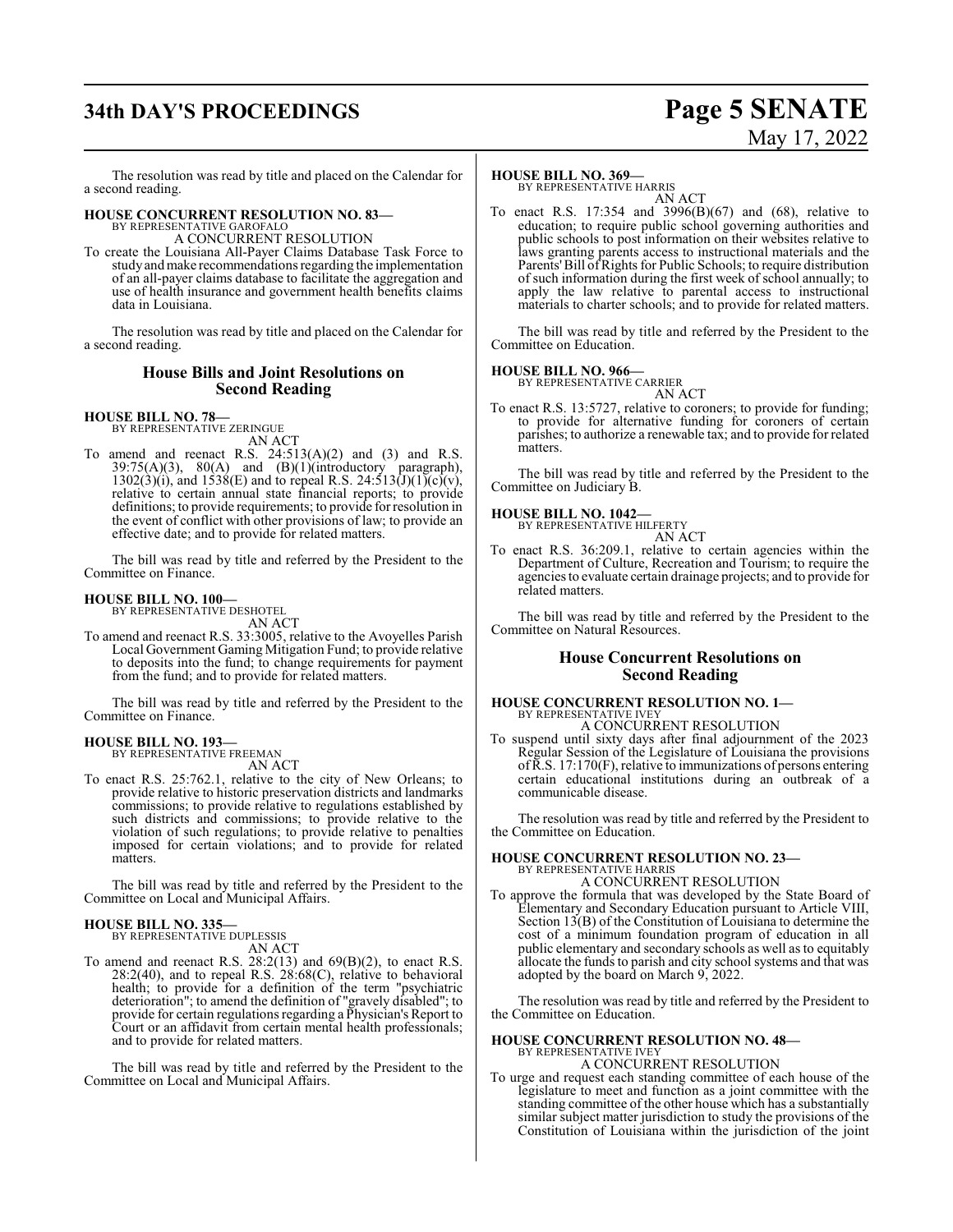# **Page 6 SENATE 34th DAY'S PROCEEDINGS**

## May 17, 2022

committee and to make recommendations regarding revisions to those provisions to the legislature no later than March 15, 2023.

The resolution was read by title and referred by the President to the Committee on Senate and Governmental Affairs.

#### **HOUSE CONCURRENT RESOLUTION NO. 78—** BY REPRESENTATIVE KERNER

A CONCURRENT RESOLUTION

To memorialize the United States Congress to support the Illegal Fishing and Forced Labor Prevention Act and to take such actions as are necessary to compel the United States Food and DrugAdministration to fulfill its duties regarding inspection and testing of imported seafood.

The resolution was read by title and referred by the President to the Committee on Natural Resources.

## **HOUSE CONCURRENT RESOLUTION NO. 84—**

BY REPRESENTATIVES KERNER AND BOURRIAQUE A CONCURRENT RESOLUTION

To memorialize the United States Congress to take such actions as are necessaryto reviewand reform the National Flood Insurance Program's pricing methodology known as Risk Rating 2.0.

The resolution was read by title and referred by the President to the Committee on Insurance.

#### **HOUSE CONCURRENT RESOLUTION NO. 87—** BY REPRESENTATIVE MAGEE

A CONCURRENT RESOLUTION

To urge and request the Judicial Council of the Supreme Court of Louisiana to provide a recommendation for a statewide schedule of local criminal fees to the Legislature of Louisiana prior to the 2023 Regular Session of the Legislature.

The resolution was read by title and referred by the President to the Committee on Judiciary A.

#### **HOUSE CONCURRENT RESOLUTION NO. 89—** BY REPRESENTATIVE DUSTIN MILLER

- A CONCURRENT RESOLUTION
- To urge and request the Louisiana Department of Insurance to conduct a study concerning health insurance coverage for therapies and treatments for pediatric acute-onset neuropsychiatric syndrome (PANS); pediatric autoimmune neuropsychiatric disorders associated with streptococcal (strep) infections (PANDAS); and PANS and PANDAS considered as types of autoimmune encephalitis (AE).

The resolution was read by title and referred by the President to the Committee on Insurance.

#### **HOUSE CONCURRENT RESOLUTION NO. 93—** BY REPRESENTATIVE EMERSON

A CONCURRENT RESOLUTION

To commend and honor the pregnancy care centers of Louisiana; to encourage Congress and federal and state government agencies to grant assistance to pregnancy care centers for medical equipment and abstinence education in a manner that does not compromise the centers' mission or religious integrity; and to express the sense of the legislature regarding actions of any national, state, or local groups attempting to prevent pregnancy care centers from effectively serving women and men facing unplanned pregnancies.

The resolution was read by title and referred by the President to the Committee on Health and Welfare.

#### **HOUSE CONCURRENT RESOLUTION NO. 98—** BY REPRESENTATIVE ZERINGUE

A CONCURRENT RESOLUTION

To urge and request continued support for the efforts by the state of Louisiana and other states in the Mississippi River Basin to work together toward achieving the goals of the Gulf Hypoxia

Action Plan and a reduction of the hypoxic zone off the coast of Louisiana.

The resolution was read by title and referred by the President to the Committee on Natural Resources.

#### **HOUSE CONCURRENT RESOLUTION NO. 99—** BY REPRESENTATIVE BAGLEY

A CONCURRENT RESOLUTION To urge and request the Louisiana Department of Health to fully

utilize the National Association of State Procurement Officials' ValuePoint process to procure Medicaid management information system components and services.

The resolution was read by title and referred by the President to the Committee on Health and Welfare.

#### **HOUSE CONCURRENT RESOLUTION NO. 100—**

BY REPRESENTATIVE MCFARLAND A CONCURRENT RESOLUTION

To urge and request the United States Department of Agriculture (USDA) Natural Resources Conservation Service (NRCS) to establish a cost share program to assist landowners and producers with the purchase and application of lime for enhancement of crop and grass production.

The resolution was read by title and referred by the President to the Committee on Agriculture, Forestry, Aquaculture, and Rural Development.

#### **HOUSE CONCURRENT RESOLUTION NO. 102—**

BY REPRESENTATIVE ROBERT OWEN A CONCURRENT RESOLUTION

To urge and request that rules be codified defining the public's right to access the running waters of this state in accordance with Louisiana's historical civil law tradition.

The resolution was read by title and referred by the President to the Committee on Natural Resources.

#### **HOUSE CONCURRENT RESOLUTION NO. 116—** BY REPRESENTATIVE ORGERON

A CONCURRENT RESOLUTION

To commend Louisiana Department of Wildlife and Fisheries Sergeant Stephen Rhodes for his heroism.

The resolution was read by title. Senator Connick moved to concur in the House Concurrent Resolution.

## **ROLL CALL**

The roll was called with the following result: YEAS

| Mr. President | Harris        | Peacock |
|---------------|---------------|---------|
| Abraham       | Henry         | Pope    |
| Allain        | Hensgens      | Price   |
| Barrow        | Hewitt        | Reese   |
| Bernard       | Jackson       | Smith   |
| Boudreaux     | Lambert       | Stine   |
| Bouie         | Luneau        | Talbot  |
| Carter        | McMath        | Tarver  |
| Cathey        | Milligan      | Ward    |
| Cloud         | Mills, F.     | White   |
| Connick       | Mills, R.     | Womack  |
| Fesi          | Mizell        |         |
| Fields        | Morris        |         |
| Total - 37    |               |         |
|               | <b>NAYS</b>   |         |
| Total - 0     |               |         |
|               | <b>ABSENT</b> |         |

Total - 1

Foil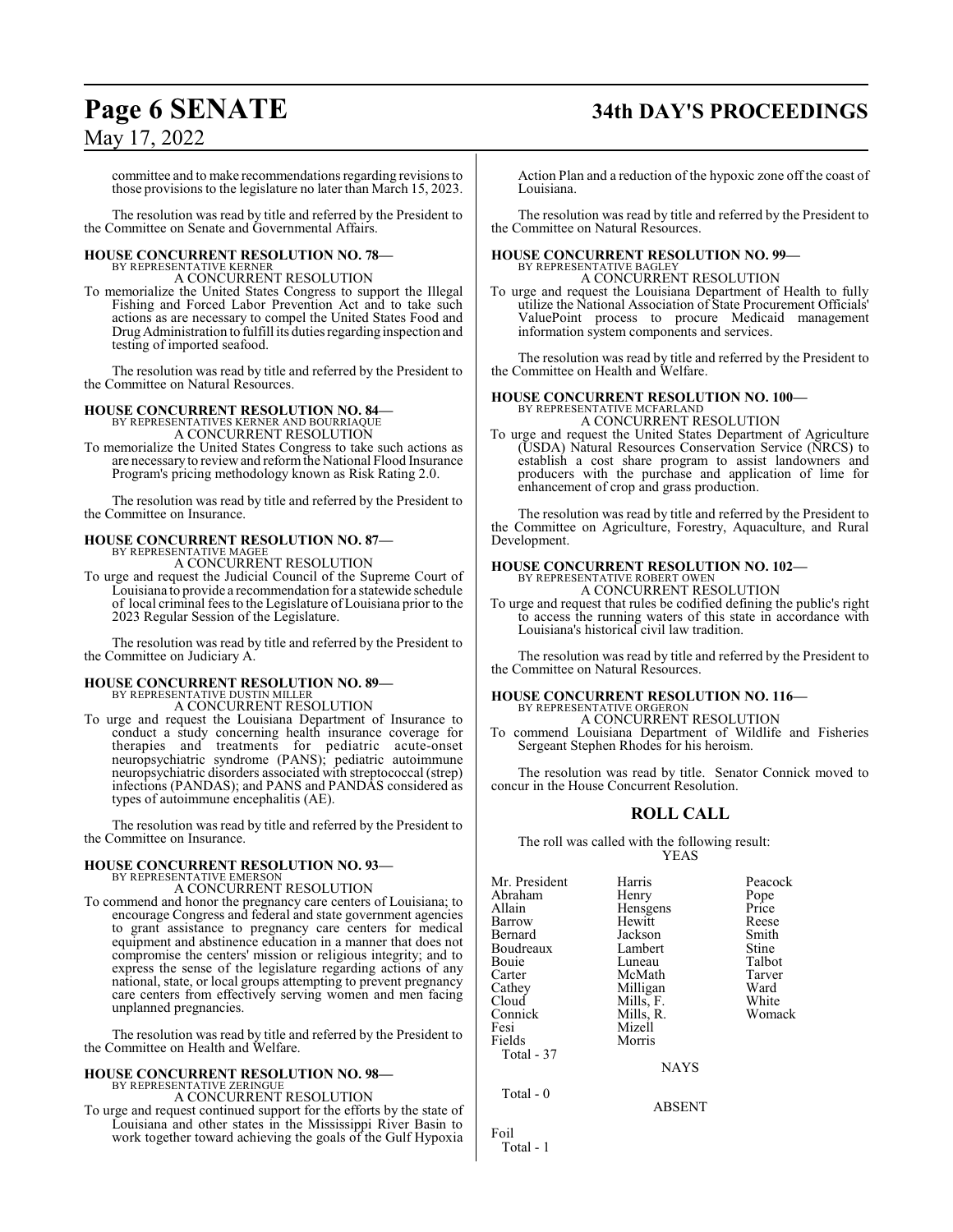# **34th DAY'S PROCEEDINGS Page 7 SENATE**

The Chair declared the Senate concurred in the House Concurrent Resolution and ordered it returned to the House.

### **HOUSE CONCURRENT RESOLUTION NO. 117—**

BY REPRESENTATIVE BRASS AND SENATOR PRICE A CONCURRENT RESOLUTION

To commend Edwin "DaLou" Octave, Jr., on the occasion of his one hundredth birthday.

The resolution was read by title. Senator Price moved to concur in the House Concurrent Resolution.

### **ROLL CALL**

The roll was called with the following result:

#### YEAS

| Mr. President<br>Abraham<br>Allain<br>Barrow<br>Bernard<br>Boudreaux<br>Bouie<br>Carter<br>Cathey<br>Cloud | Harris<br>Henry<br>Hensgens<br>Hewitt<br>Jackson<br>Lambert<br>Luneau<br>McMath<br>Milligan<br>Mills, F. | Peacock<br>Pope<br>Price<br>Reese<br>Smith<br>Stine<br>Talbot<br>Tarver<br>Ward<br>White |
|------------------------------------------------------------------------------------------------------------|----------------------------------------------------------------------------------------------------------|------------------------------------------------------------------------------------------|
| Connick<br>Fesi<br>Fields<br>Total - 37                                                                    | Mills, R.<br>Mizell<br>Morris<br><b>NAYS</b>                                                             | Womack                                                                                   |
| Total - 0                                                                                                  |                                                                                                          |                                                                                          |

ABSENT

Foil

Total - 1

The Chair declared the Senate concurred in the House Concurrent Resolution and ordered it returned to the House.

#### **HOUSE CONCURRENT RESOLUTION NO. 118—**

BY REPRESENTATIVE SELDERS A CONCURRENT RESOLUTION

To commend the Louisiana Art & Science Museum on the occasion of its sixtieth anniversary.

The resolution was read by title. Senator Fields moved to concur in the House Concurrent Resolution.

## **ROLL CALL**

The roll was called with the following result:

#### YEAS

| Mr. President | Fields    | Mizell  |
|---------------|-----------|---------|
| Abraham       | Harris    | Morris  |
| Allain        | Henry     | Peacock |
| Barrow        | Hensgens  | Pope    |
| Bernard       | Hewitt    | Price   |
| Boudreaux     | Jackson   | Reese   |
| Bouie         | Lambert   | Smith   |
| Carter        | Luneau    | Stine   |
| Cathey        | McMath    | Talbot  |
| Cloud         | Milligan  | Tarver  |
| Connick       | Mills, F. | White   |
| Fesi          | Mills, R. | Womack  |
| Total - 36    |           |         |

# May 17, 2022

**NAYS** 

ABSENT

Total - 0

Foil Ward Total - 2

The Chair declared the Senate concurred in the House Concurrent Resolution and ordered it returned to the House.

#### **Reports of Committees**

The following reports of committees were received and read:

#### **REPORT OF COMMITTEE ON**

#### **JUDICIARY A**

Senator Barrow Peacock, Chairman on behalf of the Committee on Judiciary A, submitted the following report:

#### May 17, 2022

To the President and Members of the Senate:

I am directed by your Committee on Judiciary A to submit the following report:

#### **HOUSE CONCURRENT RESOLUTION NO. 71—**

BY REPRESENTATIVE WHITE A CONCURRENT RESOLUTION

To urge and request the Louisiana State Law Institute to study proposed changes by the Office of Language Access Stakeholder Committee of the Louisiana Supreme Court and make recommendations to the Legislature of Louisiana regarding the laws on the use of interpreters in court proceedings.

Reported favorably.

#### **HOUSE BILL NO. 110—**

BY REPRESENTATIVES MARCELLE AND FREIBERG AND SENATOR BARROW AN ACT

To amend and reenact R.S. 13:587.3(A), relative to the Nineteenth Judicial District; to provide for assignment of an additional subject matter division; and to provide for related matters.

Reported favorably.

**HOUSE BILL NO. 124—** BY REPRESENTATIVE MUSCARELLO

#### AN ACT

To enact Code of Civil Procedure Article 195.1, relative to judicial proceedings conducted by audio-visual means; to provide for hearings and exceptions; to provide for judge trials; to provide for the discretion of the court; to provide for the consent of the parties; and to provide for related matters.

Reported favorably.

#### **HOUSE BILL NO. 142—**

BY REPRESENTATIVES SCHLEGEL, ADAMS, AMEDEE, BACALA,<br>BISHOP, BUTLER, CARRIER, CREWS, EDMONDS, EDMONSTON,<br>FIRMENT, FISHER, FONTENOT, FREIBERG, GAROFALO, HARRIS,<br>HODGES, HORTON, MIKE JOHNSON, KERNER, MOORE, CHARLES<br>OWEN, PHEL AN ACT

To enact R.S. 9:2800.28, relative to material harmful to minors; to provide for liability for the publishing or distribution of material harmful to minors on the internet; to provide for reasonable age verification; to provide for legislative intent; to provide for individual rights of action; to provide for attorney fees, court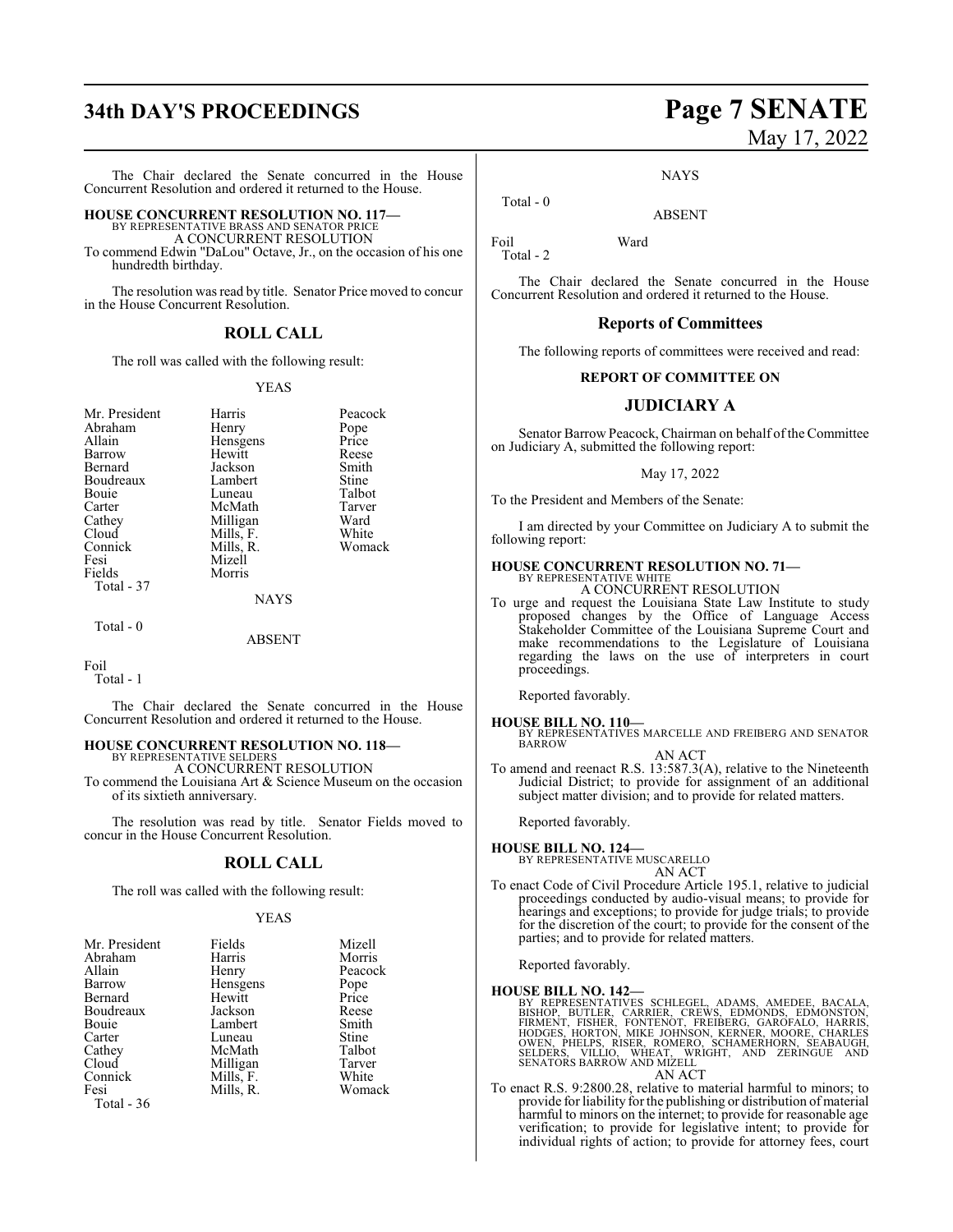costs, and punitive damages; to provide for exceptions; to provide for definitions; and to provide for related matters.

Reported with amendments.

#### **HOUSE BILL NO. 160—**

BY REPRESENTATIVES LANDRY, AMEDEE, FONTENOT, MAGEE, ORGERON, AND ZERINGUE

AN ACT

To enact Code of Civil Procedure Article 4731(C), relative to leases; to provide relative to federally declared national disasters; to provide relative to abandonment; to provide for repossession of the premises; to provide for an exception; to provide for damages; and to provide for related matters.

Reported favorably.

#### **HOUSE BILL NO. 260—**

BY REPRESENTATIVES MAGEE AND GREEN AN ACT

To enact R.S. 40:1800, relative to firearms; to provide for definitions; to provide for limitation of liability; to provide for an exception; and to provide for related matters.

Reported favorably.

**HOUSE BILL NO. 360—** BY REPRESENTATIVE HILFERTY

AN ACT

To amend and reenact Children's Code Articles 320(B), (C), and (D), 335(D) and (E), 502(1)(introductory paragraph) and (5), 575, 601, 603(2)(introductory paragraph), (18), (20), (25), (26), and  $(27)$ ,  $607(A)$  and  $(C)$ ,  $608(A)$ (introductory paragraph),  $(3)$ , and  $(4)$ ,  $(B)$ , and  $(C)$ ,  $612(A)(2)$  and  $(4)$ ,  $615(B)(1)$ ,  $619(A)(1)$ ,  $(B)$ , and (C),  $620(A)$ , (B), and (C),  $621(A)$  and (B),  $622(B)$ (introductory paragraph),  $(1)$ ,  $(2)$ , and  $(3)$ ,  $623(A)$  and  $(B)$ , 624(A),  $(C)(1)$ ,  $(F)$ , and  $(H)$ , 625(D)(1), 626, 627(C), 635.1, 638, 639, 640(A) and (C), 646.1(B)(2) and (D), 672.1(B), 673, 675(A) and (B)(1), (2), (3), (6)(a), and (8), 677(B) and (C),  $681(A)$ (introductory paragraph) and (1),  $682(A)$  and  $(B)$ (introductory paragraph),  $(4)$ , and  $(5)$ ,  $683(A)$ ,  $(B)$ , and  $(D)$ ,  $684(B)$  and  $(C)$ ,  $700(A)$ (introductory paragraph) and  $(1)$ ,  $702(C)(1)$  and (4), (E), (G), and (J),  $710(A)$  and (D),  $716$ ,  $722(A)(2)$  and  $(4)$  and  $(B)$ ,  $724.1(C)(2)$  and  $(4)$ ,  $1003(1)$ (introductory paragraph) and  $(10)$ ,  $1016(A)$  and  $(B)$ , 1021, and 1404(13) and to enact Children's Code Articles 335(F) and (G), 603(28) through (32), 1019.1, and 1019.2, relative to the continuous revision of the Children's Code; to provide for the determination of indigency; to provide for the appointment of counsel; to provide for the preparation of the record; to provide for definitions; to provide authorization to the Indigent Parents' Representation Program; to provide for Child in Need of Care proceedings; to provide for the safety of a child; to provide for reasonable efforts of the Department of Children and Family Services; to provide for the welfare of a child; to provide for the removal of a child; to remove outdated language; to provide for a continued safety plan hearing; to provide for notice of court orders; to provide for service made on a child; to authorize service by commercial courier; to provide for the confirmation of electronic delivery; to provide for a child to remain in the custody of a parent; to require written reasons for removal; to provide for return of the child; to provide for modification of judgments; to provide a cross reference; and to provide for related matters.

Reported favorably.

#### **HOUSE BILL NO. 402—** BY REPRESENTATIVE HUGHES

AN ACT

To amend and reenact R.S. 9:2800.9(A)(1), relative to prescription; to provide relative to the prescriptive period for certain civil actions against a person for certain acts committed against a minor; to provide for definitions; to provide for implementation; to provide for an effective date; and to provide for related matters.

# **Page 8 SENATE 34th DAY'S PROCEEDINGS**

Reported favorably.

## **HOUSE BILL NO. 507—**

BY REPRESENTATIVE MARINO AN ACT

To enact R.S. 40:34.2(2)(e), relative to birth certificates; to provide for the designation of a surname under certain circumstances; and to provide for related matters.

Reported favorably.

# **HOUSE BILL NO. 662—** BY REPRESENTATIVE ZERINGUE

AN ACT

To amend and reenact R.S. 13:61(E), relative to the Judicial Council; to provide relative to the review of judicial districts and appellate circuits; to provide for annual reporting; to provide relative to judgeships; and to provide for related matters.

Reported favorably.

#### **HOUSE BILL NO. 896—** BY REPRESENTATIVE MCFARLAND

AN ACT

To amend and reenact R.S. 9:2800.27(G), relative to recoverable past medical expenses; to provide for exemptions; to provide for prospective application; and to provide for related matters.

Reported favorably.

#### **HOUSE BILL NO. 923—** BY REPRESENTATIVE MCKNIGHT

AN ACT

To amend and reenact R.S. 9:2796(A), relative to the limitation of liability for loss connected to Mardi Gras parades; to provide for liability associated with motordrawn floats and other vehicles; to provide a limitation of liability for certain contractors and members of certain krewes and organizations; and to provide for related matters.

Reported favorably.

### **HOUSE BILL NO. 953—**

BY REPRESENTATIVE SEABAUGH AN ACT

To amend and reenact R.S. 13:5233, relative to the Preservation of Religious Freedom Act; to provide relative to the free exercise of religion; to provide for protection for places of worship; to prohibit certain restrictions against places of worship; and to provide for related matters.

Reported favorably.

Respectfully submitted, BARROW PEACOCK Chairman

#### **REPORT OF COMMITTEE ON**

### **JUDICIARY B**

Senator Gary L. Smith Jr., Chairman on behalf of the Committee on Judiciary B, submitted the following report:

May 17, 2022

To the President and Members of the Senate:

I am directed by your Committee on Judiciary B to submit the following report: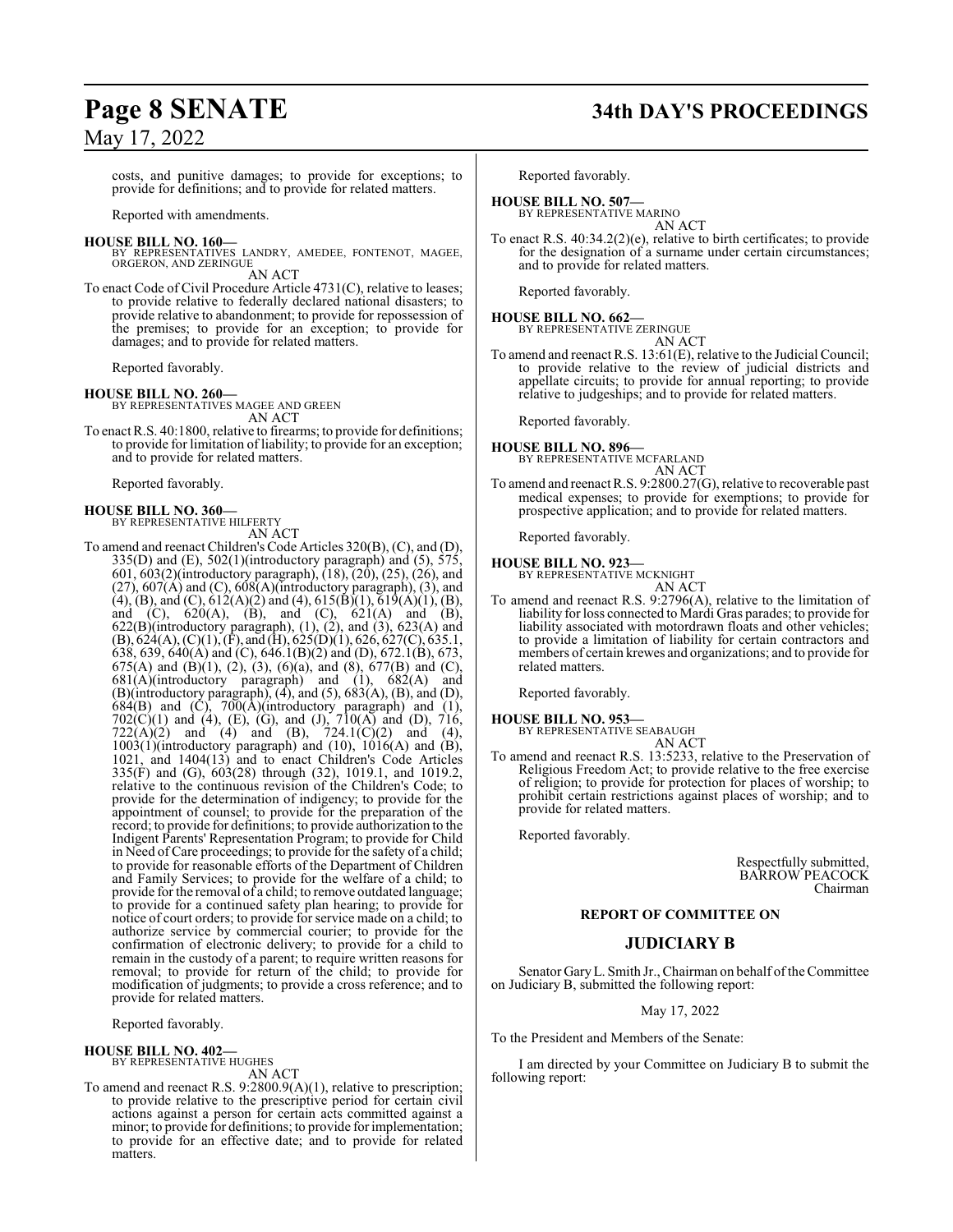# **34th DAY'S PROCEEDINGS Page 9 SENATE**

#### **HOUSE BILL NO. 64—**

BY REPRESENTATIVE LANDRY AN ACT

To amend and reenact Children's Code Articles 323(2)(a), 324(B), and 1103(3), Code of Criminal Procedure Article 571.1, and R.S.  $15:440.2(C)(1)$ , relative to the definition of a child; to provide in certain contexts that a child is a person under the age of eighteen years; to provide for definitions; to provide for the videotaping of statements; to provide for time limitations for certain sex offenses; and to provide for related matters.

Reported favorably.

#### **HOUSE BILL NO. 323—**

BY REPRESENTATIVES NELSON, BRYANT, DUPLESSIS, EDMONDS,<br>EDMONSTON, FONTENOT, GREEN, HUGHES, JEFFERSON, JENKINS,<br>LARVADAIN, MARCELLE, MCKNIGHT, DUSTIN MILLER, MOORE,<br>NEWELL, PIERRE, SELDERS, AND THOMPSON AN ACT

To enact R.S. 15:745.4, relative to the confinement of inmates; to provide relative to persons committed to the custody of the Department of Public Safety and Corrections who are confined in a parish jail; to create the Back on Track Louisiana Pilot Program; to provide relative to participation in the program; to provide relative to payments to local jails; to provide relative to funding; and to provide for related matters.

Reported with amendments.

**HOUSE BILL NO. 326—** BY REPRESENTATIVE STEFANSKI AN ACT

To enact R.S. 4:218.1, relative to horse racing; to provide relative to historical horse racing; to provide relative to license fees; to authorize the Louisiana State Racing Commission to collect a license fee on historical horse racing; and to provide for related matters.

Reported with amendments.

#### **HOUSE BILL NO. 377—** BY REPRESENTATIVE HUVAL

AN ACT

To amend and reenact R.S. 15:590(7) and to enact R.S. 15:545(A)(3), relative to fingerprinting persons arrested for operating a motor vehicle while intoxicated; to provide for duties of law enforcement in every parish, municipality, and the state; to provide for additional offenses that require fingerprint and identification data; and to provide for related matters.

Reported with amendments.

#### **HOUSE BILL NO. 426—**

BY REPRESENTATIVE MCKNIGHT AN ACT

To amend and reenact R.S. 4:202(C)(introductory paragraph) and (2) and 203, relative to horse racing; to provide for funding of the Louisiana Champions Day; to expand the permissible uses of certain fees; to remove a requirement that funds be remitted to the state treasurer; to make technical changes; and to provide for related matters.

Reported favorably.

#### **HOUSE BILL NO. 432—** BY REPRESENTATIVES PHELPS AND JENKINS AN ACT

To amend and reenact Children's Code Article 905(B), relative to progress reports of juveniles; to provide for an increased time period for reports; to provide for an additional recipient; and to provide for related matters.

Reported favorably.

#### **HOUSE BILL NO. 434—**

BY REPRESENTATIVES PHELPS AND JENKINS AN ACT

To enact Children's Code Article 896(H), relative to deferred dispositional agreements; to provide relative to eligibility; and to provide for related matters.

Reported with amendments.

#### **HOUSE BILL NO. 460—**

BY REPRESENTATIVE BRASS AND SENATOR PRICE AN ACT

To amend and reenact R.S.  $15:1099.5(C)(1)$ , (D), and (E), relative to early childhood programs; to provide relative to the purpose for which a parish governing authority levies an additional tax; and to provide for related matters.

Reported favorably.

#### **HOUSE BILL NO. 477—**

BY REPRESENTATIVES COUSSAN, BISHOP, GEYMANN, TRAVIS JOHNSON, CHARLES OWEN, ST. BLANC, AND ZERINGUE AN ACT

To amend and reenact R.S. 16:51(A)(1), (5), (7), (14), (15), (16), (18), (19), (21), (24), (29), (32), (36), and (37), relative to assistant district attorneys; to provide for additional assistant district attorneys for certain judicial districts; to provide for an effective date; and to provide for related matters.

Reported with amendments.

#### **HOUSE BILL NO. 508—**

BY REPRESENTATIVES GREGORY MILLER, ADAMS, BACALA,<br>BAGLEY, CARRIER, CORMIER, COUSSAN, CREWS, DAVIS,<br>DEVILLIER, ECHOLS, EDMONSTON, FARNUM, FISHER, FREEMAN,<br>FREIBERG,GREEN,HARRIS,HILFERTY,HODGES,HORTON,HUGHES,<br>ILLG, JENKINS,

AN ACT

To enact R.S. 46:1844(N)(5), relative to notification of an inmate's release; to provide relative to notification for victims, family members of victims, persons who filed victim registration and notification forms, law enforcement agencies, and district attorneys; to provide relative to notification of the release of an inmate who has been convicted of a crime of violence or sex offense; and to provide for related matters.

Reported with amendments.

#### **HOUSE BILL NO. 523—**

BY REPRESENTATIVES LACOMBE AND ROMERO AN ACT

To enact R.S. 26:309, relative to alcohol beverage control; to provide relative to brewing facilities; to authorize manufacturers or brewers to host contracted private events at brewing facilities; to provide for certain restrictions with respect to contracted private events at brewing facilities; to authorize manufacturers or brewers to charge certain fees for contracted private events at brewing facilities; to provide for an effective date; and to provide for related matters.

Reported with amendments.

#### **HOUSE BILL NO. 551—**

BY REPRESENTATIVE ILLG AN ACT

To amend and reenact R.S. 26:274(A)(2), relative to alcohol beverage control; to provide relative to permits for dealers in beverages of low alcohol content; to provide relative to local permits; to provide for exceptions for delivery; and to provide for related matters.

Reported with amendments.

# May 17, 2022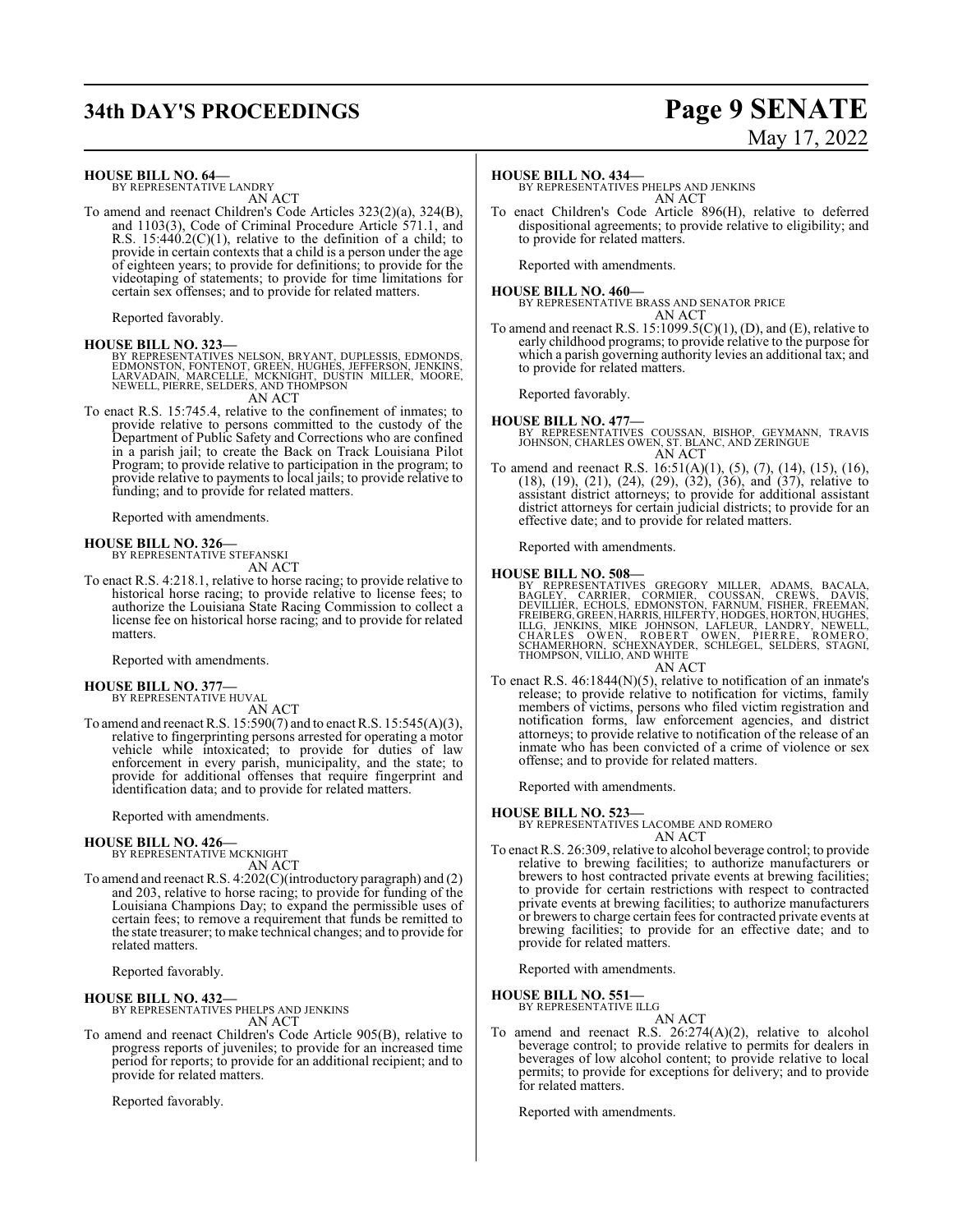#### **HOUSE BILL NO. 628—**

BY REPRESENTATIVE BRYANT AN ACT

To amend and reenact R.S. 15:574.4(A)(2), relative to parole; to provide relative to parole eligibility; to provide that persons convicted of an offense that is both a crime of violence and a sex offense shall not be eligible for parole; to provide for prospective and retroactive application; and to provide for related matters.

Reported favorably.

#### **HOUSE BILL NO. 648—** BY REPRESENTATIVE HILFERTY

AN ACT

To amend and reenact R.S. 46:1806(A)(1), 1809(B)(1), (3)(a), and  $(4)(a)$ ,  $1810(A)$ , and  $1813(A)$  and to enact R.S.  $46:1802(10)(a)(vi)$  and (b)(vi), relative to the Crime Victims Reparations Act; to provide relative to definitions; to provide relative to application time periods; to provide relative to documentation; to provide relative to the issuance ofreparations awards; to provide relative to reporting requirements; to provide relative to the amount of reparations awards; to provide relative to the amount of emergency awards; and to provide for related matters.

Reported favorably.

# **HOUSE BILL NO. 719—** BY REPRESENTATIVE SEABAUGH

AN ACT

To amend and reenact R.S. 13:1883(D)(1) and to enact R.S. 13:1883(D)(3), relative to certain marshals of city courts; to provide for the salary of the marshal of the city court of Shreveport; and to provide for related matters.

Reported favorably.

#### **HOUSE BILL NO. 742—** BY REPRESENTATIVE BISHOP

AN ACT

To enact R.S.  $27:416(C)(3)(c)$  and  $417(A)(6)(h)$  and to repeal R.S.  $27:417(A)(2)$ , relative to the Video Draw Poker Devices Control Law; to provide relative to qualified truck stop facilities; to provide relative to the requirements of qualified truck stop facilities; to provide relative to the criteria of qualified truck stop facilities; to provide relative to amenity requirements; and to provide for related matters.

Reported favorably.

#### **HOUSE BILL NO. 757—**

BY REPRESENTATIVE SCHEXNAYDER AN ACT

To amend and reenact R.S. 22:347(A)(2) and (3), 837(C), and 1462(E), R.S. 37:1732(A) and (C), and R.S. 40:1541(A), (B),  $(C)(7)$ , and  $(D)$ , 1543, 1544, 1546, 1547, 1551 $(C)$ ,  $1563(C)(2)(b)$ ,  $1666.1(A)(2)$ ,  $(4)(a)$ ,  $(6)(a)$ , and  $(B)$ , to enact R.S. 40:1541(E) and (F) and 1562.1(E), and to repeal R.S. 36:651(K)(9), relative to firefighter training; to provide for the transfer ofthe Fire and EmergencyTraining Institute; to provide that the responsibility and administration of firefighter training programs be transferred from Louisiana State University to the office of state fire marshal; to provide that the office of state fire marshal is officially designated as the official agency for firefighter training; to provide for the appointment of the superintendent of the Louisiana Fire and Emergency Training Commission; to replace references of Louisiana State University as the state agency, program administrator, administrator for funds, or training coordinator for firefighter training with the office of state fire marshal; to rename the Fire and Emergency Training Institute to the Fire and EmergencyTraining Academy; to rename the Louisiana State University Firemen Training Program Film Library Fund to the Office of State Fire Marshal Training ProgramFilmLibraryFund; to provide for the addition

# **Page 10 SENATE 34th DAY'S PROCEEDINGS**

of the fire and emergency training section in the office of state fire marshal; and to provide for related matters.

Reported favorably.

#### **HOUSE BILL NO. 817—** BY REPRESENTATIVE MIKE JOHNSON

AN ACT To amend and reenact R.S. 15:1202(A), relative to the membership of the Louisiana Commission on Law Enforcement and Administration of Criminal Justice; to add a member to the commission; to provide for related matters.

Reported favorably.

# **HOUSE BILL NO. 834—** BY REPRESENTATIVE ILLG

AN ACT To amend and reenact R.S.  $9.154(A)(16)$  and  $(17)$  and to enact R.S. 9:153(12)(i), 154(A)(18), and 157.1, relative to unclaimed property; to provide relative to definitions; to provide relative to the definition of "property" for a sports wagering account; to provide relative to abandoned property; to provide relative to abandoned funds in a sports wagering account; to prohibit charges by a licensee or sports wagering account operator on abandoned sports wagering accounts; and to provide for related matters.

Reported favorably.

#### **HOUSE BILL NO. 848—**

BY REPRESENTATIVE BRYANT AN ACT

To amend and reenact Children's Code Article 615(E)(introductory paragraph) and to enact Children's Code Article 615(E)(4) and (G), relative to the disposition of reports of child abuse; to provide for the release of inconclusive or not justified reports to certain entities when in the course of investigation or legal proceedings; to provide for confidentiality; and to provide for related matters.

Reported favorably.

#### **HOUSE BILL NO. 1071— (Substitute for House Bill No. 840 by Representative Bagley)**

BY REPRESENTATIVES BAĞLEY, ECHOLS, PRESSLY, SEABAUGH,<br>AND TURNER AND SENATORS MILLIGAN AND PEACOCK AN ACT

To amend and reenact R.S. 40:2266.1(F), relative to criminalistics laboratory commissions; to provide for additional funding for optional revenues for criminalistics laboratories; and to provide for related matters.

Reported favorably.

Respectfully submitted, GARY L. SMITH JR. Chairman

#### **REPORT OF COMMITTEE ON**

### **JUDICIARY C**

Senator Franklin J. Foil, Chairman on behalf of the Committee on Judiciary C, submitted the following report:

#### May 17, 2022

To the President and Members of the Senate:

I am directed by your Committee on Judiciary C to submit the following report: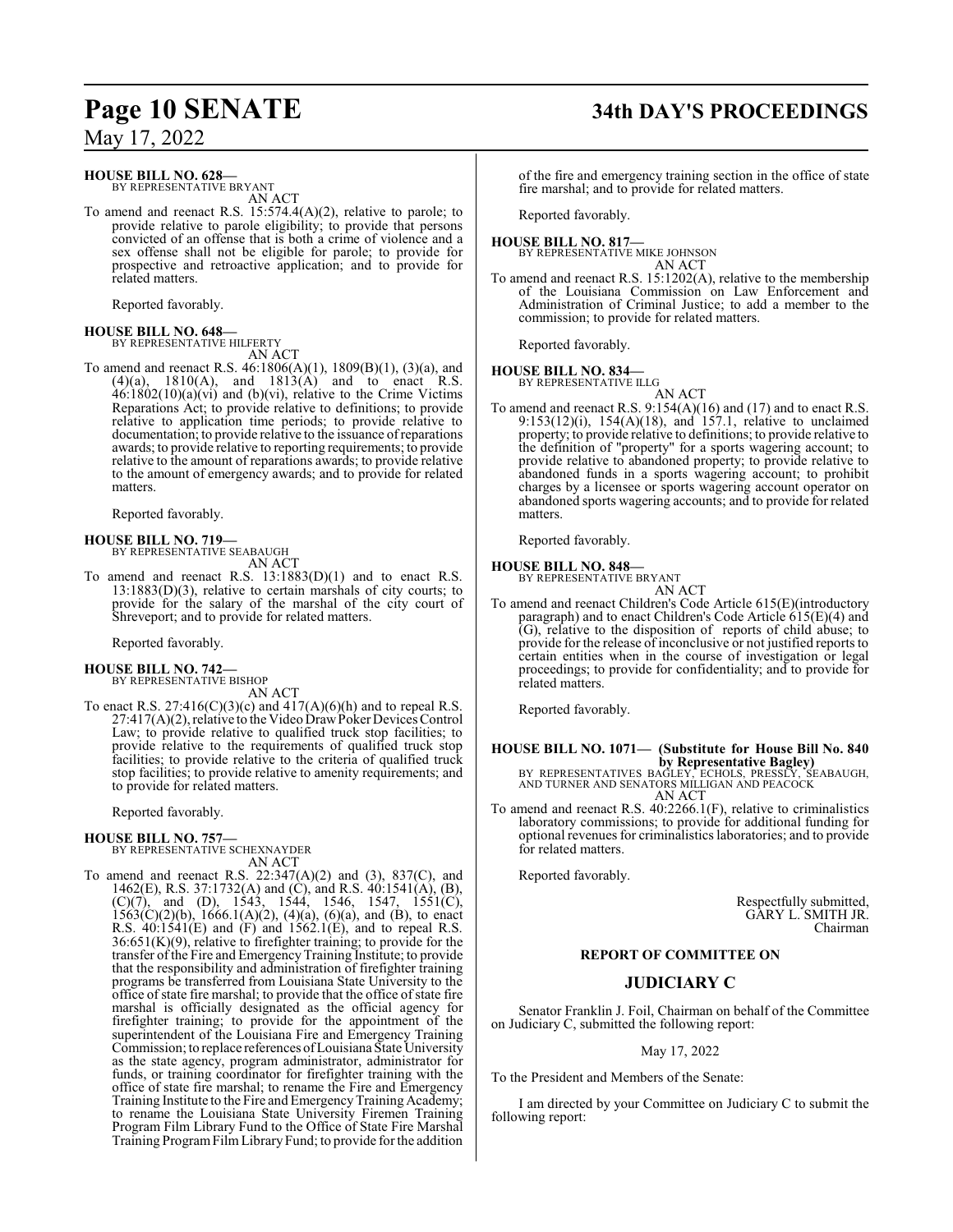# **34th DAY'S PROCEEDINGS Page 11 SENATE**

#### **HOUSE BILL NO. 99—**

BY REPRESENTATIVE MCMAHEN AN ACT

To enact R.S. 14:2(B)(40), relative to crimes of violence; to add resisting a police officer with force or violence to the list of crimes of violence; and to provide for related matters.

Reported favorably.

**HOUSE BILL NO. 137—** BY REPRESENTATIVE MARINO

AN ACT To amend and reenact R.S. 40:966(F)(1), relative to immunity from prosecution for medical marijuana; to provide that visiting qualifying patients shall be exempt from prosecution for certain violations of the Uniform Controlled Dangerous Substances Law; to provide for an effective date; and to provide for related matters.

Reported favorably.

**HOUSE BILL NO. 282—** BY REPRESENTATIVE MARINO

AN ACT

To amend and reenact R.S. 13:5304(B)(3)(b) and Code of Criminal Procedure Article 893(B)(3), relative to probation programs; to provide relative to the probation period for certain defendants who participate in a drug division probation program; to provide relative to the supervision of defendants on probation in specialty court programs; and to provide for related matters.

Reported favorably.

#### **HOUSE BILL NO. 313—**

- BY REPRESENTATIVES PRESSLY, BRYANT, WILFORD CARTER,<br>FISHER, FREEMAN, GAINES, GAROFALO, HUGHES, TRAVIS<br>JOHNSON,LARVADAIN,LYONS,ANDWILLARD AN ACT
- To amend and reenact R.S. 46:1843, 1844(H), (K)(1)(a), (T), and  $(W)(1)(a)$ , and 1845(B), to enact R.S. 46:1844(X), and to repeal  $R.S.$  46:1845(C) and (D), relative to the rights of victims of criminal offenses; to provide relative to the reporting of a crime; to provide relative to the requirement to register with certain offices and agencies; to provide for access to certain reports; to provide relative to the duties of the district attorney, law enforcement, and judicial agencies with respect to victims of sexual assault; to provide for the rights of sexual assault victims; to provide relative to the admissibility of certain evidence; to provide relative to penalties and causes of action under certain circumstances; to provide for a contingent effective date; and to provide for related matters.

Reported favorably.

- **HOUSE BILL NO. 365—**<br>BY REPRESENTATIVES SEABAUGH, ADAMS, BACALA, BRYANT, CARRIER, CORMIER, CREWS, EDMONDS, EDMONSTON, FIRMENT,<br>FONTENOT, GADBERRY, GAROFALO, HORTON, TRAVIS JOHNSON,<br>CHARLES OWEN, PRESSLY, SCHAMERHORN, AND
- To amend and reenact R.S. 14:95.1(D) and to enact R.S. 14:2(B)(29) and 95.1(E), relative to crimes of violence; to create the crime of possession of firearm or carrying concealed weapon by a person convicted of certain felonies a crime of violence; to provide for an effective date; and to provide for related matters.

Reported with amendments.

**HOUSE BILL NO. 447—**<br>BY REPRESENTATIVES HUGHES, ADAMS, BACALA, BUTLER, CARRIER, COUSSAN, CREWS, DEVILLIER, DUBUISSON, ECHOLS,<br>EDMONDS, EDMONSTON, FIRMENT, FONTENOT, FREEMAN,<br>FREIBERG, GADBERRY, GAROFALO, GOUDEAU, HILFERTY

To enact R.S. 14:64.2.1 and R.S. 15:1352(A)(69), relative to juveniles; to create crimes relative to the recruitment of juveniles to commit certain offenses; to provide for definitions; to provide for criminal penalties; to provide for additional crimes that are elements of racketeering activity; and to provide for related matters.

Reported favorably.

**HOUSE BILL NO. 463—** BY REPRESENTATIVES SEABAUGH, AMEDEE,CREWS, EDMONSTON, FRIEMAN, HORTON, MCCORMICK, MIGUEZ, AND WRIGHT AN ACT

To amend and reenact R.S. 14:95(A)(4), (G), and (H)(1) and to repeal R.S. 14:95(A)(5), relative to the illegal carrying of weapons; to provide for the removal of knives as illegally carried weapons; and to provide for related matters.

Reported favorably.

## **HOUSE BILL NO. 478—** BY REPRESENTATIVE FONTENOT AN ACT

To enact R.S.  $40:41(C)(1)(f)$ , relative to disclosure of records; to provide for the disclosure of records or issuance of certificates to an agent for the surety of a person who is the party to a criminal bail bond; to provide relative to proper documentation; and to provide for related matters.

Reported favorably.

#### **HOUSE BILL NO. 492—**

BY REPRESENTATIVE FONTENOT AN ACT

To enact Code of Criminal Procedure Article 211(A)(1)(e) and (f) and (E), relative to arrest; to provide relative to the issuance of a summons by a peace officer instead of arrest and booking; to require an officer to make an arrest under certain conditions; to provide relative to causes of action; and to provide for related matters.

Reported favorably.

#### **HOUSE BILL NO. 544—**

BY REPRESENTATIVES VILLIO AND SCHLEGEL AN ACT

To amend and reenact R.S.  $15:571.3(B)(1)(a)$  and (D) and 574.4(A)(1)(a) and to enact R.S.  $15:571.3(B)(3)$  and  $574.4(A)(1)(c)$ , relative to criminal sentencing; to provide relative to diminution of sentence; to provide for the rate of diminution of sentence for certain circumstances; to provide for parole eligibility; to provide relative to parole eligibility for certain circumstances; and to provide for related matters.

Reported favorably.

**HOUSE BILL NO. 568—** BY REPRESENTATIVES EDMONDS AND VILLIO AN ACT

To enact R.S. 14:67.5(A)(3) and (C), relative to misappropriation without violence; to provide relative to adoption deception; to provide relative to elements of the offense; and to provide for related matters.

Reported favorably.

**HOUSE BILL NO. 601—**

BY REPRESENTATIVE HUGHES AN ACT

To amend and reenact R.S. 14:403.10, relative to immunity for certain actions involving drug-related overdose; to provide for persons seeking medical attention for a drug-related overdose; to provide for immunity from arrest; to provide for immunity related to certain drug-related offenses; to provide for exceptions; to provide immunity from certain penalties, sanctions, and civil forfeiture; to provide for suppression of

# May 17, 2022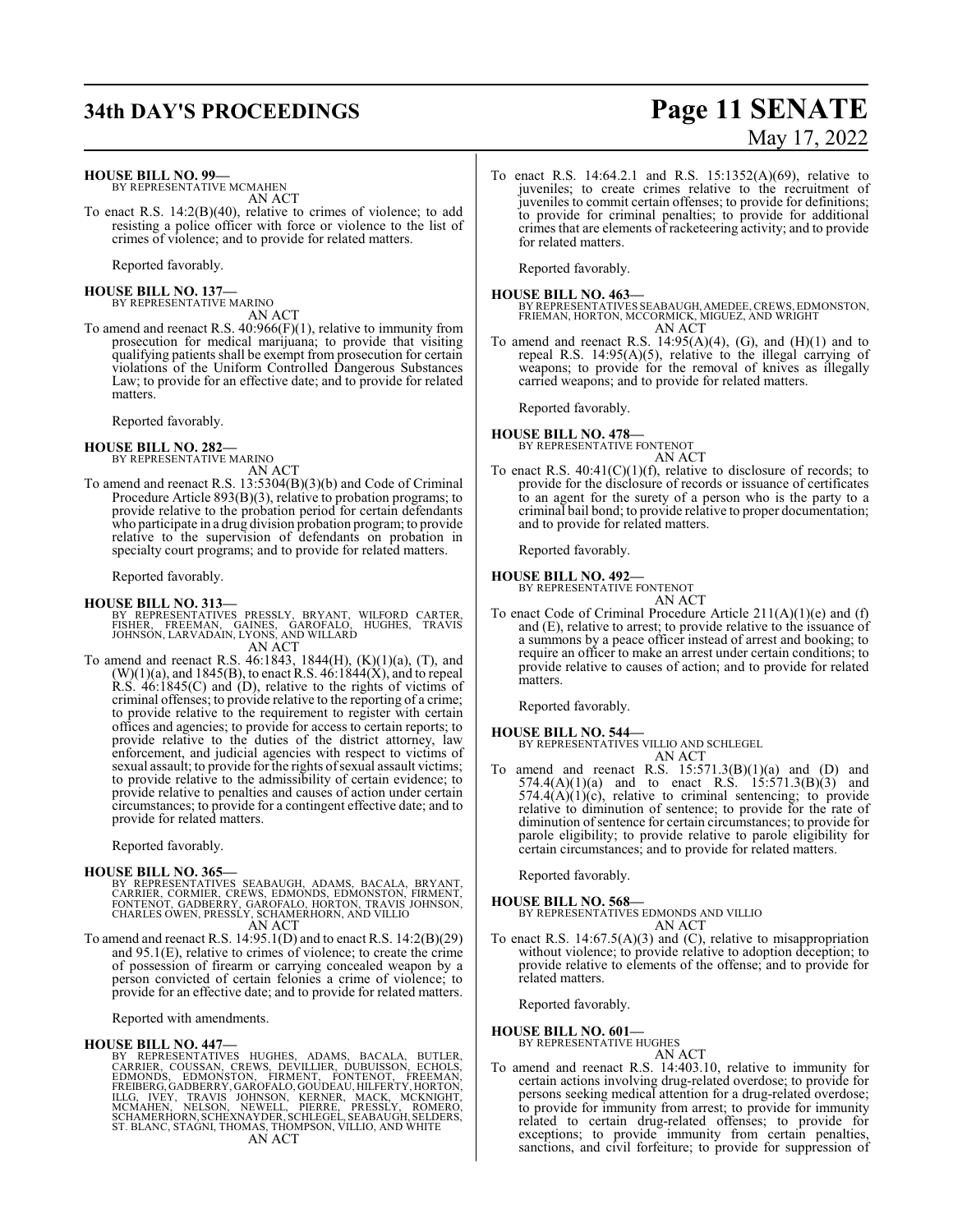evidence; to provide for mitigating factors; to provide for the admissibility of evidence; to provide for the authority of law enforcement officers to detain persons; and to provide for related matters.

Reported favorably.

# **HOUSE BILL NO. 627—** BY REPRESENTATIVE BRYANT

AN ACT

To enact R.S. 14:68.4(C), relative to the crime of unauthorized use of a motor vehicle; to provide relative to criminal penalties; and to provide for related matters.

Reported favorably.

#### **HOUSE BILL NO. 820—**

BY REPRESENTATIVE VILLIO AN ACT

To enact R.S. 14:230.1, relative to forfeiture; to provide for definitions; to provide relative to seizure and forfeiture; to provide relative to criminal offenses; to provide for exceptions; to provide for court proceedings; to provide relative to actions of law enforcement; to provide relative to court judgments; to provide for certain time periods; to provide relative to the applicability of remedies; to provide for the allocation of proceeds; and to provide for related matters.

Reported favorably.

Respectfully submitted, FRANKLIN J. FOIL Chairman

#### **REPORT OF COMMITTEE ON**

#### **ENVIRONMENTAL QUALITY**

Senator Eddie J. Lambert, Chairman on behalf of the Committee on Environmental Quality, submitted the following report:

May 17, 2022

To the President and Members of the Senate:

I am directed by your Committee on Environmental Quality to submit the following report:

#### **HOUSE BILL NO. 374—**

BY REPRESENTATIVE BEAULLIEU AN ACT

To amend and reenact R.S. 30:2418.1(C) and (E) and 2531.1(D)(1), (2), and (3), relative to tires; to increase penalties for failure to obtain a generator identification number; to provide for exceptions; to provide for increased penalties for the offense of gross littering involving tires; and to provide for related matters.

Reported with amendments.

Respectfully submitted, EDDIE J. LAMBERT Chairman

#### **REPORT OF COMMITTEE ON**

#### **NATURAL RESOURCES**

Senator Bob Hensgens, Chairman on behalf of the Committee on Natural Resources, submitted the following report:

#### May 17, 2022

To the President and Members of the Senate:

# **Page 12 SENATE 34th DAY'S PROCEEDINGS**

I am directed by your Committee on Natural Resources to submit the following report:

#### **HOUSE BILL NO. 655—**

BY REPRESENTATIVE COUSSAN AND SENATOR ALLAIN AN ACT

To amend and reenact R.S. 30:136.3(D) and 1154(A)(introductory paragraph), (B), (C), and (D) and to enact R.S.  $30:136.3(B)(5)$ and  $\overline{1154(A)(9)}$ , (E), and (F), relative to solar energy; to provide for the powers and duties of the secretary of the Department of Natural Resources; to require a permit to construct or operate a solar power generation facility; to provide for fees; to provide for financial security; to provide for the Mineral and Energy Operation Fund; to provide for definitions; and to provide for related matters.

Reported with amendments.

#### **HOUSE BILL NO. 1035—**

BY REPRESENTATIVE COUSSAN

- AN ACT
- To amend and reenact R.S.  $30:2195(C)$ , (E), and (F)(1),  $2195.8(A)(1)$ , and  $2195.12$ (Section heading), to enact R.S. 30:2195.2(A)(6), and to repeal R.S. 30:2195.12(E), relative to underground storage tanks; to provide for grants for upgrades to single wall underground storage tanks; to provide for use of the Motor Fuels Underground Storage Tank Trust Dedicated Fund Account; to provide for annual reports by the department; to provide for responsibilities of the Motor Fuels Underground Storage Tank Trust Fund Advisory Board; and to provide for related matters.

Reported favorably.

Respectfully submitted, BOB HENSGENS Chairman

#### **House Bills and Joint Resolutions on Second Reading Reported by Committees**

#### **HOUSE BILL NO. 18—** BY REPRESENTATIVE BACALA

AN ACT

To amend and reenact R.S.  $11:2220(J)(1)$  and enact R.S. 11:2220(J)(4), relative to the Municipal Police Employees' Retirement System; to provide relative to reemployment of retirees in the system; to provide for the payment of retirement benefits during reemployment; to provide for compensation and contributions during reemployment; and to provide for related matters.

Reported favorably by the Committee on Retirement. The bill was read by title and referred to the Legislative Bureau.

#### **HOUSE BILL NO. 20—** BY REPRESENTATIVE ILLG

AN ACT

To amend and reenact R.S. 11:1631(F)(2) and 1651(B)(introductory paragraph) and (3) and (D), relative to the District Attorneys' Retirement System; to provide for reemployment of retirees; to provide for benefits of reemployed retirees; to provide for membership on the board of trustees and their per diem; and to provide for related matters.

Reported favorably by the Committee on Retirement. The bill was read by title and referred to the Legislative Bureau.

#### **HOUSE BILL NO. 157—**

BY REPRESENTATIVE BOURRIAQUE AN ACT

To enact R.S.  $47:2121(C)(3)(f)$  and (g), relative to tax sale title; to add integrated coastal protection, master plan, and levee or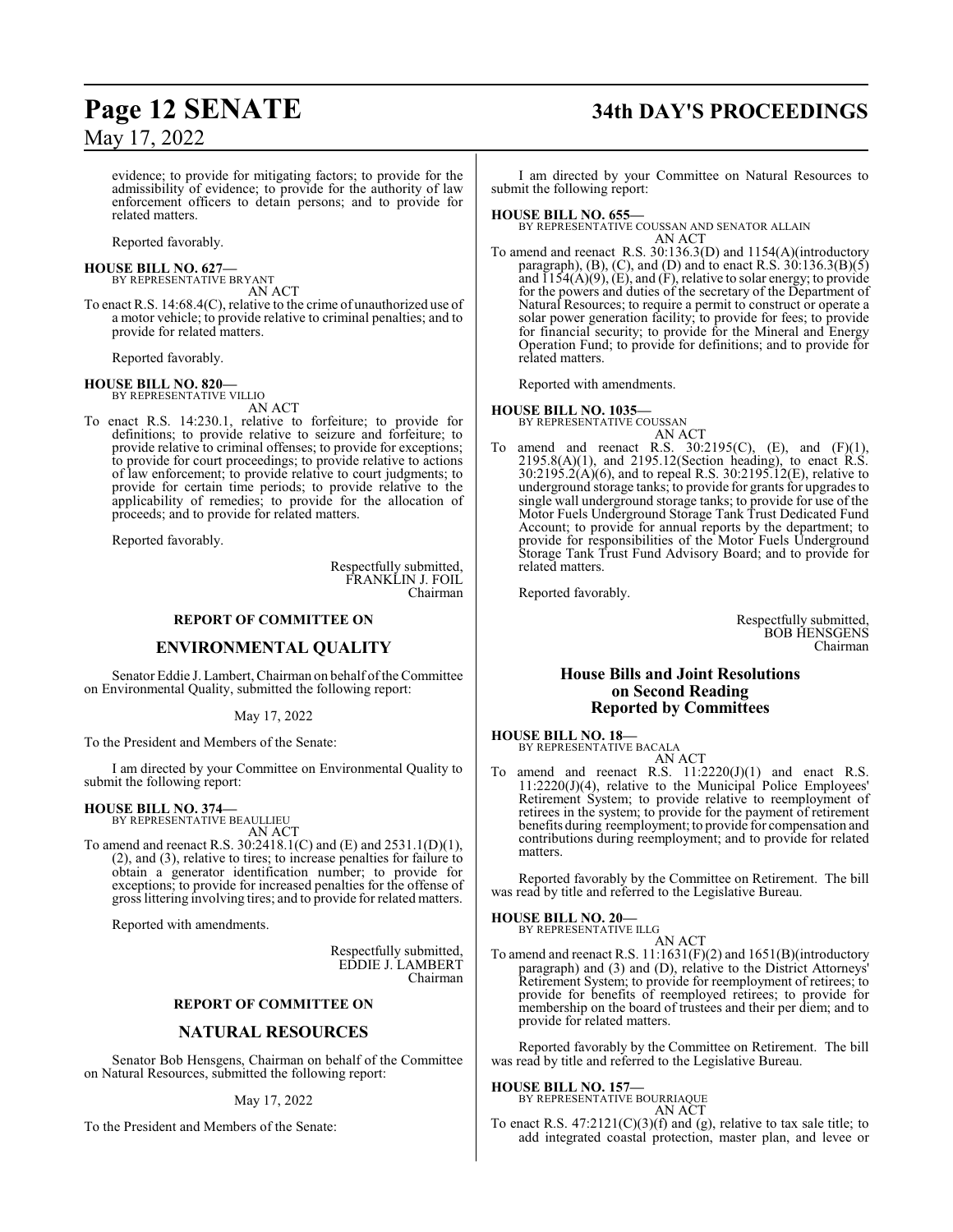# **34th DAY'S PROCEEDINGS Page 13 SENATE**

# May 17, 2022

drainage projects to the list of interests affecting third parties that cannot be terminated; and to provide for related matters.

Reported favorably by the Committee on Revenue and Fiscal Affairs. The bill was read by title and referred to the Legislative Bureau.

#### **HOUSE BILL NO. 287—** BY REPRESENTATIVE WILLARD

AN ACT

To enact R.S. 47:359(L), relative to occupational license taxes; to provide for the levy of occupational license taxes on certain computer programming businesses; to provide for the rate of the tax; to provide for requirements and limitations; to provide for an effective date; and to provide for related matters.

Reported with amendments by the Committee on Revenue and Fiscal Affairs.

#### **SENATE COMMITTEE AMENDMENTS**

Amendments proposed by Senate Committee on Revenue and Fiscal Affairs to Engrossed House Bill No. 287 by Representative Willard

#### AMENDMENT NO. 1

On page 2, at the end of line 2, insert:

"For purposes of this Subsection, "software as a service" means a deliverymodel in which software is licensed on a subscription basis and is accessed solely through the internet.

#### AMENDMENT NO. 2

On page 2, line 3, change "July 1, 2022" to "January 1, 2023"

On motion of Senator Allain, the committee amendment was adopted. The amended bill was read by title and referred to the Legislative Bureau.

# **HOUSE BILL NO. 329—** BY REPRESENTATIVE ZERINGUE

AN ACT

To amend and reenact R.S. 47:1483(A), (C), and (D), relative to payment of judgments issued by the Board of Tax Appeals; to provide for the payment of certain claims approved by the board; to provide for requirements and limitations; to provide for an effective date; and to provide for related matters.

Reported favorably by the Committee on Revenue and Fiscal Affairs. The bill was read by title and referred to the Legislative Bureau.

# **HOUSE BILL NO. 395—** BY REPRESENTATIVE WILLARD

A JOINT RESOLUTION

Proposing to amend Article VII, Section 18(G)(1)(a)(iv) of the Constitution of Louisiana, relative to the special assessment level for ad valorem property taxes; to exclude the requirement of annual certification of adjusted gross income for certain eligible owners; to provide for submission of the proposed amendment to the electors; and to provide for related matters.

Reported favorably by the Committee on Revenue and Fiscal Affairs. The bill was read by title and referred to the Legislative Bureau.

#### **HOUSE BILL NO. 599—**

BY REPRESENTATIVE BEAULLIEU

A JOINT RESOLUTION

Proposing to amend Article VII, Section 21(K) of the Constitution of Louisiana, relative to ad valorem tax exemptions; to provide for an ad valorem tax exemption for certain veterans with disabilities; to provide for exemption amounts; to prohibit the loss of revenue associated with certain ad valorem tax exemptions impacting the calculation of millage rates by taxing authorities; to require taxing authorities to absorb the loss of revenue as a result of the exemptions; to prohibit the reappraisal

and valuation of property for purposes of millage adjustment under certain circumstances; to provide for submission of the proposed amendment to the electors; and to provide for related matters.

Reported favorably by the Committee on Revenue and Fiscal Affairs. The bill was read by title and referred to the Legislative Bureau.

#### **HOUSE BILL NO. 1007—** BY REPRESENT

| TATIVE PHELPS |        |
|---------------|--------|
|               | AN ACT |

To amend and reenact R.S.  $47:2121(C)(1)$  and (3) and to enact R.S. 47:2158.1 and 2231.1 and Code of Civil Procedure Article 4736, relative to tax sale property; to provide relative to certain persons residing in tax sale property; to provide relative to the rights of owners of tax sale property; to provide for the right of possession and occupancy; to prohibit evictions of certain persons under certain circumstances; to prohibit the taking of possession of tax sale property under certain circumstances; to prohibit the charging of rental or lease payments under certain circumstances; to prohibit certain actions on tax sale property under certain circumstances; to provide for exceptions; and to provide for related matters.

Reported with amendments by the Committee on Revenue and Fiscal Affairs.

#### **SENATE COMMITTEE AMENDMENTS**

Amendments proposed by Senate Committee on Revenue and Fiscal Affairs to Engrossed House Bill No. 1007 by Representative Phelps

#### AMENDMENT NO. 1

On page 3, delete lines 4 and 5 and insert:

The provisions of this Section shall not limit the rights of a person who acquires the property at a judicial sale conducted pursuant to a writ of fieri facias, writ of seizure and sale, or other court order, or to a successor in interest to such a person.

#### AMENDMENT NO. 2

On page 3, delete lines 15 and 16 and insert:

"C. The provisions of this Section shall not limit the rights of a person who acquires the property at a judicial sale conducted pursuant to a writ of fieri facias, writ of seizure and sale, or other court order, or to a successor in interest to such a person.

On motion of Senator Allain, the committee amendment was adopted. The amended bill was read by title and referred to the Legislative Bureau.

#### **HOUSE BILL NO. 1021—**

BY REPRESENTATIVES MCFARLAND, DEVILLIER, EDMONDS, FRIEMAN, GAROFALO, HARRIS, AND ROMERO AN ACT

To amend and reenact R.S.  $11:710(F)(1)$  and  $(G)$  and R.S. 11:710.1(A) (introductory paragraph) and to enact R.S. 11:710(H), 710.1(F), and 710.2, relative to critical teacher shortages; to provide for employment ofretirees ofthe Teachers' Retirement System of Louisiana; to allow a retiree to return to work without suspension or reduction of benefit in certain circumstances; to provide for application; to provide for determinations and reporting; to provide for an effective date; and to provide for related matters.

Reported with amendments by the Committee on Retirement.

#### **SENATE COMMITTEE AMENDMENTS**

Amendments proposed by Senate Committee on Retirement to Reengrossed House Bill No. 1021 by Representative McFarland

#### AMENDMENT NO. 1

On page 1, line 2, change "11:710(F)(1)" to "11:710(A)(3), (F)(1),"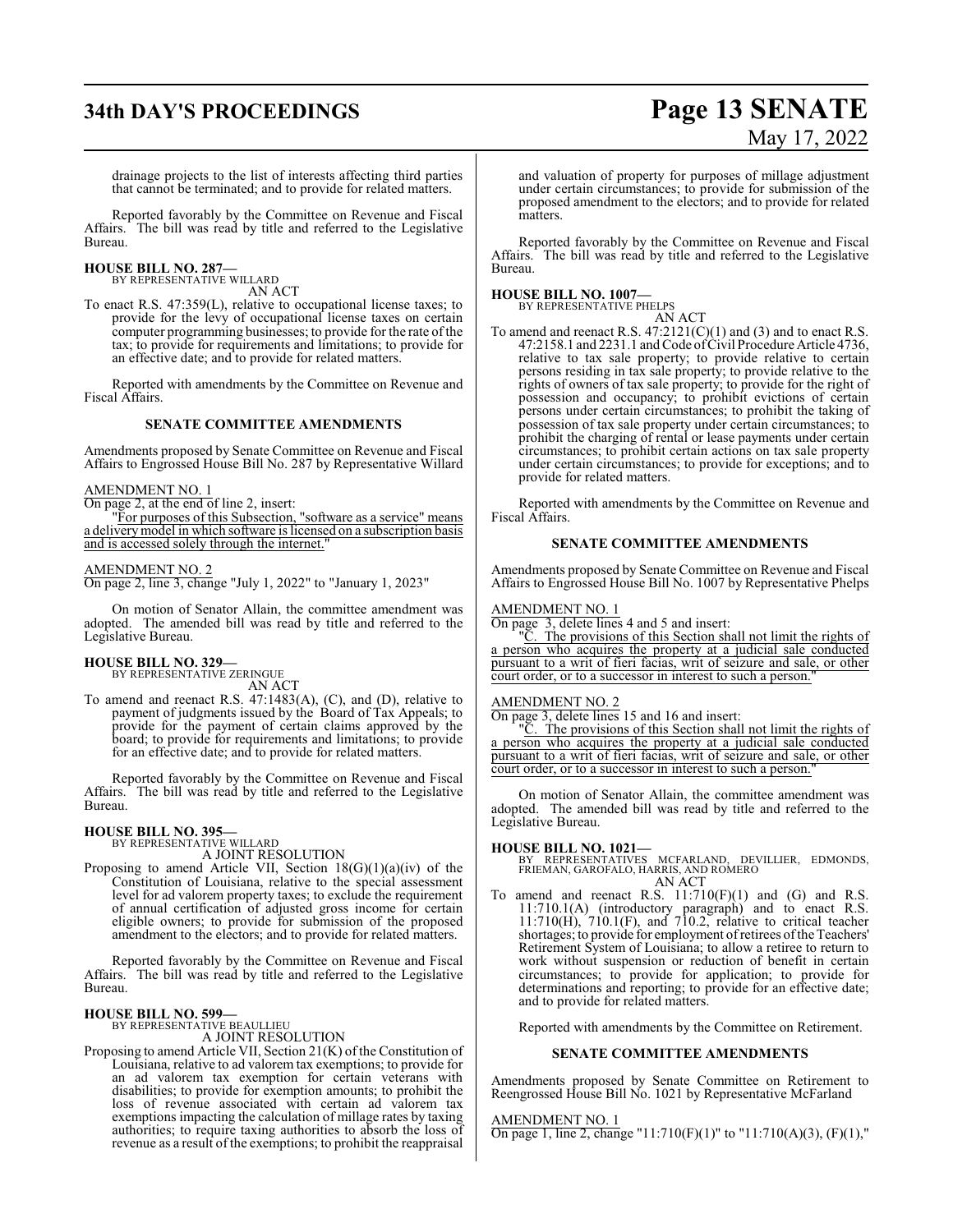# **Page 14 SENATE 34th DAY'S PROCEEDINGS**

May 17, 2022

#### AMENDMENT NO. 2

On page 1, delete line 13, and insert: "Section 1. R.S.  $11:710(A)(3)$ ,  $(F)(1)$ , and  $(G)$  and R.S."

#### AMENDMENT NO. 3

On page 1, between lines 16 and 17, insert:

"A. As used in this Section, the following words and phrases shall have the following meanings, unless a different meaning is clearly required by the context:

\* \* \* (3) "Critical shortage" means any situation in which the employer has advertised and posted notice of positions to be filled a solicitation for certified teachers, has listed on the specified websites the positions that are unfilled or filled by reemployed retirees, and has received fewer than three certified applicants as provided in Subsection F of this Section."

#### AMENDMENT NO. 4

Delete page 2 and on page 3, delete lines 1 through 12 and insert the following: "unless and until the Board of Elementary and Secondary Education and the board of trustees of this system have received certification that a critical shortage exists. Prior to making such certification for any full-time critical shortage position, the employer shall cause to be advertised in the official journal of the employer's governing authority, on two separate occasions, notice that a shortage of certified teachers exists and the positions sought to be filled. Additionally, the employer shall cause notice to be posted at the career development office, or similar such entity, of every postsecondary institution within a one hundred twenty-mile radius of the employer's <u>eoverning</u> authority satisfy the requirements of employer's governing authority satisfy the requirements of Subparagraph (b) of this Paragraph. If a certified applicant who is not a retiree applies for an advertised position, such person shall be hired before any certified retiree is employed, unless fewer than three applicants have applied for the position each of whom is certified in the critical shortage area being filled.

(b) For any position sought to be filled by employment of a retiree, the employer may certify the existence of a critical shortage only after complying with all of the following requirements:

(i) Posting with the career development office, or similar such entity, of every postsecondary education institution within a one hundred twenty-mile radius of the employer's governing authority at the beginning of each semester a general statement that the employer is soliciting applications for future employment of certified teachers.

(ii) Advertising at least once per month in the official journal of the employer's governing authority that the employer is soliciting applications for future employment of certified teachers.

(iii) Prominently displaying a listing of positions that are unfilled or that are filled by reemployed retirees, including those positions filled under the provisions of Subsection G of this Section, on the website of the employer's governing authority and of the employer, if the employer maintains a separate website. \* \* \*

G.(1) A retiree of this system who has been retired for at least twelve months and who did not retire based on a disability may be directly reemployed without suspension or reduction in benefit if either of the following apply:

(a) The retiree is certified to teach mathematics, science, English language arts, or special education excluding gifted and talented and is reemployed to fill a position in the area of certification.

(b) The retiree is certified, has at least thirty years of creditable service, has attained at least age sixty-two, and is reemployed to fill a vacancy created because a teacher is on maternity leave pursuant to R.S. 17:1211, military leave pursuant to R.S. 17:1215, sabbatical leave pursuant to R.S. 17:1171, or extended sick leave pursuant to R.S. 17:1202.

(2) The provisions of this Subsection shall not apply to anyone reemployed by contract or corporate contract.

(3) If a teacher who is not a retiree of this retirement system and who is certified in one of the areas listed in Paragraph (1) of this Subsection applies for a position in the area of certification filled at that time by a retiree reemployed under the provisions of this Subsection, that nonretiree shall be employed to replace the retiree at the start of the next grading period.

(4) The provisions of this Subsection shall terminate July 1, 2027."

AMENDMENT NO. 5 On page 3, line 16, after "2020" delete ","

AMENDMENT NO. 6 On page 3, line 29, change "subsection" to "Subsection"

AMENDMENT NO. 7 On page 4, line 7, after "system" and before "who" insert "who retired on or before June 30, 2020, and"

AMENDMENT NO. 8 On page 5, line 17, change "such" to "Such"

AMENDMENT NO. 9 On page 5, line 25, change "2025" to "2027"

#### AMENDMENT NO. 10

On page 6, line 1, after "by" and before "schools" insert "public"

#### AMENDMENT NO. 11

On page 6, line 5, after "term" and before "." insert "without employment of retirees"

#### AMENDMENT NO. 12

On page 6, delete lines 8 and 9 and insert:

"Section 4. The provisions of Sections 1 and 2 of this Act shall become effective when the Act which originated as Senate Bill No. 377 of the 2022 Regular Session of the Legislature becomes effective.

Section 5. The provisions of Sections 3 and 4 and of this Section of this Act shall become effective upon signature by the governor or, if not signed by the governor, upon expiration of the time for bills to become law without signature by the governor, as provided by Article III, Section 18 of the Constitution of Louisiana. If vetoed by the governor and subsequently approved by the legislature, this Act shall become effective on the day following such approval."

On motion of Senator Price, the committee amendment was adopted. The amended bill was read by title and referred to the Legislative Bureau.

#### **Senate Bills and Joint Resolutions Returned from the House of Representatives with Amendments**

**SENATE BILL NO. 363—** BY SENATOR FOIL

AN ACT

To amend and reenact R.S. 6:333(B) and to enact Code of Civil Procedure Art. 2336.1, relative to the judicial sale of property; to provide for the determination or superior encumbrances or privileges; to provide for issuance of a subpoena duces tecum upon the owner or servicer of an obligation secured by a superior encumbrance; and to provide for related matters.

The bill was read by title. Returned from the House of Representatives with amendments:

#### **HOUSE COMMITTEE AMENDMENTS**

Amendments proposed by House Committee on Civil Law and Procedure to Reengrossed Senate Bill No. 363 by Senator Foil

#### AMENDMENT NO. 1

On page 3, delete line 26 in its entirety and insert "**defined in R.S. 6:333(A)(2) or an affiliate as defined in R.S. 6:333(A)(1),**"

#### **LEGISLATIVE BUREAU AMENDMENTS**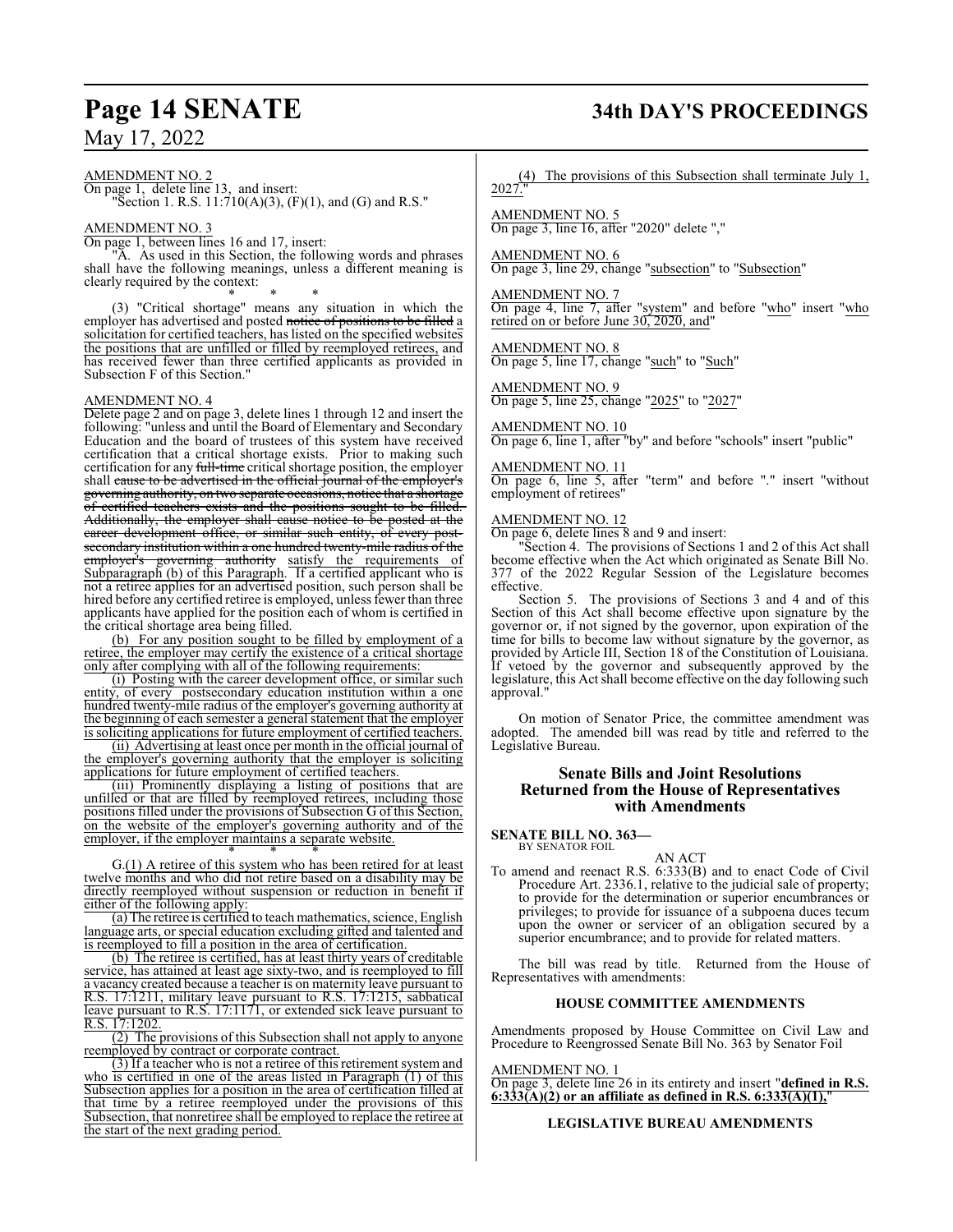# **34th DAY'S PROCEEDINGS Page 15 SENATE**

# May 17, 2022

Amendments proposed by Legislative Bureau to Reengrossed Senate Bill No. 363 by Senator Foil

AMENDMENT NO. 1 On page 1, line 3, following "determination" change "or" to "of"

AMENDMENT NO. 2 On page 2, line 7, following "**one of**" and before "**following**" insert "**the**"

AMENDMENT NO. 3 On page 2, line 19, following "**court costs**" and before "**and sheriff's**" insert "**,**"

AMENDMENT NO. 4 On page 3, line 4, change "**must**" to "**shall**"

AMENDMENT NO. 5 On page 3, line 9, following "**one of**" and before "**following**" insert "**the**"

AMENDMENT NO. 6 On page 4, lines 8 through 9, following "et seq.," and before "R.S. 46:236.1.4," delete "**Code of Civil Procedure Articles 2336 and 2336.1,**"

#### **HOUSE FLOOR AMENDMENTS**

Amendments proposed by Representative McKnight to Reengrossed Senate Bill No. 363 by Senator Foil

AMENDMENT NO. 1 On page 2, line 14, after "**least**" and before "**calendar**" delete "**fourteen**" and insert "**seven**"

AMENDMENT NO. 2 On page 2, line 29, after "**with a superior encumbrance**" delete the remainder of the line and insert a period "**.**"

AMENDMENT NO. 3 On page 3, line 3, after "**due.**" delete the remainder of the line and on line 4, delete "**superior encumbrance, the**" and insert "**The**"

AMENDMENT NO. 4 On page 3, line 7, after "**due.**" and before "**If**" insert "**The response shall be due at least seven days prior to the sale date.**"

AMENDMENT NO. 5 On page 3, line 11, after "**The**" and before "**shall**" delete "**subpoena**" and insert "**request**"

Senator Foil moved to concur in the amendments proposed by the House.

### **ROLL CALL**

The roll was called with the following result:

#### YEAS

| Mr. President<br>Abraham<br>Allain<br>Barrow<br>Bernard<br>Boudreaux<br><b>Bouje</b><br>Carter<br>Cathey<br>Cloud<br>Connick<br>Fesi | Foil<br>Harris<br>Henry<br>Hensgens<br>Hewitt<br>Jackson<br>Lambert<br>Luneau<br>McMath<br>Milligan<br>Mills, F.<br>Mills, R. | Peacock<br>Pope<br>Price<br>Reese<br>Smith<br>Stine<br>Talbot<br>Tarver<br>Ward<br>White<br>Womack |
|--------------------------------------------------------------------------------------------------------------------------------------|-------------------------------------------------------------------------------------------------------------------------------|----------------------------------------------------------------------------------------------------|
| Fields<br>Total - 37                                                                                                                 | Mizell                                                                                                                        |                                                                                                    |

**NAYS** 

ABSENT

Morris Total - 1

Total - 0

The Chair declared the Senate concurred in the amendments proposed by the House.

**SENATE BILL NO. 371—** BY SENATOR HARRIS AND REPRESENTATIVE HILFERTY AN ACT

To enact Subpart DDD of Part I of Chapter 1 of Subtitle II of Title 47 of the Louisiana Revised Statutes of 1950, to be comprised of R.S. 47:120.371, relative to state individual income tax refund checkoffs for certain donations; to provide for a method for individuals to donate all or a portion of any individual income tax refund due to them to the University of New Orleans Foundation; to provide for the administration and disbursement of donated monies; to provide for reporting; to provide for applicability; and to provide for related matters.

The bill was read by title. Returned from the House of Representatives with amendments:

#### **HOUSE COMMITTEE AMENDMENTS**

Amendments proposed by House Committee on Ways and Means to Engrossed Senate Bill No. 371 by Senator Harris

#### AMENDMENT NO. 1

On page 1, line 3, after "R.S. 47:120.371," insert the following:"and Subpart EEE of Part I of Chapter 1 of Subtitle II of Title 47 of the Louisiana Revised Statutes of 1950, to be comprised of R.S. 47:120.375,"

#### AMENDMENT NO. 2

On page 1, at the beginning of line 6, after "them to" and before the semicolon ";" delete "the University of New Orleans Foundation" and insert "certain educational foundations"

#### AMENDMENT NO. 3

On page 1, line 11, after "R.S. 47:120.371," and before "hereby" delete "is" and insert the following: "and Subpart EEE of Part I of Chapter 1 of Subtitle II of Title 47 of the Louisiana Revised Statutes of 1950, comprised of R.S. 47:120.375, are"

#### AMENDMENT NO. 4

On page 2, after line 10, insert the following:

#### "**SUBPART EEE. UNIVERSITY OF SOUTHEASTERN LOUISIANA FOUNDATION**

#### **§120.375. Income tax checkoff; donation for the University of Southeastern Louisiana Foundation**

**For tax years beginning on and after January 1, 2022, every individual who files an individual income tax return for the current tax year and who is entitled to a refund may designate on his current year return that all or any portion of the total amount of the refund to which he is entitled shall be donated to the University of Southeastern Louisiana Foundation in lieu of that amount being paid to him as a refund. The refund shall be reduced by the amount so designated. The designation shall be made at the time of filing the current year tax return and shall be made upon the income tax return form as prescribed by the secretary of the Department of Revenue. Donated monies shall be administered by the secretary and distributed to the University of Southeastern Louisiana Foundation in accordance with the provisions of R.S. 47:120.37. No donation made pursuant to the provisions of this Subpart shall be invalid for want of an authentic act.**"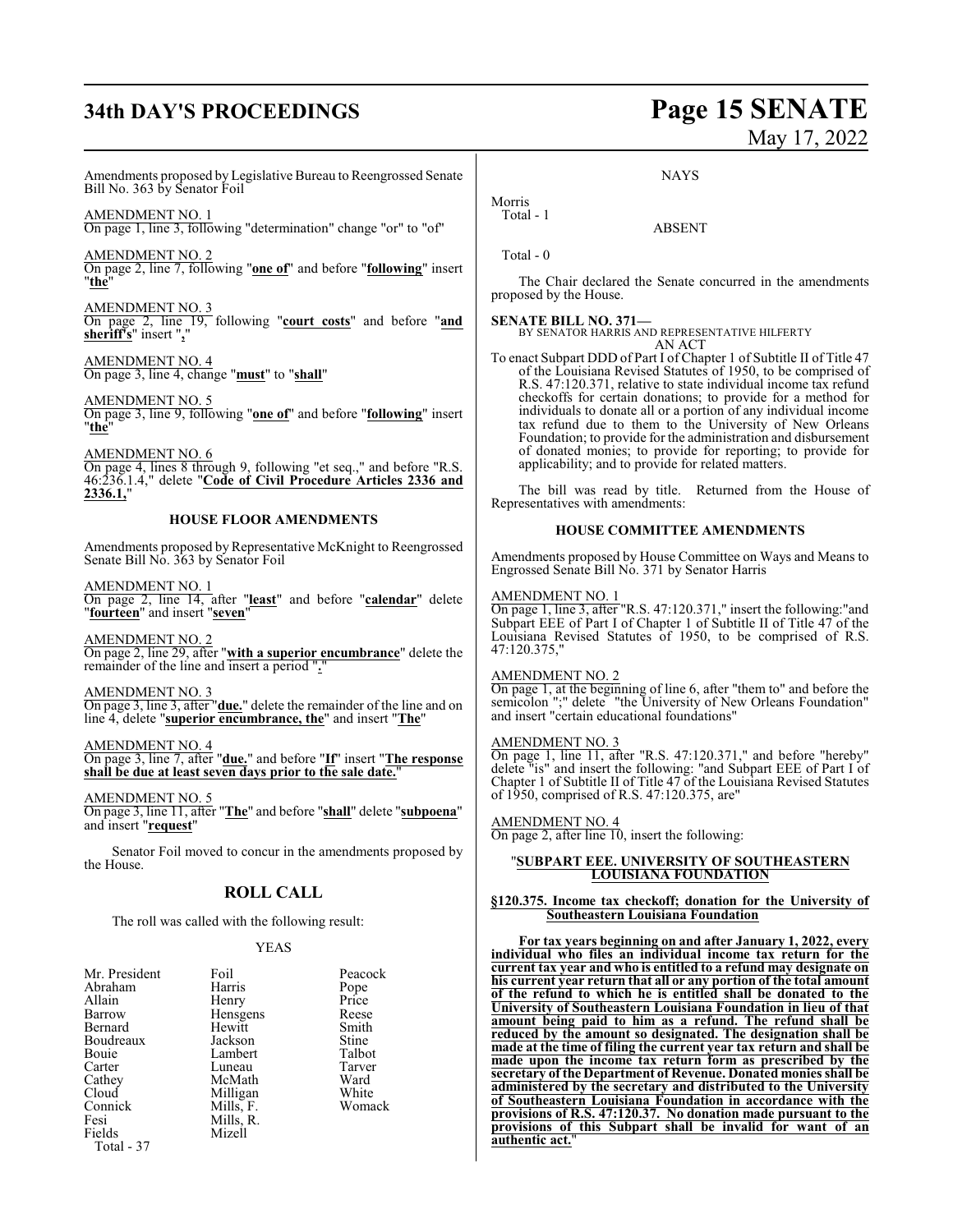#### **HOUSE FLOOR AMENDMENTS**

Amendments proposed by Representative Wheat to Engrossed Senate Bill No. 371 by Senator Harris

#### AMENDMENT NO. 1

In Amendment No. 4 by the House Committee on Ways and Means (#3548), on page 1, delete lines 15 through 18 in their entirety and insert the following:

#### ""**SUBPART EEE. SOUTHEASTERN LOUISIANA UNIVERSITY FOUNDATION**

#### **§120.375. Income tax checkoff; donation for Southeastern Louisiana University Foundation**"

AMENDMENT NO. 2

In Amendment No. 4 by the House Committee on Ways and Means (#3548), on page 1, delete line 23 in its entirety and insert the following: "**to the Southeastern Louisiana University Foundation in lieu of that amount**"

#### AMENDMENT NO. 3

In Amendment No. 4 by the House Committee on Ways and Means (#3548), on page 1, line 28, after "**to the**" and before "**Southeastern**" delete "**University of**"

#### AMENDMENT NO. 4

In Amendment No. 4 by the House Committee on Ways and Means (#3548), on page 1, at the beginning ofline 29, after "**Louisiana**" and before "**Foundation**" insert "**University**"

Senator Harris moved to concur in the amendments proposed by the House.

### **ROLL CALL**

The roll was called with the following result:

#### YEAS

| Mr. President | Fields      | Mizell  |
|---------------|-------------|---------|
| Abraham       | Foil        | Morris  |
| Allain        | Harris      | Peacock |
| Barrow        | Henry       | Pope    |
| Bernard       | Hewitt      | Price   |
| Boudreaux     | Jackson     | Reese   |
| Bouie         | Lambert     | Smith   |
| Carter        | Luneau      | Stine   |
| Cathey        | McMath      | Tarver  |
| Cloud         | Milligan    | Ward    |
| Connick       | Mills, F.   | White   |
| Fesi          | Mills, R.   | Womack  |
| Total - 36    |             |         |
|               | <b>NAYS</b> |         |

Total - 0

Total - 2

#### ABSENT

Hensgens Talbot

The Chair declared the Senate concurred in the amendments proposed by the House.

#### **Senate Bills and Joint Resolutions on Third Reading and Final Passage**

#### **SENATE BILL NO. 498— (Substitute of Senate Bill No. 457 by Senator Stine)**

BY SENATOR STINE

AN ACT

To enact R.S. 48:2085, relative to the Louisiana Transportation Authority; to provide for design build projects; to provide for unsolicited proposals; to provide for responsibilities of the Department of Transportation and Development; and to provide for related matters.

The bill was read by title and returned to the Calendar, subject to call.

#### **Senate Bills and Joint Resolutions on Third Reading and Final Passage, Subject to Call**

#### **Called from the Calendar**

Senator McMath asked that Senate Bill No. 57 be called from the Calendar.

#### **SENATE BILL NO. 57—** BY SENATOR MCMATH

AN ACT

To amend and reenact R.S. 17:497, relative to the compensation of school bus operators who transport public school students; to provide changes to the method by which compensation is calculated; to require compensation for certain purchases made by school bus operators; to provide for an effective date; and to provide for related matters.

The bill was read by title. Senator McMath moved the final passage of the bill.

## **ROLL CALL**

The roll was called with the following result:

#### YEAS

| Mr. President<br>Abraham<br>Allain<br>Barrow<br>Bernard<br>Boudreaux<br>Bouie<br>Carter<br>Cathey<br>Cloud<br>Connick<br>Fesi<br>Fields | Foil<br>Harris<br>Henry<br>Hensgens<br>Hewitt<br>Jackson<br>Lambert<br>Luneau<br>McMath<br>Milligan<br>Mills, F.<br>Mills, R.<br>Mizell | Morris<br>Peacock<br>Pope<br>Price<br>Reese<br>Smith<br>Stine<br>Talbot<br>Tarver<br>Ward<br>White<br>Womack |
|-----------------------------------------------------------------------------------------------------------------------------------------|-----------------------------------------------------------------------------------------------------------------------------------------|--------------------------------------------------------------------------------------------------------------|
| Total - 38                                                                                                                              |                                                                                                                                         |                                                                                                              |
|                                                                                                                                         | <b>NAYS</b>                                                                                                                             |                                                                                                              |
| Total $-0$                                                                                                                              | ABSENT                                                                                                                                  |                                                                                                              |

#### Total - 0

The Chair declared the bill was passed and ordered it sent to the House. Senator McMath moved to reconsider the vote by which the bill was passed and laid the motion on the table.

#### **Called from the Calendar**

Senator Luneau asked that Senate Bill No. 158 be called from the Calendar.

#### **SENATE BILL NO. 158—** BY SENATOR LUNEAU

AN ACT

To amend and reenact R.S. 37:1360.21, 1360.22(1), (5), (7), (8), and (9), 1360.23, the introductory paragraph of 1360.24(A), 1360.24(A)(3), (4), and (5), (B), 1360.26, 1360.27, 1360.28, 1360.29, 1360.30, 1360.31(A), (B), (C)(1), (2), and (3), 1360.32, the introductoryparagraph of 1360.33, 1360.33(5) and

# **Page 16 SENATE 34th DAY'S PROCEEDINGS**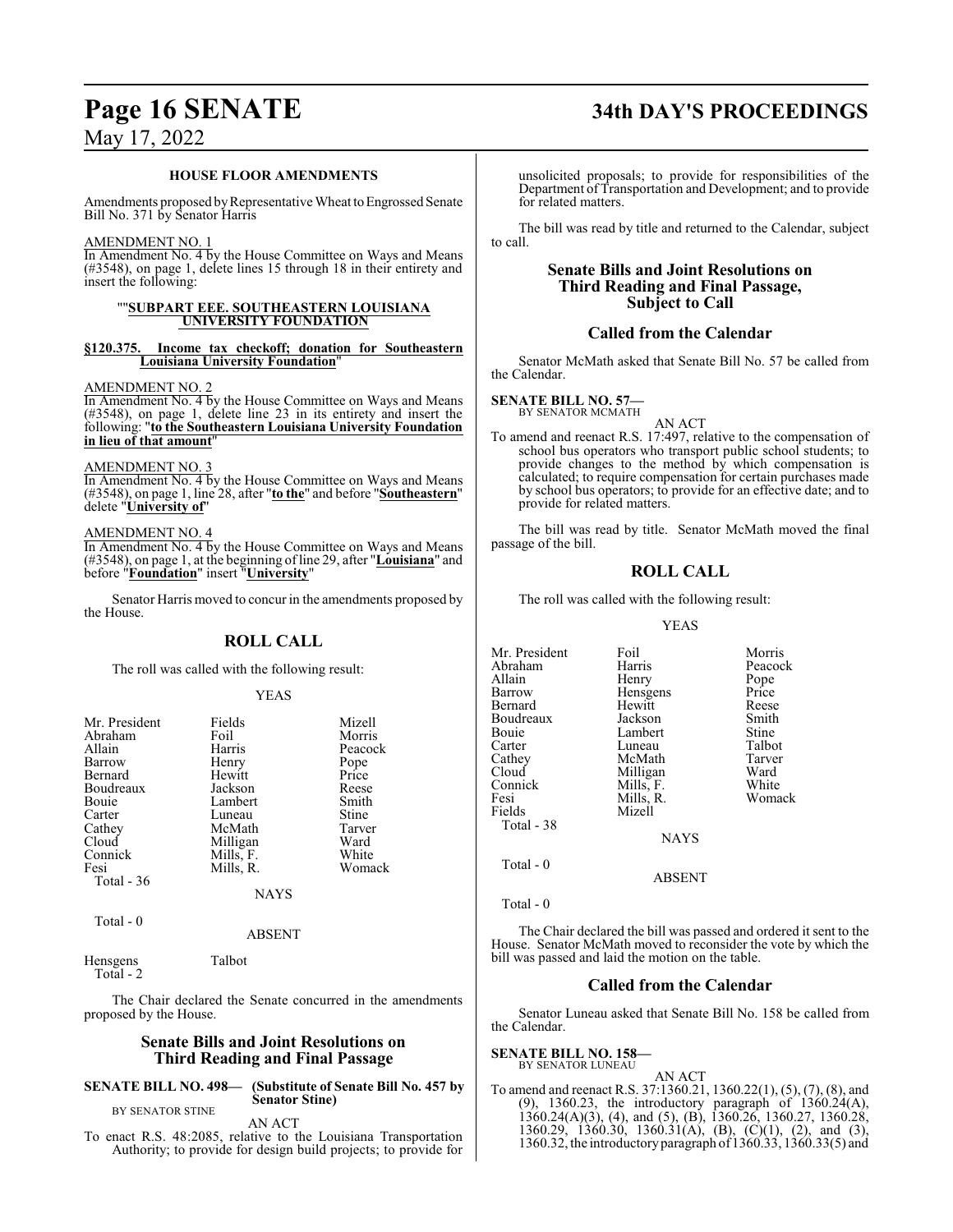# **34th DAY'S PROCEEDINGS Page 17 SENATE**

(6), the introductory paragraph of 1360.34, 1360.34(4) and (5), 1360.35, 1360.36, and 1360.38(A), to enact R.S. 37:1360.22(10), 1360.24(A)(9), 1360.25, and 1360.31(E), and to repeal R.S. 1360.24(C) and (D), relative to physician assistants; to provide definitions and provide for duties of collaborating physicians; to provide for scope and authority of a physician assistant; to provide for the legal responsibility of physician assistant's patient care activities; and to provide for related matters.

The bill was read by title and returned to the Calendar, subject to call.

### **Called from the Calendar**

Senator Talbot asked that Senate Bill No. 276 be called from the Calendar for reconsideration.

#### **SENATE BILL NO. 276—** BY SENATOR TALBOT

AN ACT

To amend and reenact R.S.  $22:1007(J)(2)$ , relative to health insurers contracts with healthcare providers; to provide the legislature's original intent was to allow contracts between health insurers and healthcare providers and the health insurer may make benefits available to its affiliates; to provide this practice is not an antitrust violation; to provide for retroactivity; and to provide for related matters.

#### **Floor Amendments**

Senator Talbot proposed the following amendments.

#### **SENATE FLOOR AMENDMENTS**

Amendments proposed by Senator Talbot to Engrossed Senate Bill No. 276 by Senator Talbot

AMENDMENT NO. 1 On page 1, line 6, delete "to provide for retroactivity;"

AMENDMENT NO. 2 On page 2, delete lines 1 through 9

## AMENDMENT NO. 3

On page 2, line 10, change "Section 4." to "Section 2."

On motion of Senator Talbot, the amendments were adopted.

#### **Floor Amendments**

Senator Morris proposed the following amendments.

#### **SENATE FLOOR AMENDMENTS**

Amendments proposed by Senator Morris to Engrossed Senate Bill No. 276 by Senator Talbot

AMENDMENT NO. 1 On page 1, line 14, delete "**or regulate**"

On motion of Senator Morris the amendments were withdrawn.

#### **Floor Amendments**

Senator Morris proposed the following amendments.

#### **SENATE FLOOR AMENDMENTS**

Amendments proposed by Senator Morris to Engrossed Senate Bill No. 276 by Senator Talbot

# May 17, 2022

#### AMENDMENT NO. 1

On page 1, line 14, delete "**or regulate**"

Senator Morris moved the adoption of the amendments.

Senator Luneau objected.

## **ROLL CALL**

The roll was called with the following result:

Mizell

#### YEAS

Milligan Stine<br>
Mills F Talbot

Mr. President Hensgens Morris<br>
Allain Hewitt Peacoc Allain Hewitt Peacock<br>Cathey Lambert Reese Cathey Lambert Reese<br>Cloud Milligan Stine Fesi Mills, F. Talbot<br>Foil Mills, R. White Foil Mills, R.<br>Henry Mizell Total - 20

Abraham Fields Price<br>
Barrow Harris Smith Barrow Harris Smith<br>Bernard Jackson Tarver Boudreaux Luneau<br>Bouie McMath McMath Womack<br>Pope

Jackson Tarver<br>
Luneau Ward

ABSENT

**NAYS** 

Carter Total - 1

Connick Total - 17

The Chair declared the amendments were adopted.

The bill was read by title. Senator Talbot moved the final passage of the amended bill.

### **ROLL CALL**

The roll was called with the following result:

#### YEAS

| Mr. President<br>Boudreaux<br>Cloud<br>Foil<br>Henry<br>Hensgens<br>Total - 18     | Hewitt<br>Lambert<br>Mills, F.<br>Mills, R.<br>Mizell<br>Morris<br><b>NAYS</b> | Peacock<br>Price<br>Reese<br>Talbot<br>Tarver<br>White |
|------------------------------------------------------------------------------------|--------------------------------------------------------------------------------|--------------------------------------------------------|
| Abraham<br>Allain<br>Barrow<br>Bernard<br>Bouie<br>Cathey<br>Connick<br>Total - 19 | Fesi<br>Fields<br>Harris<br>Jackson<br>Luneau<br>McMath<br>Milligan            | Pope<br>Smith<br>Stine<br>Ward<br>Womack               |

ABSENT

Carter Total - 1

The Chair declared the amended bill failed to pass.

Senator Luneau moved to reconsider the vote by which the amended bill failed to pass and laid the motion on the table.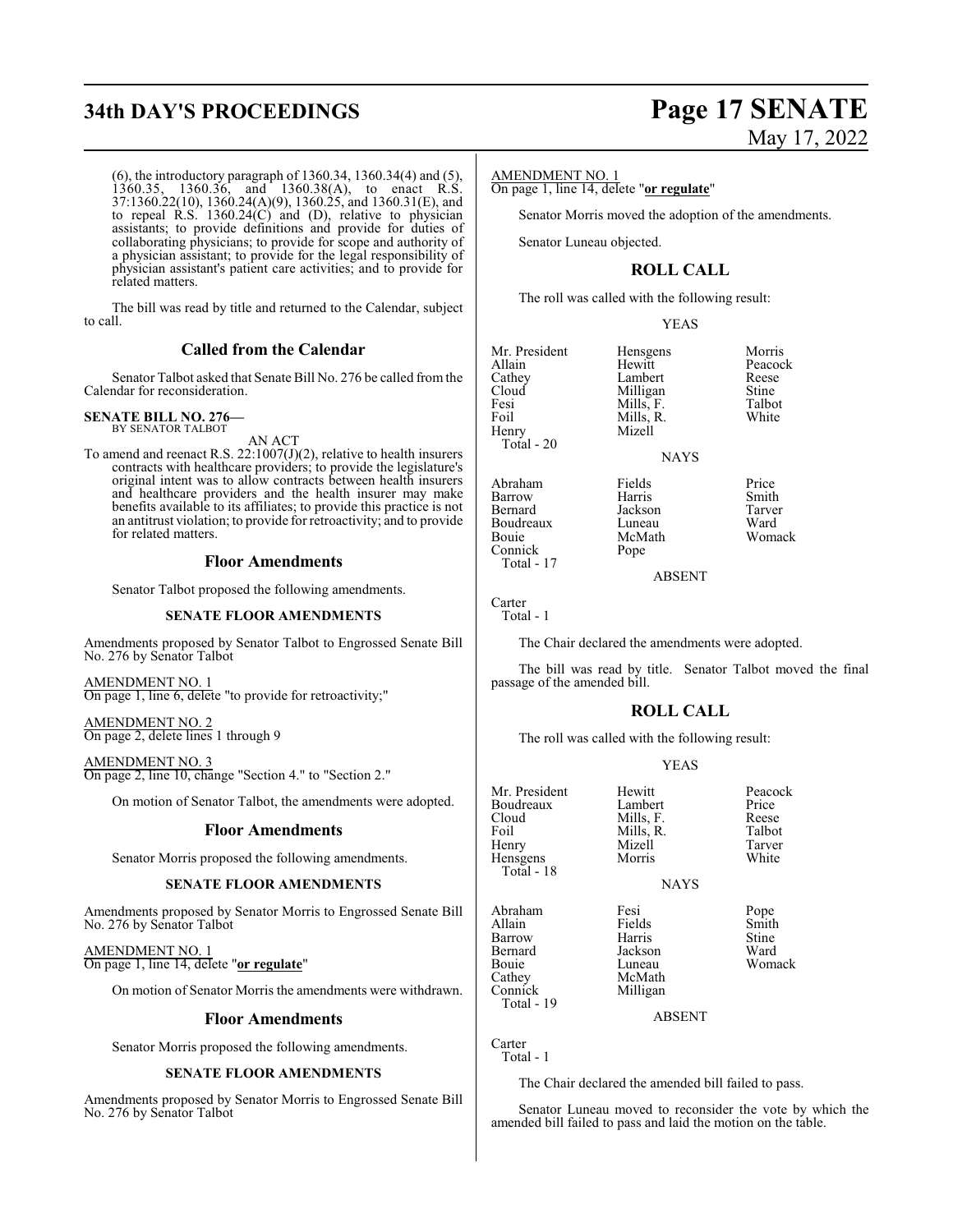## **Called from the Calendar**

Senator Cathey asked that Senate Bill No. 418 be called from the Calendar.

#### **SENATE BILL NO. 418—** BY SENATOR CATHEY

AN ACT

To amend and reenact Children's Code Art. 804(1), relative to juvenile court jurisdiction; to amend the definition of "child" for purposes of delinquency proceedings; and to provide for related matters.

## **Ruling From the Chair**

Senator Barrow asked on the previous legislative day, for a ruling from the Chair as to whether the bill requires a two-third vote.

The Chair ruled that the bill does require a two-thirds vote.

#### **Floor Amendments**

Senator Fesi proposed the following amendments.

### **SENATE FLOOR AMENDMENTS**

Amendments proposed by Senator Fesi to Engrossed Senate Bill No. 418 by Senator Cathey

#### AMENDMENT NO. 1

In Senate Floor Amendment No. 4 proposed by Senator Luneau and adopted by the Senate on May 16, 2022, on page 2, line 17, change "**shall**" to "**should**".

#### AMENDMENT NO. 2

In Senate Floor Amendment No. 4 proposed by Senator Luneau and adopted by the Senate on May 16, 2022, on page 3, delete lines 18 through 41.

Senator Fesi moved the adoption of the amendments.

Senator Barrow objected.

### **ROLL CALL**

The roll was called with the following result:

#### YEAS

| Mr. President<br>Abraham<br>Allain<br><b>Bernard</b><br>Cathey<br>Cloud<br>Fesi<br>Foil<br>Henry<br>Total - 27 | Hensgens<br>Hewitt<br>Lambert<br>McMath<br>Milligan<br>Mills, F.<br>Mills, R.<br>Mizell<br>Morris<br><b>NAYS</b> | Peacock<br>Pope<br>Reese<br>Stine<br>Talbot<br>Tarver<br>Ward<br>White<br>Womack |
|----------------------------------------------------------------------------------------------------------------|------------------------------------------------------------------------------------------------------------------|----------------------------------------------------------------------------------|
| Barrow<br>Boudreaux<br><b>Bouje</b><br>Carter<br>Total - 11                                                    | Connick<br>Fields<br>Harris<br>Jackson                                                                           | Luneau<br>Price<br>Smith                                                         |

ABSENT

Total - 0

The Chair declared the amendments were adopted.

# **Page 18 SENATE 34th DAY'S PROCEEDINGS**

### **Ruling From the Chair**

With the adoption of Senate Floor Amendment 418 by Senator Fesi, the bill now requires a simple majority vote.

The bill was read by title. Senator Cathey moved the final passage of the amended bill.

## **ROLL CALL**

The roll was called with the following result:

| Mr. President<br>Abraham<br>Allain<br>Bernard<br>Cathey<br>Cloud<br>Connick<br>Fesi<br>Foil<br>Henry | Hensgens<br>Hewitt<br>Lambert<br>Luneau<br>McMath<br>Milligan<br>Mills, R.<br>Mizell<br>Morris<br>Peacock | Pope<br>Reese<br>Smith<br>Stine<br>Talbot<br>Tarver<br>Ward<br>White<br>Womack |
|------------------------------------------------------------------------------------------------------|-----------------------------------------------------------------------------------------------------------|--------------------------------------------------------------------------------|
| Total - 29                                                                                           | <b>NAYS</b>                                                                                               |                                                                                |
| <b>Barrow</b><br>Boudreaux<br>Bouie<br>Total - 8                                                     | Carter<br>Fields<br>Harris                                                                                | Jackson<br>Price                                                               |

ABSENT

Mills, F. Total - 1

The Chair declared the amended bill was passed, ordered reengrossed and sent to the House. Senator Cathey moved to reconsider the vote by which the bill was passed and laid the motion on the table.

### **Called from the Calendar**

Senator Abraham asked that Senate Bill No. 445 be called from the Calendar.

#### **SENATE BILL NO. 445—**

BY SENATOR ABRAHAM

AN ACT

To amend and reenact R.S. 48:250.4(A) relative to approval of department of transportation and development contracts with public private partnerships; to provide for the approval of contracts by the legislature; and to provide for related matters.

#### **Floor Amendments**

Senator Abraham proposed the following amendments.

#### **SENATE FLOOR AMENDMENTS**

Amendments proposed by Senator Abraham to Engrossed Senate Bill No. 445 by Senator Abraham

AMENDMENT NO. 1

On page 2, between lines 1 and 2, insert the following:

"**(a)The Department of Transportation and Development shall provide the detailed financial analysis of cost conducted by the department and the Federal Highway Administration relative to the I-10 Calcasieu River Bridge project to the Senate Committee on Transportation, Highways and Public Works and the House Committee on Transportation, Highways and Public Works.**

**(b)The Department of Transportation and Development and the Department of the Treasury shall use the analysis provided**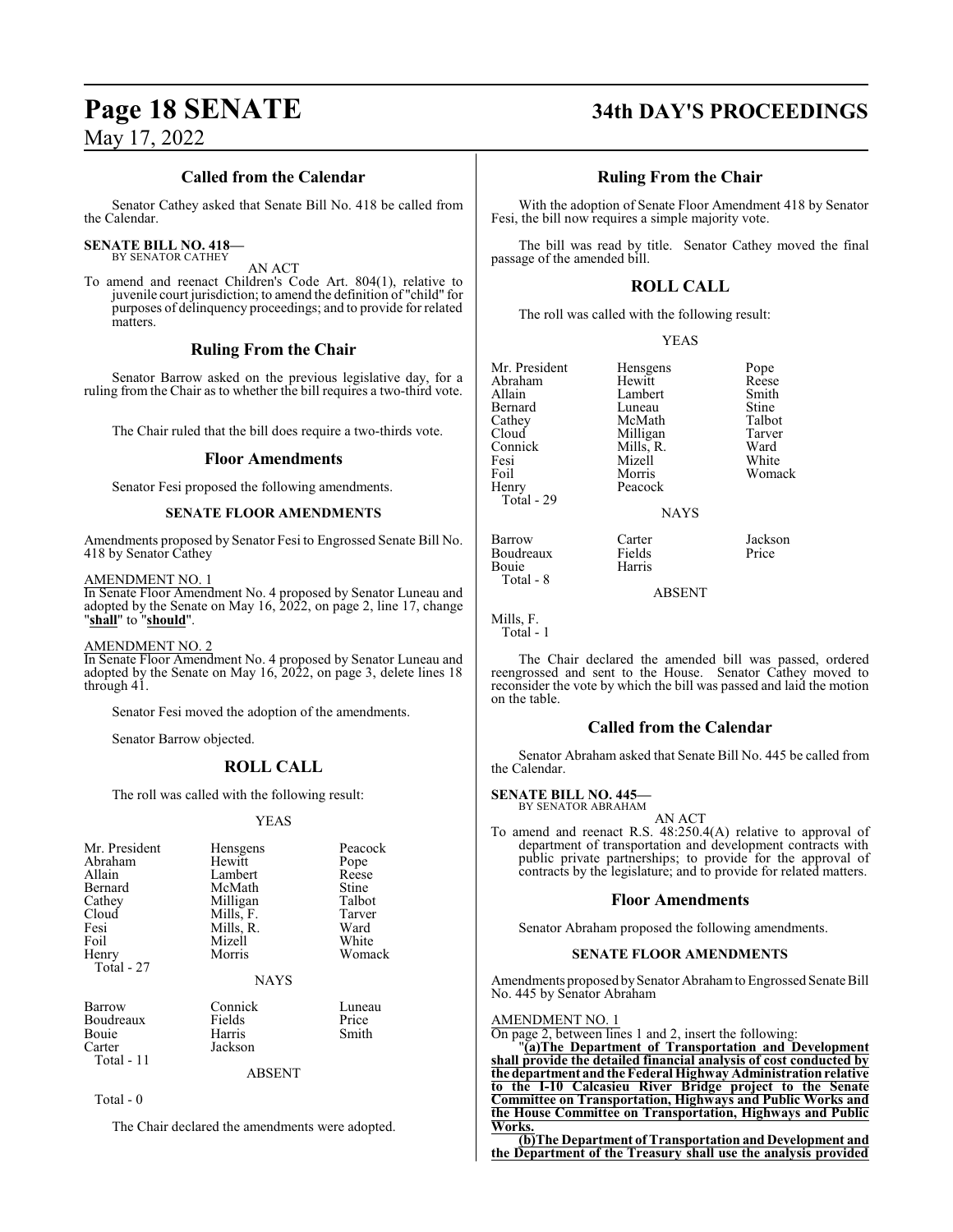# **34th DAY'S PROCEEDINGS Page 19 SENATE**

# May 17, 2022

**for by Subparagraph (a) of this Paragraph to prepare a comparative financial analysis of the cost of the design build method of the I-10 Calcasieu River Bridge project.** 

**(c) The result of the comparative analysis shall be provided to the Senate Committee on Transportation, Highways and Public Works and the House Committee on Transportation, Highways and Public Works immediately upon completion. The committees shall use the comparative analysis as a reference during deliberation in approving the public-private partnership contract for the I-10 Calcasieu River Bridge project.**"

On motion of Senator Abraham, the amendments were adopted.

#### **Floor Amendments**

Senator Henry proposed the following amendments.

#### **SENATE FLOOR AMENDMENTS**

Amendments proposed by Senator Henry to Engrossed Senate Bill No. 445 by Senator Abraham

AMENDMENT NO. 1 On page 2, line 1, after "**committees**" insert "**and the Joint Legislative Committee on the Budget**"

On motion of Senator Henry, the amendments were adopted.

The bill was read by title. Senator Abraham moved the final passage of the amended bill.

#### **ROLL CALL**

The roll was called with the following result:

#### YEAS

| Mr. President<br>Abraham<br>Allain<br>Barrow<br>Bernard<br>Boudreaux<br>Carter<br>Cathey<br>Cloud<br>Connick | Foil<br>Harris<br>Henry<br>Hensgens<br>Hewitt<br>Jackson<br>Lambert<br>Luneau<br>McMath<br>Milligan | Morris<br>Peacock<br>Pope<br>Price<br>Reese<br>Smith<br>Stine<br>Talbot<br>Tarver<br>Ward |
|--------------------------------------------------------------------------------------------------------------|-----------------------------------------------------------------------------------------------------|-------------------------------------------------------------------------------------------|
|                                                                                                              |                                                                                                     |                                                                                           |
|                                                                                                              |                                                                                                     |                                                                                           |
|                                                                                                              |                                                                                                     |                                                                                           |
|                                                                                                              |                                                                                                     |                                                                                           |
|                                                                                                              |                                                                                                     |                                                                                           |
| Fesi                                                                                                         | Mills, F.                                                                                           | White                                                                                     |
| Fields                                                                                                       | Mills, R.                                                                                           | Womack                                                                                    |
| Total $-36$                                                                                                  |                                                                                                     |                                                                                           |
|                                                                                                              | NAYS                                                                                                |                                                                                           |
|                                                                                                              |                                                                                                     |                                                                                           |

Total - 0

Bouie Mizell

Total - 2

The Chair declared the amended bill was passed, ordered reengrossed and sent to the House. Senator Abraham moved to reconsider the vote by which the bill was passed and laid the motion on the table.

ABSENT

#### **Called from the Calendar**

Senator Stine asked that Senate Bill No. 330 be called from the Calendar.

#### **SENATE BILL NO. 330—** BY SENATOR STINE

AN ACT

To enact Part IV of Chapter 13 of Title 22 of the Louisiana Revised Statutes of 1950, to be comprised of R.S. 22:2261, relative to adjusters; to provide a registered adjuster database; to provide

for a search for adjusters; to require the Department of Insurance to establish and to maintain the registered adjuster database; to provide for procedures; and to provide for related matters.

On motion of Senator Stine the bill was read by title and recommitted to the Committee on Finance.

#### **Called from the Calendar**

Senator Morris asked that Senate Bill No. 4 be called from the Calendar for reconsideration.

#### **SENATE BILL NO. 4—** BY SENATOR MORRIS

A JOINT RESOLUTION Proposing to amend Article I, Section 18(A) of the Constitution of Louisiana, relative to post-conviction bail; to provide that after conviction, a person may be bailable in accordance with law; to specify an election for submission of the proposition to electors; and to provide a ballot proposition.

The bill was read by title. Senator Morris moved the final passage of the bill.

The bill was read by title and returned to the Calendar, subject to call.

#### **House Concurrent Resolutions on Second Reading Reported by Committees**

## **HOUSE CONCURRENT RESOLUTION NO. 41—** BY REPRESENTATIVE GREGORY MILLER A CONCURRENT RESOLUTION

To authorize and direct the Louisiana State Law Institute to direct the printer of the Constitution of Louisiana to add a validity note following Article IX, Section 9 of the Constitution of Louisiana.

The resolution was read by title. Senator Smith moved to concur in the House Concurrent Resolution.

#### **ROLL CALL**

The roll was called with the following result:

#### YEAS

| Mr. President | Harris        | Peacock |
|---------------|---------------|---------|
| Abraham       | Henry         | Pope    |
| Allain        | Hensgens      | Price   |
| Barrow        | Hewitt        | Reese   |
| Bernard       | Jackson       | Smith   |
| Bouie         | Lambert       | Stine   |
| Carter        | Luneau        | Talbot  |
| Cathey        | McMath        | Tarver  |
| Cloud         | Milligan      | Ward    |
| Connick       | Mills, F.     | White   |
| Fesi          | Mills, R.     | Womack  |
| Fields        | Mizell        |         |
| Foil          | Morris        |         |
| Total - 37    |               |         |
|               | <b>NAYS</b>   |         |
| Total $-0$    |               |         |
|               | <b>ABSENT</b> |         |
| Boudreaux     |               |         |

Total - 1

The Chair declared the Senate concurred in the House Concurrent Resolution and ordered it returned to the House.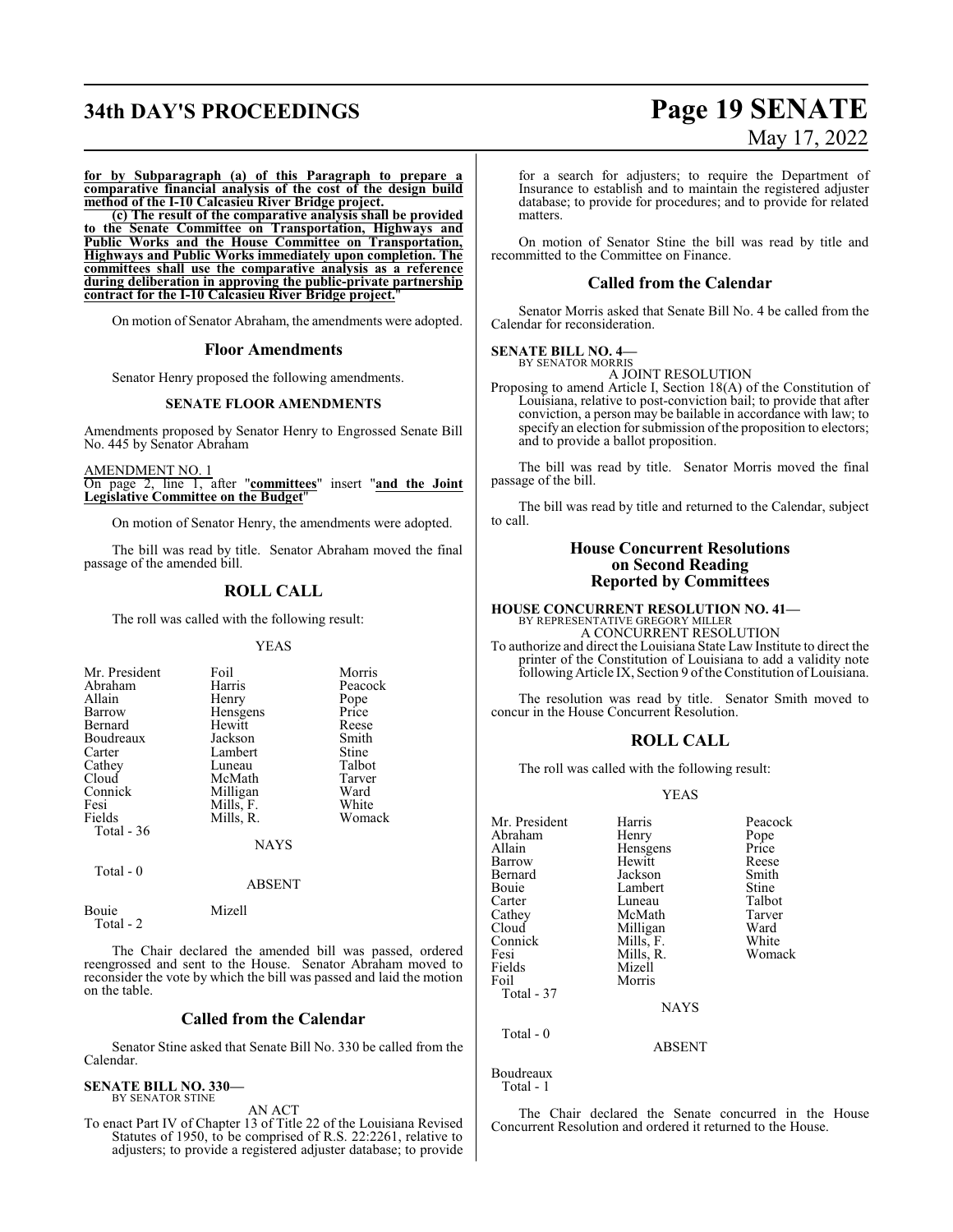#### **House Concurrent Resolutions on Third Reading and Final Passage**

#### **HOUSE CONCURRENT RESOLUTION NO. 5—**

BY REPRESENTATIVE ZERINGUE A CONCURRENT RESOLUTION

To suspend until sixty days after final adjournment of the 2023 Regular Session of the Legislature of Louisiana R.S. 23:1474(C), (G)(3), and (H) providing for the determination of the unemployment insurance taxable wage base, maximum weekly benefit amount, and formula for the calculation of benefits for the 2023 calendar year.

The concurrent resolution was read by title and returned to the Calendar, subject to call.

#### **Rules Suspended**

Senator Morris asked for and obtained a suspension of the rules to revert to:

### **Senate Bills and Joint Resolutions on Third Reading and Final Passage, Subject to Call**

### **Called from the Calendar**

Senator Morris asked that Senate Bill No. 4 be called from the Calendar for reconsideration.

#### **SENATE BILL NO. 4—** BY SENATOR MORRIS

A JOINT RESOLUTION

Proposing to amend Article I, Section 18(A) of the Constitution of Louisiana, relative to post-conviction bail; to provide that after conviction, a person may be bailable in accordance with law; to specify an election for submission of the proposition to electors; and to provide a ballot proposition.

#### **Floor Amendments**

Senator Fields proposed the following amendments.

#### **SENATE FLOOR AMENDMENTS**

Amendments proposed by Senator Fields to Engrossed Senate Bill No. 4 by Senator Morris

#### AMENDMENT NO. 1

On page 2, delete lines 12 through 14 and insert the following:

"Do you support an amendment to provide that post-conviction bail shall not be solely in the discretion of the judge but shall be allowed only in accordance with bail provisions as provided by the Legislature of Louisiana and that bail for crimes of violence and drug offenses where the proof is evident and the presumption of guilt great shall not be solely in the discretion of the judge but shall be allowed only in accordance with bail provisions as provided by the Legislature of Louisiana?"

On motion of Senator Fields, the amendments were adopted.

The bill was read by title. Senator Morris moved the final passage of the amended bill.

#### **ROLL CALL**

The roll was called with the following result:

#### YEAS

| Mr. President | Henry    | Morris |
|---------------|----------|--------|
| Abraham       | Hensgens | Peacoc |
| Allain        | Hewitt   | Pope   |

Hensgens Peacock<br>
Hewitt Pope Hewitt

# **Page 20 SENATE 34th DAY'S PROCEEDINGS**

| Bernard<br>Cathey<br>Cloud<br>Connick<br>Fesi<br>Foil<br>Total - 27 | Lambert<br>McMath<br>Milligan<br>Mills, F.<br>Mills, R.<br>Mizell | Reese<br>Stine<br>Talbot<br>Ward<br>White<br>Womack |
|---------------------------------------------------------------------|-------------------------------------------------------------------|-----------------------------------------------------|
|                                                                     | <b>NAYS</b>                                                       |                                                     |
| Barrow<br>Boudreaux<br>Bouie<br>Carter<br>Total - 11                | Fields<br>Harris<br>Jackson<br>Luneau                             | Price<br>Smith<br>Tarver                            |

Total - 0

The Chair declared the amended bill was passed, ordered reengrossed and sent to the House. Senator Morris moved to reconsider the vote by which the bill was passed and laid the motion on the table.

ABSENT

#### **Bagneris Rule**

Senator Mizell moved to invoke the rule to temporarily pass over controversial House Bills on Third Reading and Final Passage with the intention of taking them up later, in their regular order and to suspend the rules to specifically start with House Bill No. 758.

Without objection, so ordered.

#### **House Bills and Joint Resolutions on Third Reading and Final Passage**

**HOUSE BILL NO. 890—**

BY REPRESENTATIVE ROBBY CARTER AN ACT

To authorize and provide for the transfer of certain state property; to authorize the transfer of certain state property in Tangipahoa Parish; to provide for the property description; to provide for the reservation of mineral rights; to provide terms and conditions; to provide for termination of authority; to provide for an effective date; and to provide for related matters.

The bill was read by title. Senator Mizell moved the final passage of the bill.

### **ROLL CALL**

The roll was called with the following result:

Morris

YEAS

Mr. President Foil Peacock<br>
Abraham Harris Pope Abraham Harris Pope<br>
Allain Henry Price Barrow Hewitt Reese Bernard Jackson Smith Boudreaux Lambert Stine<br>
Bouie Luneau Talbot Bouie Luneau Talbot<br>Carter McMath Tarver Carter McMath Tarve<br>Cathey Milligan Ward Cathey Milligan Ward<br>Cloud Mills, F. White Cloud Mills, F.<br>Connick Mills, R. Connick Mills, R. Womack Fesi Mizell<br>Fields Morris Total - 37

Henry Price<br>
Hewitt Reese

NAYS

Total - 0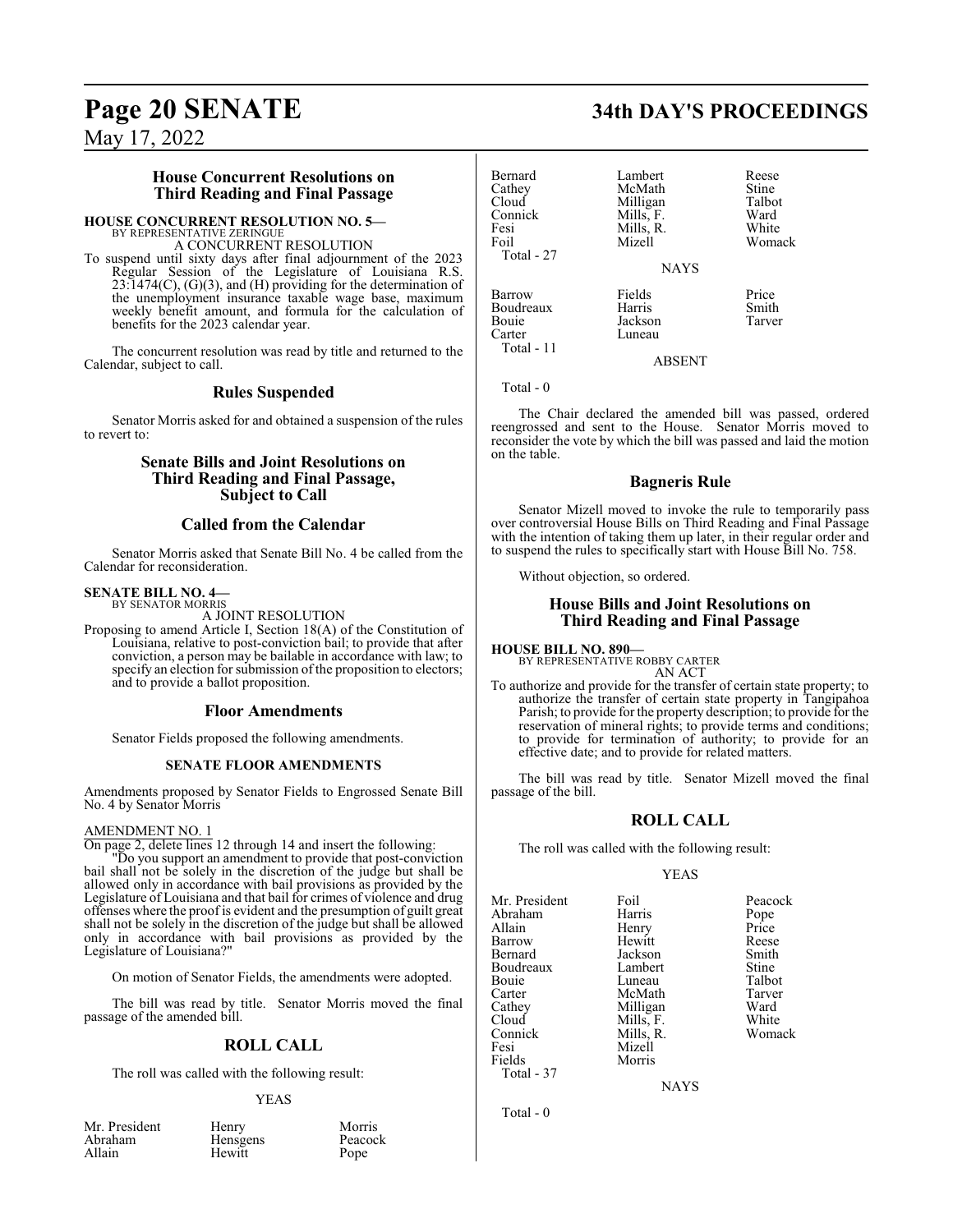# **34th DAY'S PROCEEDINGS Page 21 SENATE**

#### ABSENT

Hensgens

Total - 1

The Chair declared the bill was passed and ordered it returned to the House. Senator Mizell moved to reconsider the vote by which the bill was passed and laid the motion on the table.

#### **HOUSE BILL NO. 903—**

BY REPRESENTATIVE GREGORY MILLER AN ACT

To amend and reenact R.S. 35:626(B) and to enact R.S. 35:626(C), relative to notaries; to provide relative to remote online notarization; to provide relative to execution of certain notarial acts; and to provide for related matters.

The bill was read by title. Senator Smith moved the final passage of the bill.

### **ROLL CALL**

The roll was called with the following result:

#### YEAS

| Mr. President<br>Abraham<br>Allain<br>Barrow<br>Bernard<br>Boudreaux<br><b>Bouje</b><br>Carter<br>Cathey<br>Cloud<br>Connick<br>Fesi<br>Fields<br>Total - 37 | Foil<br>Harris<br>Henry<br>Hewitt<br>Jackson<br>Lambert<br>Luneau<br>McMath<br>Milligan<br>Mills, F.<br>Mills, R.<br>Mizell<br>Morris | Peacock<br>Pope<br>Price<br>Reese<br>Smith<br>Stine<br>Talbot<br>Tarver<br>Ward<br>White<br>Womack |
|--------------------------------------------------------------------------------------------------------------------------------------------------------------|---------------------------------------------------------------------------------------------------------------------------------------|----------------------------------------------------------------------------------------------------|
|                                                                                                                                                              | <b>NAYS</b>                                                                                                                           |                                                                                                    |
| Total $-0$                                                                                                                                                   | ABSENT                                                                                                                                |                                                                                                    |

**Hensgens** Total - 1

The Chair declared the bill was passed and ordered it returned to the House. Senator Smith moved to reconsider the vote by which the bill was passed and laid the motion on the table.

# **HOUSE BILL NO. 143—** BY REPRESENTATIVE BUTLER

AN ACT

To amend and reenact R.S. 44:4.1(B)(31) and R.S. 46:2592 and to enact R.S. 46:2594 through 2597, relative to executive branch agency compliance with the Americans with Disabilities Act; to provide for mandatory agency policies, training, plans, and reporting related to the Americans with Disabilities Act; to provide for an effective date; and to provide for related matters.

The bill was read by title. Senator Foil moved the final passage of the bill.

#### **ROLL CALL**

The roll was called with the following result:

#### YEAS

| Mr. President | Foil   | Morris  |
|---------------|--------|---------|
| Abraham       | Harris | Peacock |
| Allain        | Henry  | Pope    |

# May 17, 2022

| <b>Barrow</b><br>Bernard<br>Boudreaux<br>Bouie<br>Carter | Hensgens<br>Hewitt<br>Jackson<br>Lambert<br>Luneau | Price<br>Reese<br>Smith<br>Stine<br>Talbot |
|----------------------------------------------------------|----------------------------------------------------|--------------------------------------------|
| Cathey                                                   | McMath                                             | Tarver                                     |
| Cloud                                                    | Milligan                                           | Ward                                       |
| Connick                                                  | Mills, F.                                          | White                                      |
| Fesi                                                     | Mills, R.                                          | Womack                                     |
| Fields                                                   | Mizell                                             |                                            |
| Total - 38                                               |                                                    |                                            |
|                                                          | <b>NAYS</b>                                        |                                            |
| Total - 0                                                |                                                    |                                            |
|                                                          | ABSENT                                             |                                            |

Total - 0

The Chair declared the bill was passed and ordered it returned to the House. Senator Foil moved to reconsider the vote by which the bill was passed and laid the motion on the table.

**HOUSE BILL NO. 189—** BY REPRESENTATIVESBAGLEY, TRAVIS JOHNSON, AND MCMAHEN AN ACT

To amend and reenact the heading of Part I-A of Chapter 11-A of Title 37 of the Louisiana Revised Statutes of 1950 and R.S. 37:1026.1, 1026.2, 1026.3(4), 1026.4, 1026.6(A) and (B)(6), 1026.7(8), and 1026.8, relative to medication attendant services; to provide for applicable facilities; to provide for definitions; to provide for authorizations and prohibitions of medication attendants; to provide for the promulgation of rules and regulations; to provide for applicant qualifications for the Medication administration course; to provide for registration information; and to provide for related matters.

The bill was read by title. Senator Fred Mills moved the final passage of the bill.

#### **ROLL CALL**

The roll was called with the following result:

| Mr. President<br>Abraham<br>Allain<br>Barrow<br>Bernard<br>Boudreaux<br>Bouie<br>Carter<br>Cloud<br>Connick<br>Fesi | Foil<br>Harris<br>Henry<br>Hensgens<br>Hewitt<br>Jackson<br>Lambert<br>Luneau<br>McMath<br>Milligan<br>Mills, F. | Mizell<br>Morris<br>Peacock<br>Price<br>Reese<br>Smith<br>Stine<br>Talbot<br>Tarver<br>Ward<br>White |
|---------------------------------------------------------------------------------------------------------------------|------------------------------------------------------------------------------------------------------------------|------------------------------------------------------------------------------------------------------|
| Fields                                                                                                              | Mills, R.                                                                                                        | Womack                                                                                               |
| Total $-36$                                                                                                         | <b>NAYS</b>                                                                                                      |                                                                                                      |
| Total $-0$                                                                                                          | <b>ABSENT</b>                                                                                                    |                                                                                                      |

Cathey Pope

Total - 2

The Chair declared the bill was passed and ordered it returned to the House. Senator Fred Mills moved to reconsider the vote by which the bill was passed and laid the motion on the table.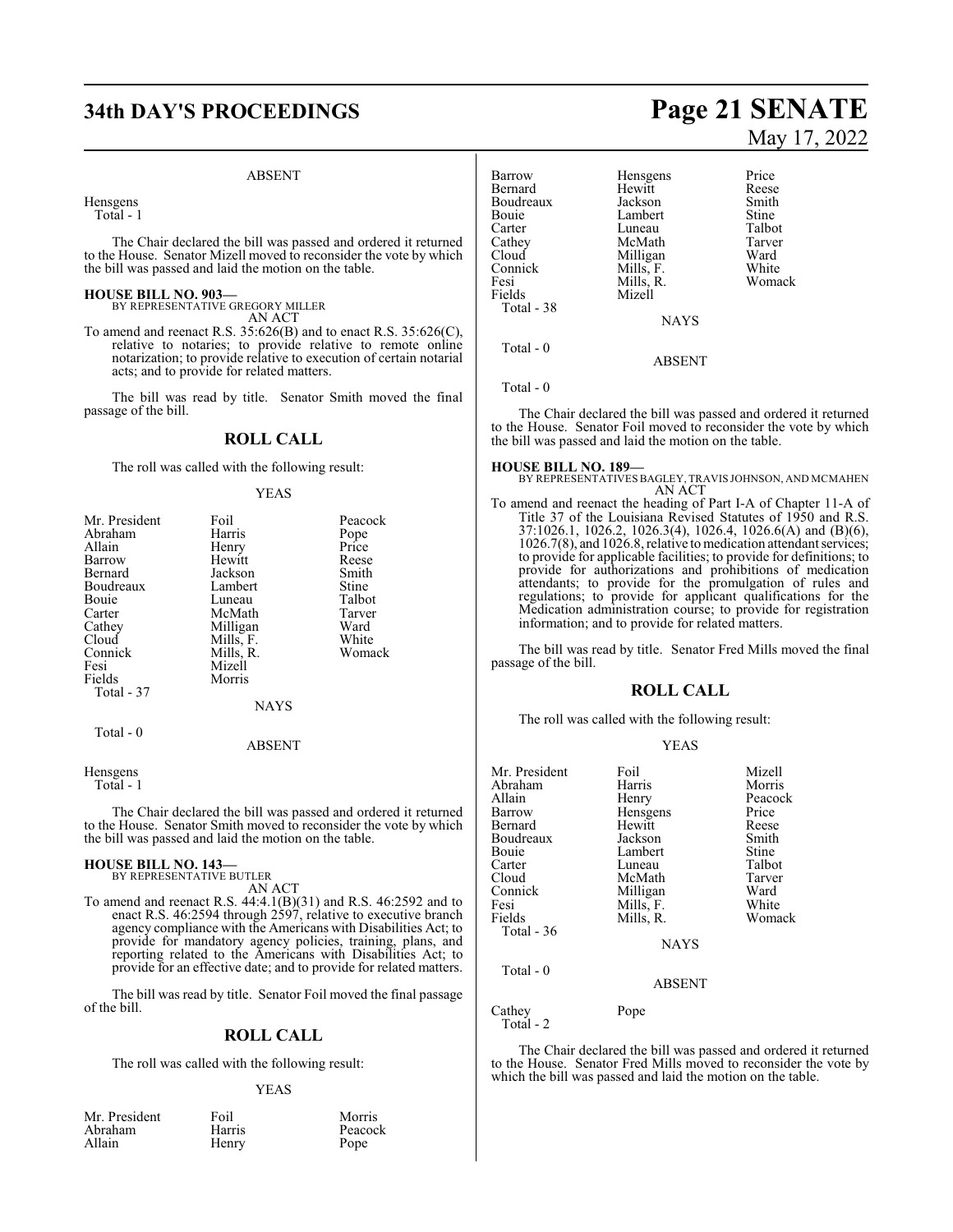#### **HOUSE BILL NO. 197—**

BY REPRESENTATIVE TURNER AN ACT

To amend and reenact R.S. 40:1087.1(B)(6) and (I), relative to the comprehensive sports injury management program for student athletics; to provide for definitions; to provide for the applicability of certain policies and practices of the program; to provide for exemption; and to provide for related matters.

The bill was read by title. Senator Fred Mills moved the final passage of the bill.

### **ROLL CALL**

The roll was called with the following result:

#### YEAS

| Mr. President<br>Abraham<br>Allain<br>Barrow<br>Bernard<br>Boudreaux<br>Bouie<br>Carter<br>Cloud<br>Connick<br>Fesi | Harris<br>Henry<br>Hensgens<br>Hewitt<br>Jackson<br>Lambert<br>Luneau<br>McMath<br>Milligan<br>Mills, F.<br>Mills, R. | Peacock<br>Pope<br>Price<br>Reese<br>Smith<br>Stine<br>Talbot<br>Tarver<br>Ward<br>White<br>Womack |
|---------------------------------------------------------------------------------------------------------------------|-----------------------------------------------------------------------------------------------------------------------|----------------------------------------------------------------------------------------------------|
| Fields                                                                                                              | Mizell                                                                                                                |                                                                                                    |
| Foil<br>Total $-37$                                                                                                 | Morris                                                                                                                |                                                                                                    |
|                                                                                                                     | <b>NAYS</b>                                                                                                           |                                                                                                    |
| $Total - 0$                                                                                                         | <b>ABSENT</b>                                                                                                         |                                                                                                    |

```
Cathey
```
Total - 1

The Chair declared the bill was passed and ordered it returned to the House. Senator Fred Mills moved to reconsider the vote by which the bill was passed and laid the motion on the table.

#### **HOUSE BILL NO. 203—**

BY REPRESENTATIVE MAGEE AN ACT

To enact R.S. 40:50(D), relative to the state registrar of vital records; to require the issuance of a death certificate within a certain time; and to provide for related matters.

The bill was read by title. Senator Luneau moved the final passage of the bill.

### **ROLL CALL**

The roll was called with the following result:

#### YEAS

| Mr. President | Harris    | Peacock |
|---------------|-----------|---------|
| Abraham       | Henry     | Pope    |
| Allain        | Hensgens  | Price   |
| Barrow        | Hewitt    | Reese   |
| Bernard       | Jackson   | Smith   |
| Boudreaux     | Lambert   | Stine   |
| Bouie         | Luneau    | Talbot  |
| Carter        | McMath    | Tarver  |
| Cloud         | Milligan  | Ward    |
| Connick       | Mills, F. | White   |
| Fesi          | Mills, R. | Womack  |
| Fields        | Mizell    |         |
| Foil          | Morris    |         |
| Total - 37    |           |         |

# **Page 22 SENATE 34th DAY'S PROCEEDINGS**

NAYS

ABSENT

Cathey Total - 1

Total - 0

The Chair declared the bill was passed and ordered it returned to the House. Senator Luneau moved to reconsider the vote bywhich the bill was passed and laid the motion on the table.

#### **HOUSE BILL NO. 275—** BY REPRESENTATIVE BAGLEY

AN ACT

To amend and reenact R.S. 49:191(1) and to repeal R.S. 49:191(10)(d), relative to the Department of Children and Family Services , including provisions to provide for the recreation ofthe Department of Children and Family Services and the statutory entities made a part of the department by law; to provide for the effective termination date for all statutory authority for the existence of such statutory entities; and to provide for related matters.

The bill was read by title. Senator Fred Mills moved the final passage of the bill.

### **ROLL CALL**

The roll was called with the following result:

#### YEAS

| Mr. President | Foil        | Morris  |
|---------------|-------------|---------|
| Abraham       | Harris      | Peacock |
| Allain        | Henry       | Pope    |
| Barrow        | Hensgens    | Price   |
| Bernard       | Hewitt      | Reese   |
| Boudreaux     | Jackson     | Smith   |
| Bouie         | Lambert     | Stine   |
| Carter        | Luneau      | Talbot  |
| Cloud         | McMath      | Tarver  |
| Connick       | Milligan    | Ward    |
| Fesi          | Mills, F.   | White   |
| Fields        | Mizell      | Womack  |
| Total - 36    |             |         |
|               | <b>NAYS</b> |         |
| Total $-0$    |             |         |
|               | ABSENT      |         |

Cathey Mills, R. Total - 2

The Chair declared the bill was passed and ordered it returned to the House. Senator Fred Mills moved to reconsider the vote by which the bill was passed and laid the motion on the table.

**HOUSE BILL NO. 286—** BY REPRESENTATIVE TURNER AN ACT

To enact R.S. 46:460.61(F) through (H), relative to the Medicaid managed care program of this state; to provide with respect to healthcare provider credentialing requirements in Medicaid managed care; to establish requirements relative to credentialing of certain providers who are affiliated with certain healthcare facilities; to provide for indemnification of the Louisiana Department of Health in certain instances; and to provide for related matters.

The bill was read by title. Senator Fred Mills moved the final passage of the bill.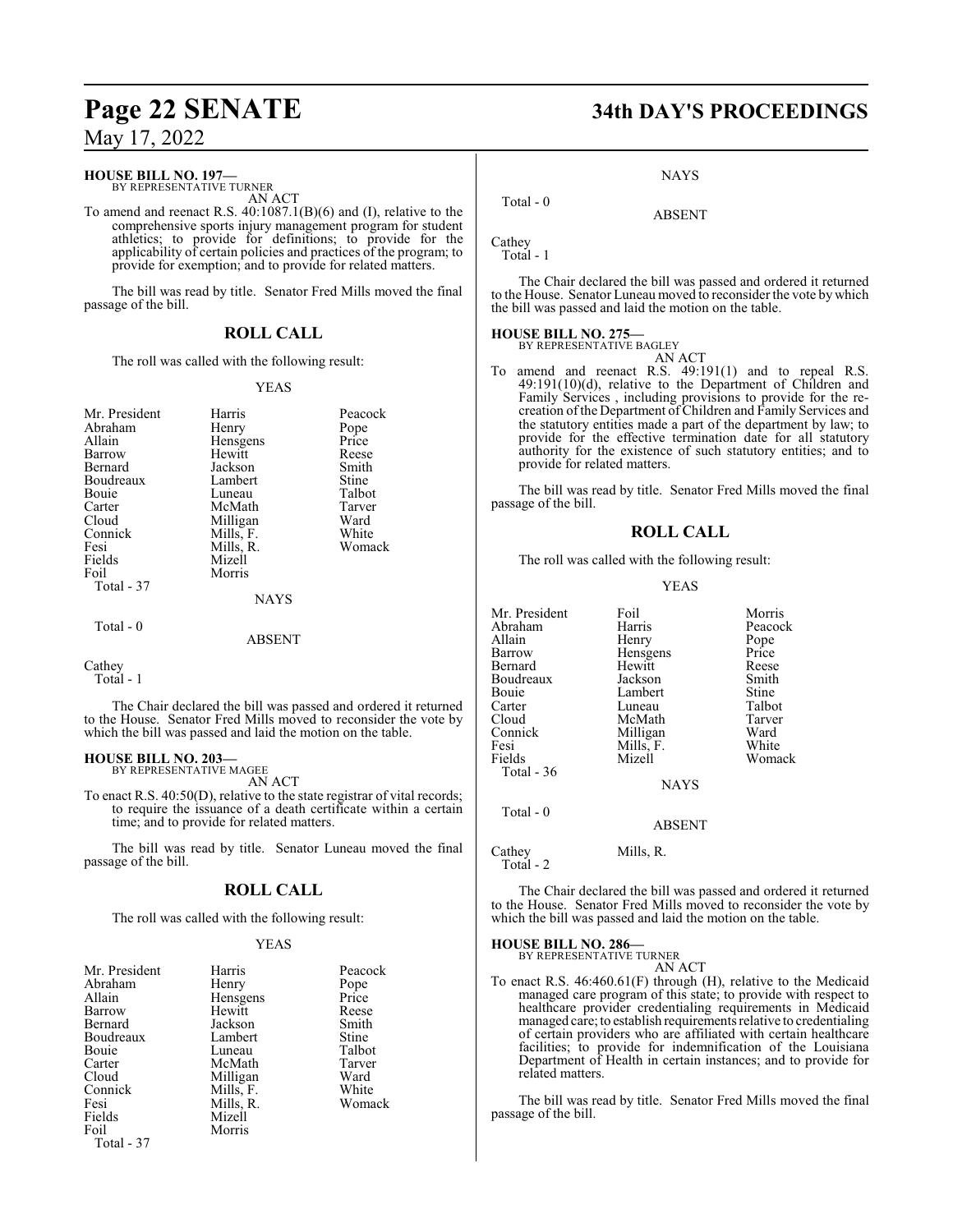### **ROLL CALL**

The roll was called with the following result:

#### YEAS

| Mr. President | Harris    | Peacock |
|---------------|-----------|---------|
| Abraham       | Henry     | Pope    |
| Allain        | Hensgens  | Price   |
| Barrow        | Hewitt    | Reese   |
| Bernard       | Jackson   | Smith   |
| Boudreaux     | Lambert   | Stine   |
| <b>Bouje</b>  | Luneau    | Talbot  |
| Carter        | McMath    | Tarver  |
| Cloud         | Milligan  | Ward    |
| Connick       | Mills, F. | White   |
| Fesi          | Mills, R. | Womack  |
| Fields        | Mizell    |         |
| Foil          | Morris    |         |
| Total - 37    |           |         |
|               | NAYS      |         |

Total - 0

ABSENT

**Cathey** 

Total - 1

The Chair declared the bill was passed and ordered it returned to the House. Senator Fred Mills moved to reconsider the vote by which the bill was passed and laid the motion on the table.

#### **HOUSE BILL NO. 304—** BY REPRESENTATIVE FRIEMAN

AN ACT

To enact Subpart B-2 of Part II of Chapter 6 of Title 22 of the Louisiana Revised Statutes of 1950, to be comprised of R.S. 22:1845.1, relative to payment of claims for physical therapy services provided through telehealth; to prohibit maximum amounts of coverage and other conditions for coverage relative to telehealth services that are inapplicable to in-person services; to authorize enforcement and rulemaking; to provide for definitions; to provide for exceptions; to provide for effectiveness; and to provide for related matters.

The bill was read by title. Senator Talbot moved the final passage of the bill.

#### **ROLL CALL**

The roll was called with the following result:

#### YEAS

| Mr. President<br>Abraham<br>Allain<br>Barrow<br>Bernard<br>Boudreaux<br>Bouie<br>Carter<br>Cloud<br>Connick<br>Fesi<br>Fields<br>Foil<br>Total - 37 | Harris<br>Henry<br>Hensgens<br>Hewitt<br>Jackson<br>Lambert<br>Luneau<br>McMath<br>Milligan<br>Mills, F.<br>Mills, R.<br>Mizell<br>Morris<br><b>NAYS</b> | Peacock<br>Pope<br>Price<br>Reese<br>Smith<br>Stine<br>Talbot<br>Tarver<br>Ward<br>White<br>Womack |
|-----------------------------------------------------------------------------------------------------------------------------------------------------|----------------------------------------------------------------------------------------------------------------------------------------------------------|----------------------------------------------------------------------------------------------------|
| Total - 0                                                                                                                                           | <b>ABSENT</b>                                                                                                                                            |                                                                                                    |

Cathey

# **34th DAY'S PROCEEDINGS Page 23 SENATE** May 17, 2022

#### Total - 1

The Chair declared the bill was passed and ordered it returned to the House. Senator Talbot moved to reconsider the vote by which the bill was passed and laid the motion on the table.

**HOUSE BILL NO. 305—** BY REPRESENTATIVE GADBERRY

AN ACT

To enact R.S. 37:701(I), relative to the Louisiana Professional Engineering and Land Surveying Board; to provide for the incidental practice of engineering by architects; to provide for the scope of practice for architects engaging in incidental engineering work; to provide for certain conditions; and to provide for related matters.

The bill was read by title. Senator Morris moved the final passage of the bill.

#### **ROLL CALL**

The roll was called with the following result:

#### YEAS

| Mr. President | Harris      | Peacock |
|---------------|-------------|---------|
| Abraham       | Henry       | Pope    |
| Allain        | Hensgens    | Price   |
| Barrow        | Hewitt      | Reese   |
| Bernard       | Jackson     | Smith   |
| Boudreaux     | Lambert     | Stine   |
| Bouie         | Luneau      | Talbot  |
| Carter        | McMath      | Tarver  |
| Cloud         | Milligan    | Ward    |
| Connick       | Mills, F.   | White   |
| Fesi          | Mills, R.   | Womack  |
| Fields        | Mizell      |         |
| Foil          | Morris      |         |
| Total - 37    |             |         |
|               | <b>NAYS</b> |         |
|               |             |         |
| Total $-0$    | ABSENT      |         |
|               |             |         |

Cathey Total - 1

The Chair declared the bill was passed and ordered it returned to the House. Senator Morris moved to reconsider the vote by which the bill was passed and laid the motion on the table.

#### **HOUSE BILL NO. 307—**

BY REPRESENTATIVE ILLG AND SENATOR SMITH AN ACT

To enact R.S. 22:1023.2, relative to health insurance coverage for a living organ donor; to provide for definitions; to prohibit the denial or conditioning of certain insurance policies based on the policyholder's status as a living organ donor; and to provide for related matters.

The bill was read by title. Senator Smith moved the final passage of the bill.

#### **ROLL CALL**

The roll was called with the following result:

#### YEAS

| Mr. President | Harris   | Peacock       |
|---------------|----------|---------------|
| Abraham       | Henry    |               |
| Allain        | Hensgens | Pope<br>Price |
| Barrow        | Hewitt   | Reese         |
| Bernard       | Jackson  | Smith         |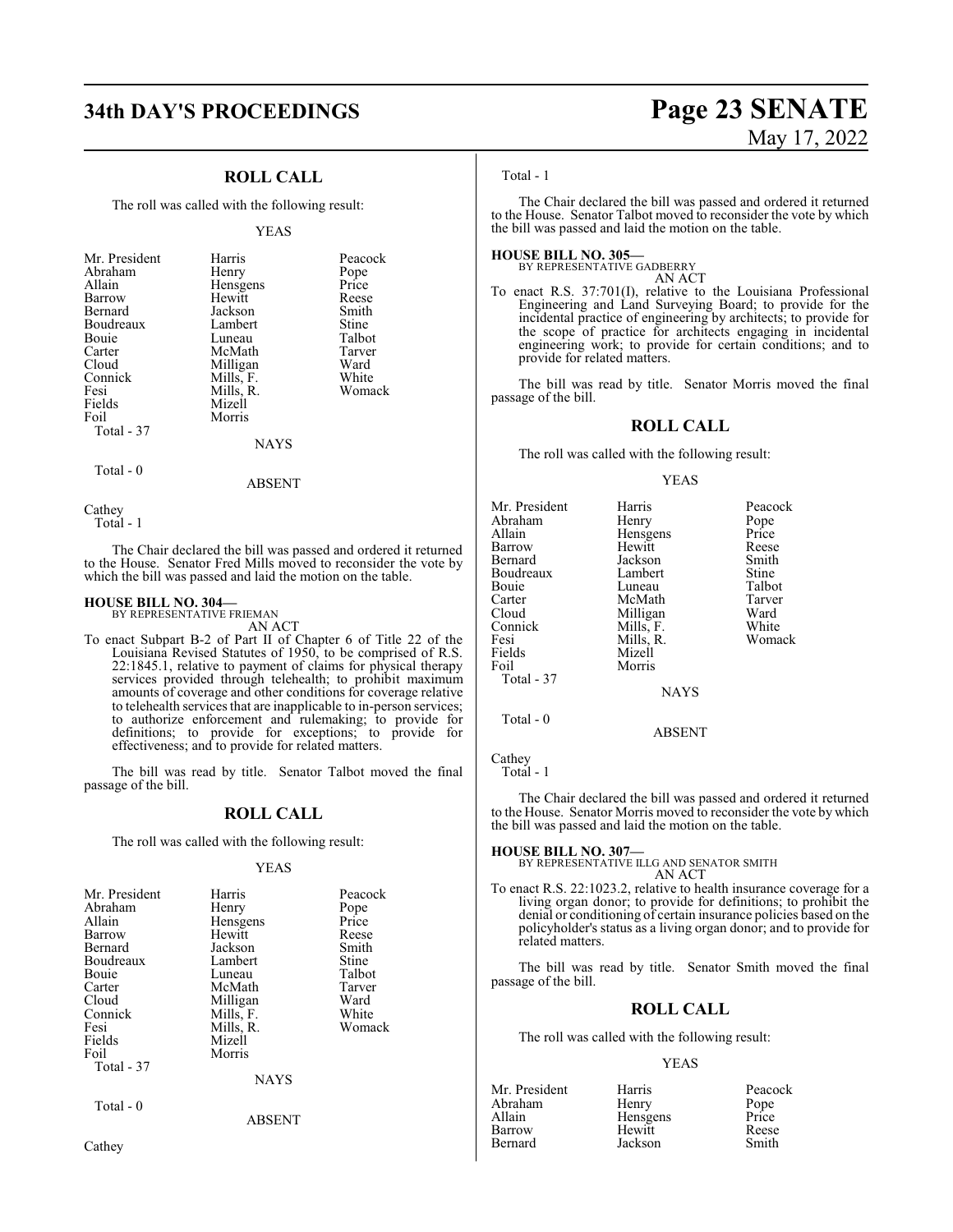| Boudreaux  | Lambe    |
|------------|----------|
| Bouie      | Luneau   |
| Carter     | McMa     |
| Cloud      | Milliga  |
| Connick    | Mills, l |
| Fesi       | Mills, l |
| Fields     | Mizell   |
| Foil       | Morris   |
| Total - 37 |          |
|            |          |

Lambert Stine<br>
Luneau Talbot Luneau Talbot<br>McMath Tarver McMath Tarve<br>
Milligan Ward Milligan Ward<br>
Mills, F. White Mills, F. White<br>Mills, R. Womack Mills, R.

NAYS

Total - 0

ABSENT

Cathey Total - 1

The Chair declared the bill was passed and ordered it returned to the House. Senator Smith moved to reconsider the vote by which the bill was passed and laid the motion on the table.

**HOUSE BILL NO. 312—**<br>BY REPRESENTATIVES DUSTIN MILLER, ADAMS, BOYD,<br>CARPENTER, CARRIER, WILFORD CARTER, DUPLESSIS, FISHER,<br>GAINES, GLOVER, HORTON, ILLG, LANDRY, LARVADAIN, LYONS,<br>MCFARLAND, NEWELL, PIERRE, SCHLEGEL, SELDE AN ACT

To amend and reenact the heading of Part XIII of Chapter 11 of Title 40 of the Louisiana Revised Statutes of 1950 and R.S. 40:2199(A)(1) and to enact R.S. 40:2199.11 through 2199.19, relative to licensed healthcare facilities; to establish duties and requirements of licensed healthcare facilities with respect to addressing and preventing workplace violence; to require the posting of certain cautionary signage at licensed healthcare facilities; to require and provide with respect to healthcare workplace violence prevention plans; to require reporting of acts of workplace violence occurring at licensed healthcare facilities; to prohibit retaliation by certain employers in connection with reporting of healthcare workplace violence; to require the Louisiana Department of Health to maintain on its website public information regarding healthcare workplace violence; to authorize enforcement actions by the department; to require promulgation of administrative rules; to provide for definitions; to provide for organization and designation of laws by the Louisiana State Law Institute; and to provide for related matters.

The bill was read by title. Senator Boudreaux moved the final passage of the bill.

### **ROLL CALL**

The roll was called with the following result:

#### YEAS

| Mr. President | Harris    | Peacock |
|---------------|-----------|---------|
| Abraham       | Henry     | Pope    |
| Allain        | Hensgens  | Price   |
| Barrow        | Hewitt    | Reese   |
| Bernard       | Jackson   | Smith   |
| Boudreaux     | Lambert   | Stine   |
| <b>Bouje</b>  | Luneau    | Talbot  |
| Carter        | McMath    | Tarver  |
| Cloud         | Milligan  | Ward    |
| Connick       | Mills, F. | White   |
| Fesi          | Mills, R. | Womack  |
| Fields        | Mizell    |         |
| Foil          | Morris    |         |
| Total - 37    |           |         |
|               | NAYS      |         |

Total - 0

**Page 24 SENATE 34th DAY'S PROCEEDINGS**

### ABSENT

Cathey Total - 1

The Chair declared the bill was passed and ordered it returned to the House. Senator Boudreaux moved to reconsider the vote by which the bill was passed and laid the motion on the table.

#### **HOUSE BILL NO. 314—**

BY REPRESENTATIVES TURNER AND BAGLEY AN ACT

To amend and reenact R.S. 28:2(introductory paragraph) and (28), 51.1(A)(3)(b) and (d), 70(A), and 915(F)(3),R.S. 37:752(3), (6), (7), and  $(9)(c)$  and  $(d)(ii)$ , 753(A) and  $(I)$ , 761(A)(2) and (4), 764(A)(4) and (5), 771.1(A) and (B)(1), 786.1(A)(introductory paragraph) and (1), 792(B) and (C)(1), 793(G)(2), 796(A),  $(B)(7)$ , and  $(D)$ , 796.1(A), 911(Section heading), 925(C), 929(3), 966, 971, 976, 1007(A)(2)(c), 1012, 1015(A) and (C), 1016, 1017(A), 1176(A)(3), 1218(1) and (3), 1218.1(A),  $1285(A)(25)$ ,  $1360.24(A)$ (introductory paragraph) and (3) and (B), 1360.26, 1360.31(C)(4) and (D), 1360.37(C), 1515(A)(1), 2352(introductory paragraph), (3), (8), and (9), 2353(A)(2) and  $(3)(a)$  and  $(C)(introducing paragramh)$ ,  $(2)$ ,  $(4)$ , and  $(5)$ ,  $2355(B)$ ,  $2356(B)$ , (F), and (H),  $2356.1(E)$ ,  $2356.2(C)(1)$ ,  $2356.3(A)(2)$ ,  $2357(A)$  and  $(B)(1)$ ,  $2359(A)$ ,  $(C)(1)$ , and  $(F)$ , 2360, 2361(D) and (E), 2362, 2363(A), 2365(A), (B), and (C)(introductory paragraph), (2), and (3), 2366, 2367, 2441,  $2442$ (introductory paragraph) and  $(6)$ (r) and (t), 2447, 2449(A) and (C) through (E), 2449.1(C)(introductory paragraph) and (E), 2453(introductory paragraph) and (2), 2457(4), (5), (7), (8), and  $(10)$ , 2462, 2464, 2465(A), (B), and  $(C)(1)$ , 3003(introductory paragraph) and  $(4)(a)$ , and  $3071(B)(1)$  and  $(2)$ , R.S.  $39:98.3(B)(2)$  and  $(3)$ ,  $98.4(B)(3)(a)$  and  $(b)$ ,  $1536(A)(2)$ , 1543(D), and 1658, R.S. 40:4(A)(introductory paragraph) and (1)(a) and (b)(ii) and (iii),  $5(A)(19)$  and  $(21)(a)$ ,  $5.5(B)$ , (C)(introductory paragraph) and (1) through (3), and (E), 5.5.2(D), 5.8(introductory paragraph) and (6)(introductory paragraph) and (a), 31.13(1), 39.1(A)(introductory paragraph),  $50(\overline{C})$ ,  $75(A)$ ,  $654(Section$  heading),  $961(introductor)$ paragraph),  $(23)$ , and  $(27)(b)(i)$ ,  $966(A)(3)$ , the heading of Part X-B of Chapter 4 of Title 40 of the Louisiana Revised Statutes of 1950, R.S. 40:1021(introductory paragraph), 1024(B), 1046(Section heading), 1047(A)(introductory paragraph) and (4), 1061.17(B)(3)(a)(iii), 1122.1(B)(2), 1123.3(B)(2), 1133.15, 1139.6(introductory paragraph) and (8), 1168.3(Section heading),  $1203.1(4)(a)$ , (e), (f), (h), (n), and (z),  $1203.3(D)(2)$ , 1223.3, 1249.2(introductory paragraph) and (5), 1249.3(A)(4),  $2012.2, 2012.3, 2017.10, 2018.3(B)(1)(h),$  $2018.6(B)$ (introductory paragraph), (3)(b) and (i), and (C)(2)(a) and (3)(i), 2109(E)(2), 2113.2, 2120.33(introductoryparagraph) and (7)(introductory paragraph) and (a),  $2166.5(B)(12)(e)$ (introductory paragraph) and (ii), 2180.25(B)(2)(introductory paragraph), (m)(introductory paragraph) and (v), and (q),  $2193.1(B)(5)$ (introductory paragraph), and 2321, R.S. 46:236.1.2(A)(introductory paragraph), 450.3(introductory paragraph) and  $(C)(2)$ , 450.5(A) through (C) and (D)(introductory paragraph), (1), and (3),  $450.6(A)$  and  $(B)(1)$ ,  $460.3$ ,  $977$ ,  $1906(C)$ ,  $1933(B)$ , 1952(introductory paragraph), 2169.1(7), 2626(H)(1)(d),  $2741(A), 2742(C), 2757(\text{C})(1)$ (introductory paragraph) and (e), 2761, and 2891, and Children's Code Articles 301 and 1150(2)(b) and to repeal R.S. 37:796(F) and 2465(D), R.S. 40:5.5(F) and (G), 1249.1(A) and (B), and 1249.2(1), R.S. 46:2757(C)(2), and Section 4 of Act No. 449 of the 2006 Regular Session, relative to various provisions of Titles 28, 37, 39, 40, and 46 of the Louisiana Revised Statutes of 1950, the Louisiana Children's Code, and uncodified law; to make technical corrections in provisions relative to behavioral health, human services, administration of the Louisiana Department of Health, administration of the Department of Children and Family Services, healthcare institutions and services, professions and occupations, boards and commissions, public health, food and drugs, public welfare and assistance, child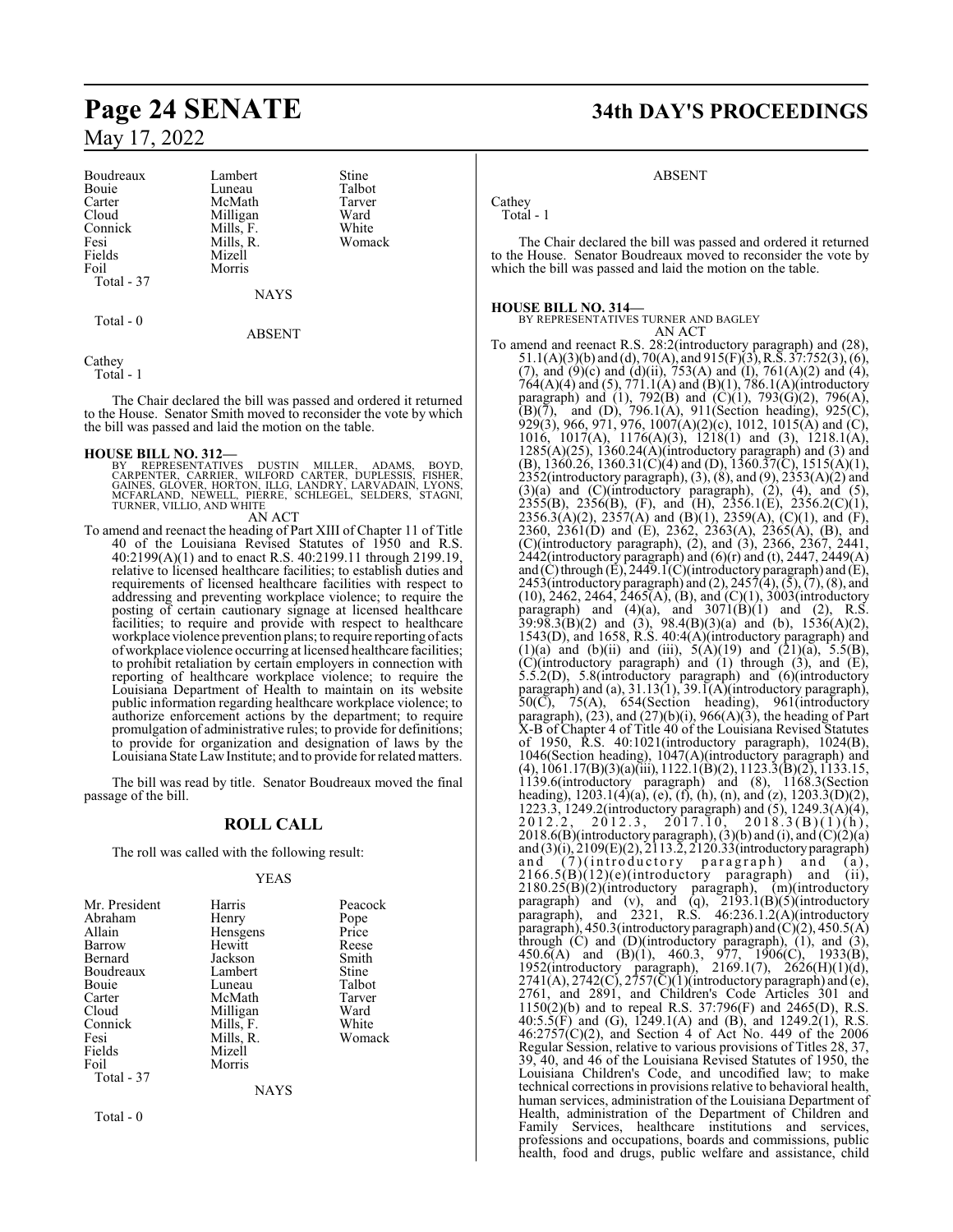# **34th DAY'S PROCEEDINGS Page 25 SENATE**

welfare, and other matters within or relating to the purview of the legislative committees on health and welfare; to make corrective changes including corrections in legal citations and in names of organizations, programs, publications, institutions, agencies, boards, commissions, departments, and offices and officers of departments; to remove references to agencies, other legal entities, and programs that have been repealed or no longer exist; to repeal obsolete findings and references to outdated information; to designate undesignated statutory provisions; and to provide for related matters.

#### **Floor Amendments**

Senator Foil proposed the following amendments.

#### **SENATE FLOOR AMENDMENTS**

Amendments proposed by Senator Foil to Reengrossed House Bill No. 314 by Representative Turner

AMENDMENT NO. 1 On page 28, line 24, after "Chapter" insert "or a medical psychologist licensed by the Louisiana State Board of Medical Examiners"

On motion of Senator Foil, the amendments were adopted.

The bill was read by title. Senator Fred Mills moved the final passage of the amended bill.

## **ROLL CALL**

The roll was called with the following result:

#### YEAS

| Mr. President | Harris      | Peacock |
|---------------|-------------|---------|
| Abraham       | Henry       | Pope    |
| Allain        | Hensgens    | Price   |
| Barrow        | Hewitt      | Reese   |
| Bernard       | Jackson     | Smith   |
| Boudreaux     | Lambert     | Stine   |
| Bouie         | Luneau      | Talbot  |
| Carter        | McMath      | Tarver  |
| Cloud         | Milligan    | Ward    |
| Connick       | Mills, F.   | White   |
| Fesi          | Mills, R.   | Womack  |
| Fields        | Mizell      |         |
| Foil          | Morris      |         |
| Total - 37    |             |         |
|               | <b>NAYS</b> |         |
| Total - 0     |             |         |

ABSENT

Cathey Total - 1

The Chair declared the amended bill was passed and ordered it returned to the House. Senator Fred Mills moved to reconsider the vote by which the bill was passed and laid the motion on the table.

#### **HOUSE BILL NO. 339—** BY REPRESENTATIVE COUSSAN

AN ACT

To amend and reenact R.S. 22:1836(A)(introductory paragraph) and (2)(introductory paragraph) and to enact R.S.  $22:1836(A)(3)$ , relative to health insurance; to prohibit a coordination of benefits provision that permits a plan to delay or deny payment for rendered healthcare services solely on the basis of the insured's failure to provide existence of an additional health benefit plan; to provide for effectiveness; to provide for technical changes; and to provide for related matters.

# May 17, 2022

The bill was read by title. Senator Talbot moved the final passage of the bill.

### **ROLL CALL**

The roll was called with the following result:

#### YEAS

| Mr. President | Harris      | Peacock |
|---------------|-------------|---------|
|               |             |         |
| Abraham       | Henry       | Pope    |
| Allain        | Hensgens    | Price   |
| Barrow        | Hewitt      | Reese   |
| Bernard       | Jackson     | Smith   |
| Boudreaux     | Lambert     | Stine   |
| Bouie         | Luneau      | Talbot  |
| Carter        | McMath      | Tarver  |
| Cloud         | Milligan    | Ward    |
| Connick       | Mills, F.   | White   |
| Fesi          | Mills, R.   | Womack  |
| Fields        | Mizell      |         |
| Foil          | Morris      |         |
| Total - 37    |             |         |
|               | <b>NAYS</b> |         |
| Total - 0     |             |         |
|               |             |         |

ABSENT

**Cathey** Total - 1

The Chair declared the bill was passed and ordered it returned to the House. Senator Talbot moved to reconsider the vote by which the bill was passed and laid the motion on the table.

**HOUSE BILL NO. 334—** BY REPRESENTATIVES DUPLESSIS, ADAMS, HUGHES, TRAVIS JOHNSON, LARVADAIN, MCMAHEN, AND SELDERS AN ACT

To amend and reenact R.S. 40:1203.3(A)(introductory paragraph) and to enact R.S. 40:1203.3(E), relative to employment of nonlicensed persons with certain healthcare providers; to define and provide with respect to the role of peer support specialists in behavioral health settings; to authorize the employment by licensed behavioral health services providers of peer support specialists who have been convicted of certain offenses; to provide conditions for the employment of such persons; to provide for administrative rulemaking by the Louisiana Department of Health; and to provide for related matters.

The bill was read by title. Senator Luneau moved the final passage of the bill.

#### **ROLL CALL**

The roll was called with the following result:

#### YEAS

Peacock

Womack

| Mr. President | Foil      | Mizell |
|---------------|-----------|--------|
| Abraham       | Harris    | Peacoc |
| Allain        | Henry     | Pope   |
| Barrow        | Hensgens  | Price  |
| Bernard       | Hewitt    | Reese  |
| Boudreaux     | Jackson   | Smith  |
| Bouie         | Lambert   | Stine  |
| Carter        | Luneau    | Talbot |
| Cloud         | McMath    | Tarver |
| Connick       | Milligan  | Ward   |
| Fesi          | Mills, F. | White  |
| Fields        | Mills, R. | Woma   |
| Total - 36    |           |        |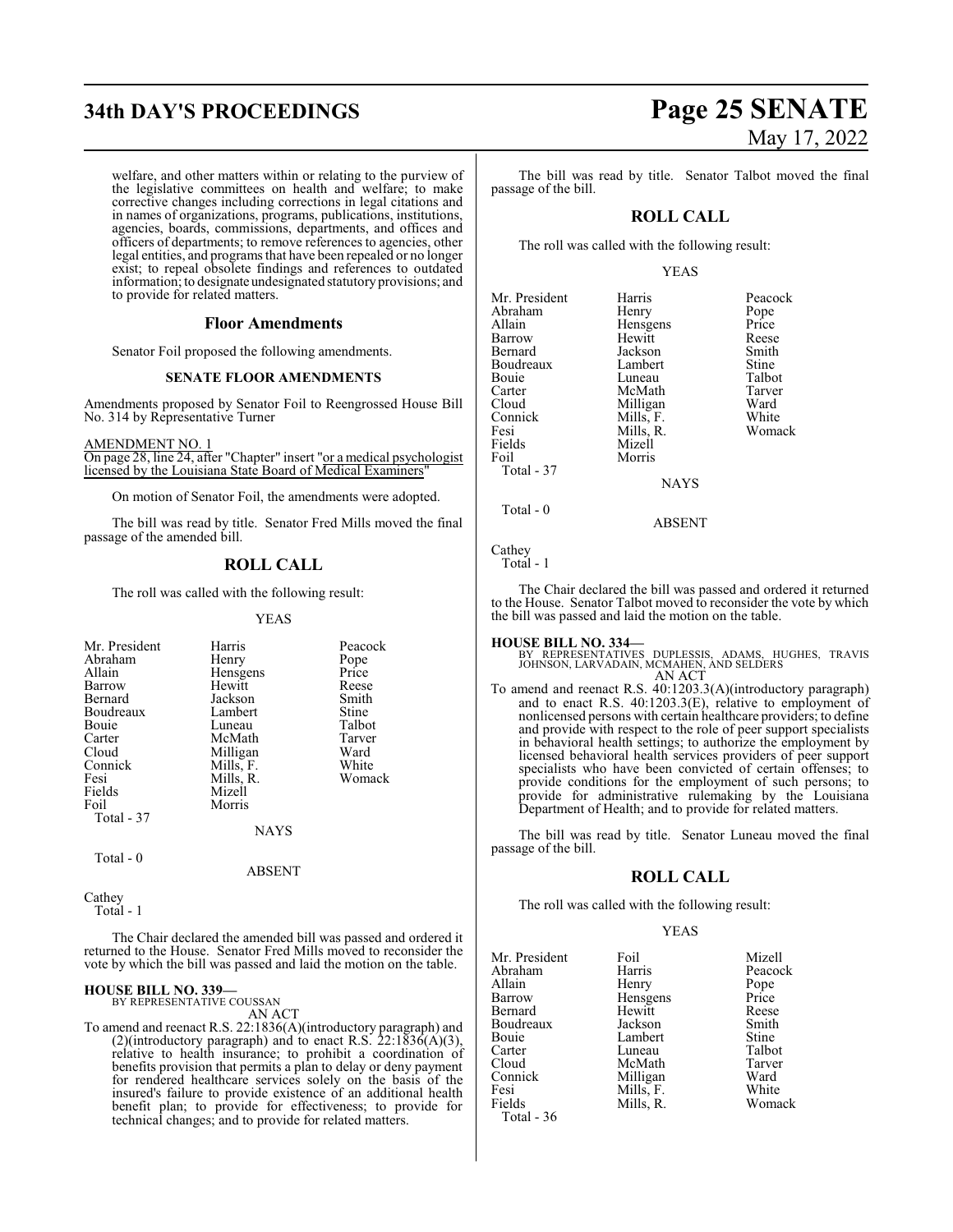#### NAYS

#### Total - 0

## ABSENT

Cathey Morris Total - 2

The Chair declared the bill was passed and ordered it returned to the House. Senator Luneau moved to reconsider the vote by which the bill was passed and laid the motion on the table.

# **HOUSE BILL NO. 347—** BY REPRESENTATIVE TURNER

AN ACT

To amend and reenact R.S. 40:1241(A), relative to the Louisiana Medical Assistance Program; to provide for recognition of hospitals with affiliation agreements with the Commission on Osteopathic College Accreditation; to provide for recognition of certain facilities as major teaching hospitals; and to provide for related matters.

The bill was read by title. Senator Fred Mills moved the final passage of the bill.

## **ROLL CALL**

The roll was called with the following result:

#### YEAS

| Mr. President | Harris      | Peacock |
|---------------|-------------|---------|
| Abraham       | Henry       | Pope    |
| Allain        | Hensgens    | Price   |
| Barrow        | Hewitt      | Reese   |
| Bernard       | Jackson     | Smith   |
| Boudreaux     | Lambert     | Stine   |
| Bouie         | Luneau      | Talbot  |
| Carter        | McMath      | Tarver  |
| Cloud         | Milligan    | Ward    |
| Connick       | Mills, F.   | White   |
| Fesi          | Mills, R.   | Womack  |
| Fields        | Mizell      |         |
| Foil          | Morris      |         |
| Total - 37    |             |         |
|               | <b>NAYS</b> |         |
| $Total - 0$   |             |         |

#### ABSENT

#### Cathey

Total - 1

The Chair declared the bill was passed and ordered it returned to the House. Senator Fred Mills moved to reconsider the vote by which the bill was passed and laid the motion on the table.

#### **HOUSE BILL NO. 497—**

BY REPRESENTATIVES TURNER, ROBBY CARTER, AND COX AN ACT

To amend and reenact R.S. 37:1250, relative to regulation of pharmacists and pharmacies by the Louisiana Board of Pharmacy; to provide relative to facilities which engage solely in the distribution of drugs or other products necessary for home kidney dialysis for patients with end stage renal disease; to exempt such facilities from the provisions of the Louisiana Pharmacy Practice Act; and to provide for related matters.

The bill was read by title. Senator Fred Mills moved the final passage of the bill.

# **Page 26 SENATE 34th DAY'S PROCEEDINGS**

## **ROLL CALL**

The roll was called with the following result:

#### YEAS

| Mr. President | Foil        | Pope   |
|---------------|-------------|--------|
| Abraham       | Harris      | Price  |
| Allain        | Henry       | Reese  |
| Barrow        | Hensgens    | Smith  |
| Bernard       | Hewitt      | Stine  |
| Boudreaux     | Luneau      | Talbot |
| Bouie         | McMath      | Tarver |
| Carter        | Milligan    | Ward   |
| Cloud         | Mills, F.   | White  |
| Connick       | Mills, R.   | Womack |
| Fesi          | Morris      |        |
| Fields        | Peacock     |        |
| Total - 34    |             |        |
|               | <b>NAYS</b> |        |
| Total - 0     |             |        |
|               | ABSENT      |        |
| Cathey        | Lambert     |        |
| Iackson       | Mizell      |        |

The Chair declared the bill was passed and ordered it returned to the House. Senator Fred Mills moved to reconsider the vote by which the bill was passed and laid the motion on the table.

#### **HOUSE BILL NO. 515—**

Total - 4

Total - 4

BY REPRESENTATIVE MIKE JOHNSON

AN ACT To amend and reenact R.S. 12:1333(A) and to enact R.S. 12:1333(E) and 1333.1, relative to succession proceedings involving limited liability companies; to provide for death of board members; to allow for inheritance of interest in a single-person limited liability company; to allow the succession representative to exercise the rights of the deceased member; to provide for membership of the heir or legatee; to provide definitions; and to provide for related matters.

The bill was read by title. Senator Reese moved the final passage of the bill.

#### **ROLL CALL**

The roll was called with the following result:

#### YEAS

| Mr. President | Foil          | Pope   |
|---------------|---------------|--------|
| Abraham       | Harris        | Price  |
| Allain        | Henry         | Reese  |
| Barrow        | Hensgens      | Smith  |
| Bernard       | Hewitt        | Stine  |
| Boudreaux     | Lambert       | Talbot |
| Bouie         | Luneau        | Tarver |
| Carter        | McMath        | Ward   |
| Cloud         | Milligan      | White  |
| Connick       | Mills, R.     | Womack |
| Fesi          | Morris        |        |
| Fields        | Peacock       |        |
| Total - 34    |               |        |
|               | <b>NAYS</b>   |        |
| Total $-0$    |               |        |
|               | <b>ABSENT</b> |        |
| Cathey        | Mills, F.     |        |
| Jackson       | Mizell        |        |
|               |               |        |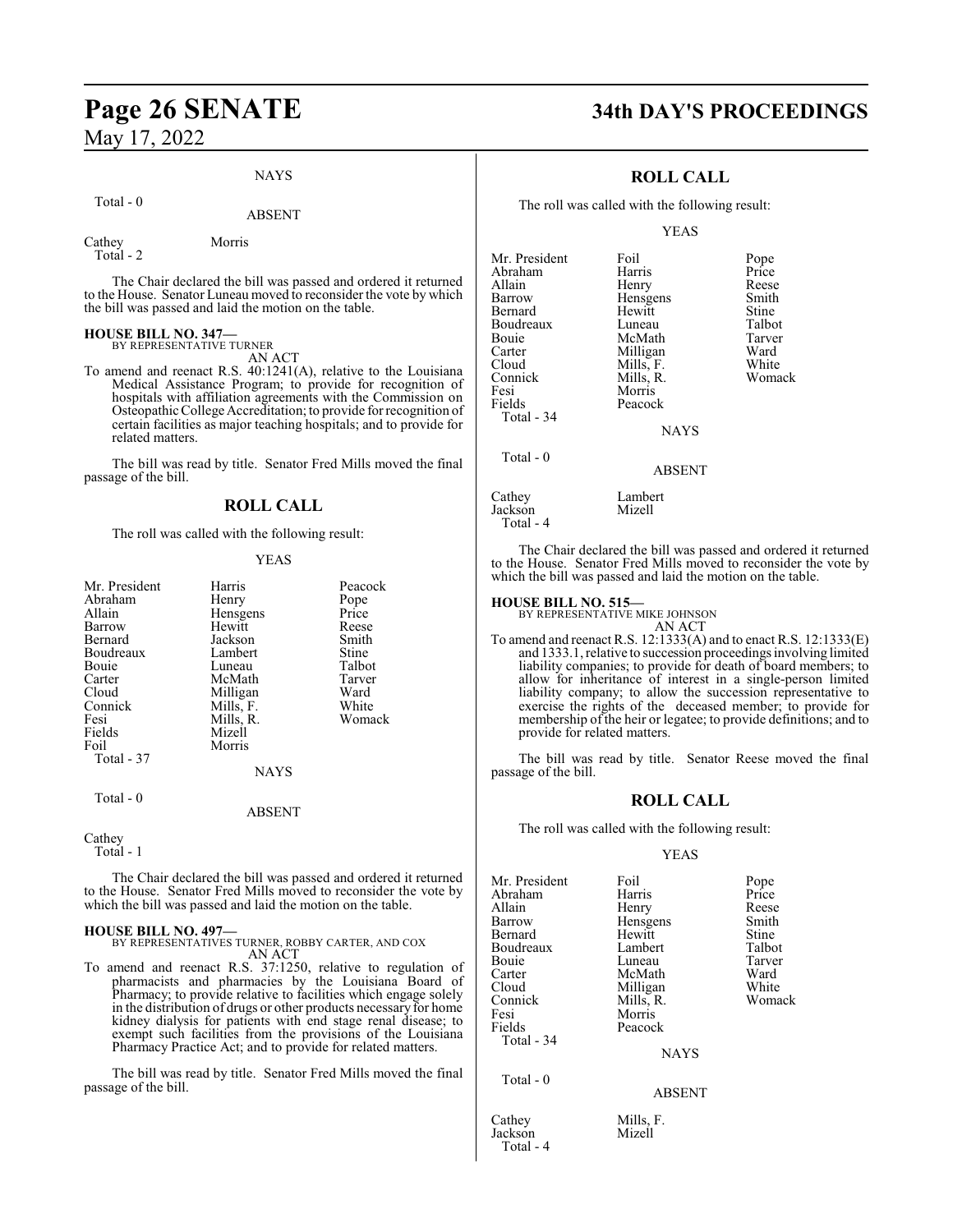# **34th DAY'S PROCEEDINGS Page 27 SENATE**

The Chair declared the bill was passed and ordered it returned to the House. Senator Reese moved to reconsider the vote by which the bill was passed and laid the motion on the table.

#### **HOUSE BILL NO. 521—** BY REPRESENTATIVE HUVAL

AN ACT

To amend and reenact R.S. 22:572, relative to catastrophe response plans for insurance; to provide for the requirements for catastrophe response plans; to provide for filing with and review of plans by the commissioner; to provide for confidentiality; to provide for enforcement and penalties; and to provide for related matters.

The bill was read by title. Senator Talbot moved the final passage of the bill.

#### **ROLL CALL**

The roll was called with the following result:

#### YEAS

| Mr. President | Foil        | Peacock |
|---------------|-------------|---------|
| Abraham       | Harris      | Pope    |
| Allain        | Henry       | Price   |
| Barrow        | Hensgens    | Reese   |
| Bernard       | Hewitt      | Smith   |
| Boudreaux     | Lambert     | Stine   |
| Bouie         | Luneau      | Talbot  |
| Carter        | McMath      | Tarver  |
| Cloud         | Milligan    | Ward    |
| Connick       | Mills, F.   | White   |
| Fesi          | Mills, R.   | Womack  |
| Fields        | Morris      |         |
| Total $-35$   |             |         |
|               | <b>NAYS</b> |         |
| Total - 0     |             |         |
|               | ABSENT      |         |

| Cathey    | Jackson | Mizell |
|-----------|---------|--------|
| Total - 3 |         |        |
|           |         |        |

The Chair declared the bill was passed and ordered it returned to the House. Senator Talbot moved to reconsider the vote by which the bill was passed and laid the motion on the table.

#### **HOUSE BILL NO. 528—** BY REPRESENTATIVE DAVIS

AN ACT

To amend and reenact R.S. 49:191(1) and to repeal R.S. 49:191(10)(n), relative to certain agencies within the office of the governor, including provisions to provide for the re-creation of such agencies; to provide for the effective termination date for all statutory authority for the existence of such statutory entities; and to provide for related matters.

The bill was read by title. Senator Reese moved the final passage of the bill.

#### **ROLL CALL**

The roll was called with the following result:

#### YEAS

| Mr. President | Foil     | Peacock |
|---------------|----------|---------|
| Abraham       | Harris   | Pope    |
| Allain        | Henry    | Price   |
| Barrow        | Hensgens | Reese   |
| Bernard       | Hewitt   | Smith   |

# May 17, 2022

| Boudreaux<br>Bouie<br>Carter<br>Cloud<br>Connick<br>Fesi<br>Fields | Lambert<br>Luneau<br>McMath<br>Milligan<br>Mills, F.<br>Mills, R.<br>Morris | Stine<br>Talbot<br>Tarver<br>Ward<br>White<br>Womack |
|--------------------------------------------------------------------|-----------------------------------------------------------------------------|------------------------------------------------------|
| Total - 35                                                         | <b>NAYS</b>                                                                 |                                                      |
| Total $-0$                                                         | <b>ABSENT</b>                                                               |                                                      |
| Cathey<br>Total - 3                                                | Jackson                                                                     | Mizell                                               |

The Chair declared the bill was passed and ordered it returned to the House. Senator Reese moved to reconsider the vote by which the bill was passed and laid the motion on the table.

# **HOUSE BILL NO. 571—** BY REPRESENTATIVE GADBERRY

AN ACT To amend and reenact R.S. 40:1730.26(3), relative to the State Uniform Construction Code; to provide for the adoption of the State Uniform Construction Code within five years from publication of the appropriate code; to provide for an extension to the time period in which the code is required to be adopted; to provide for limitations relative to the length and number of extensions to the adoption of the code; to limit the extension to no more than one year; to limit the authority of the council relative to the number of times an extension may be granted; to provide for a definition; and to provide for related matters.

The bill was read by title. Senator Morris moved the final passage of the bill.

#### **ROLL CALL**

The roll was called with the following result:

| v<br>I |  |
|--------|--|
|--------|--|

| Mr. President<br>Abraham<br>Allain<br>Barrow<br>Bernard<br>Boudreaux<br>Bouie<br>Carter<br>Cloud<br>Connick<br>Fesi<br>Fields<br>Total - 35<br>Total - 0 | Foil<br>Harris<br>Henry<br>Hensgens<br>Hewitt<br>Lambert<br>Luneau<br>McMath<br>Milligan<br>Mills, F.<br>Mills, R.<br>Morris<br><b>NAYS</b> | Peacock<br>Pope<br>Price<br>Reese<br>Smith<br>Stine<br>Talbot<br>Tarver<br>Ward<br>White<br>Womack |
|----------------------------------------------------------------------------------------------------------------------------------------------------------|---------------------------------------------------------------------------------------------------------------------------------------------|----------------------------------------------------------------------------------------------------|
|                                                                                                                                                          | <b>ABSENT</b>                                                                                                                               |                                                                                                    |
| Cathey<br>Total - 3                                                                                                                                      | Jackson                                                                                                                                     | Mizell                                                                                             |

The Chair declared the bill was passed and ordered it returned to the House. Senator Morris moved to reconsider the vote by which the bill was passed and laid the motion on the table.

# **HOUSE BILL NO. 642—** BY REPRESENTATIVE FIRMENT

AN ACT

To enact R.S. 42:1121(I), relative to post service restrictions; to provide an exemption to allow certain transactions for district offices for public defender services subject to certain conditions; and to provide for related matters.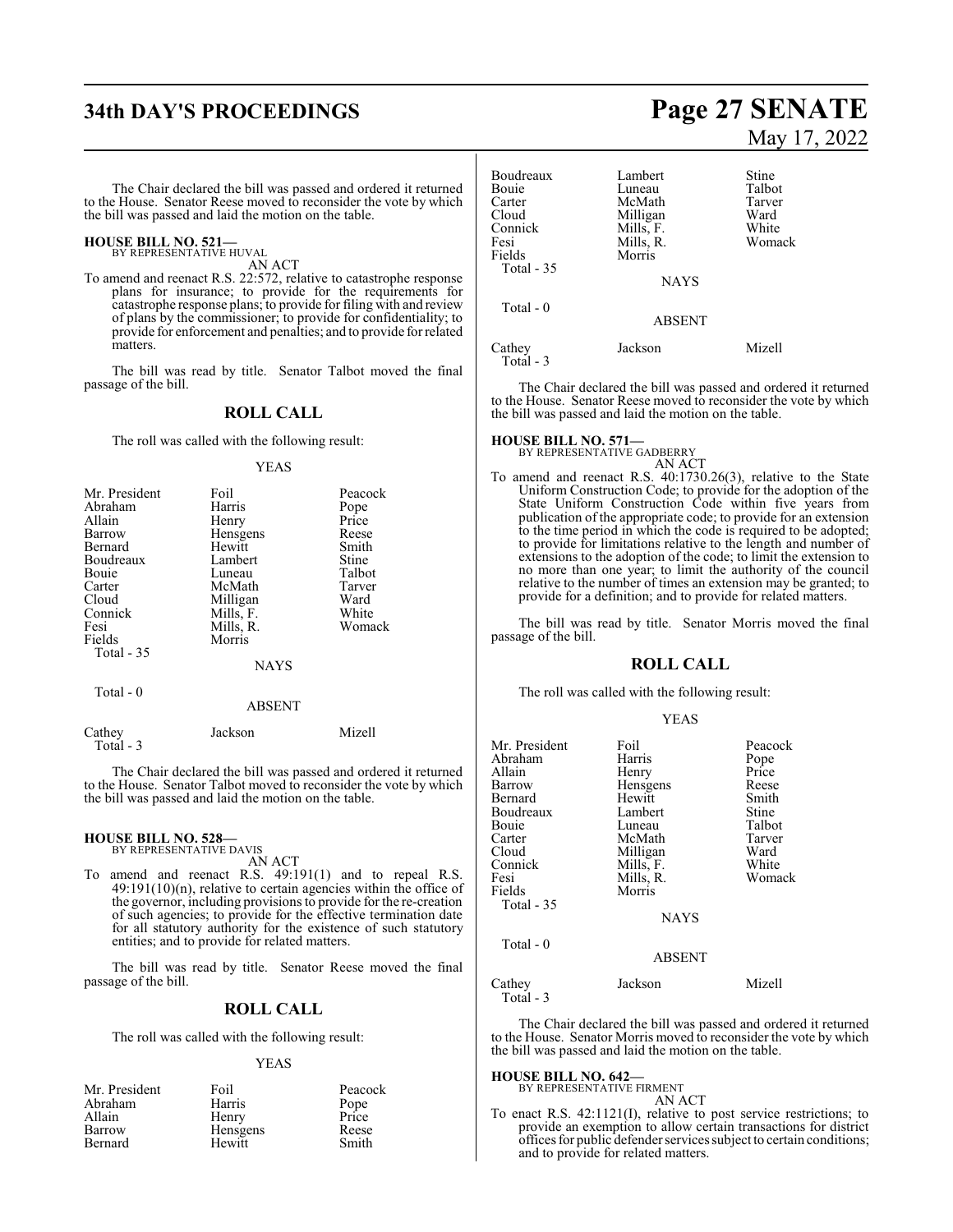The bill was read by title. Senator Morris moved the final passage of the bill.

#### **ROLL CALL**

The roll was called with the following result:

#### YEAS

| Mr. President | Foil        | Peacock |
|---------------|-------------|---------|
| Abraham       | Harris      | Pope    |
| Allain        | Henry       | Price   |
| Barrow        | Hensgens    | Reese   |
| Bernard       | Hewitt      | Smith   |
| Boudreaux     | Lambert     | Stine   |
| Bouie         | Luneau      | Talbot  |
| Carter        | McMath      | Tarver  |
| Cloud         | Milligan    | Ward    |
| Connick       | Mills, F.   | White   |
| Fesi          | Mills, R.   | Womack  |
| Fields        | Morris      |         |
| Total $-35$   |             |         |
|               | <b>NAYS</b> |         |
| Total - 0     |             |         |
|               | ABSENT      |         |

| Cathey     | Jackson | Mizell |
|------------|---------|--------|
| Total $-3$ |         |        |

The Chair declared the bill was passed and ordered it returned to the House. Senator Morris moved to reconsider the vote by which the bill was passed and laid the motion on the table.

# **HOUSE BILL NO. 664—** BY REPRESENTATIVE FRIEMAN

AN ACT

To amend and reenact R.S. 22:33(A)(introductory paragraph),  $88(F)(7)$  and  $(I)(1)($ introductory paragraph), 255, 258, 462 $(G)$ , 550.12(A)(introductory paragraph), 651(K), 691.5(E)(1)(b), 691.8(B)(2), 691.13(B) and (C), 1472(B), 1550.1(D), 1571(H), 1627(A)(introductory paragraph) and (B), 1781.5, 1835(A), 2057(E), 2059(A)(2), 2089(A)(2), and 2331 and to enact R.S. 22:691.13(G), relative to hearings arising out of the Louisiana Insurance Code; to provide for an opportunity for a public hearing for certain acquisitions; to remove the requirement for a hearing by the commissioner prior to taking certain actions; and to provide for related matters.

The bill was read by title. Senator Harris moved the final passage of the bill.

## **ROLL CALL**

The roll was called with the following result:

#### YEAS

| Foil      | Peacock   |
|-----------|-----------|
| Harris    | Pope      |
| Henry     | Price     |
| Hensgens  | Reese     |
| Hewitt    | Smith     |
| Lambert   | Stine     |
| Luneau    | Talbot    |
| McMath    | Ward      |
| Milligan  | White     |
| Mills, F. | Womack    |
|           |           |
| Morris    |           |
|           |           |
| NAYS      |           |
|           | Mills, R. |

# **Page 28 SENATE 34th DAY'S PROCEEDINGS**

#### ABSENT

| Cathey    | Mizell |
|-----------|--------|
| Jackson   | Tarver |
| Total - 4 |        |

The Chair declared the bill was passed and ordered it returned to the House. Senator Harris moved to reconsider the vote by which the bill was passed and laid the motion on the table.

#### **HOUSE BILL NO. 770—**

BY REPRESENTATIVE ST. BLANC AN ACT

To enact Chapter 23 of Title 25 of the Louisiana Revised Statutes of 1950, to be comprised of R.S. 25:1011 through 1016, and R.S.36:4(S), relative to boards and commissions;to establish the Louisiana Governor's Mansion Commission; to provide for the membership and powers, duties, and functions of the commission; to authorize the commission to establish advisory committees; and to provide for related matters.

The bill was read by title. Senator Allain moved the final passage of the bill.

#### **ROLL CALL**

The roll was called with the following result:

|--|

| Mr. President<br>Abraham<br>Allain<br>Barrow<br>Bernard<br>Boudreaux<br>Bouie<br>Carter<br>Cloud<br>Connick<br>Fesi<br>Fields | Foil<br>Harris<br>Henry<br>Hensgens<br>Hewitt<br>Lambert<br>Luneau<br>McMath<br>Milligan<br>Mills, F.<br>Mills, R.<br>Morris | Peacock<br>Pope<br>Price<br>Reese<br>Smith<br>Stine<br>Talbot<br>Tarver<br>Ward<br>White<br>Womack |
|-------------------------------------------------------------------------------------------------------------------------------|------------------------------------------------------------------------------------------------------------------------------|----------------------------------------------------------------------------------------------------|
| Total - 35                                                                                                                    | <b>NAYS</b>                                                                                                                  |                                                                                                    |
| Total $-0$                                                                                                                    | <b>ABSENT</b>                                                                                                                |                                                                                                    |
| Cathey<br>Total - 3                                                                                                           | Jackson                                                                                                                      | Mizell                                                                                             |

The Chair declared the bill was passed and ordered it returned to the House. Senator Allain moved to reconsider the vote by which the bill was passed and laid the motion on the table.

**HOUSE BILL NO. 708—** BY REPRESENTATIVE MCFARLAND

AN ACT

To enact R.S. 51:3061(3) and (4) and 3062(6) and (7), relative to the Louisiana Renewable Energy Development Act; to provide for legislative findings; to define the term"biomass"; and to provide for related matters.

The bill was read by title. Senator Allain moved the final passage of the bill.

#### **ROLL CALL**

The roll was called with the following result:

#### YEAS

Mr. President Harris Peacock<br>Abraham Henry Pope Abraham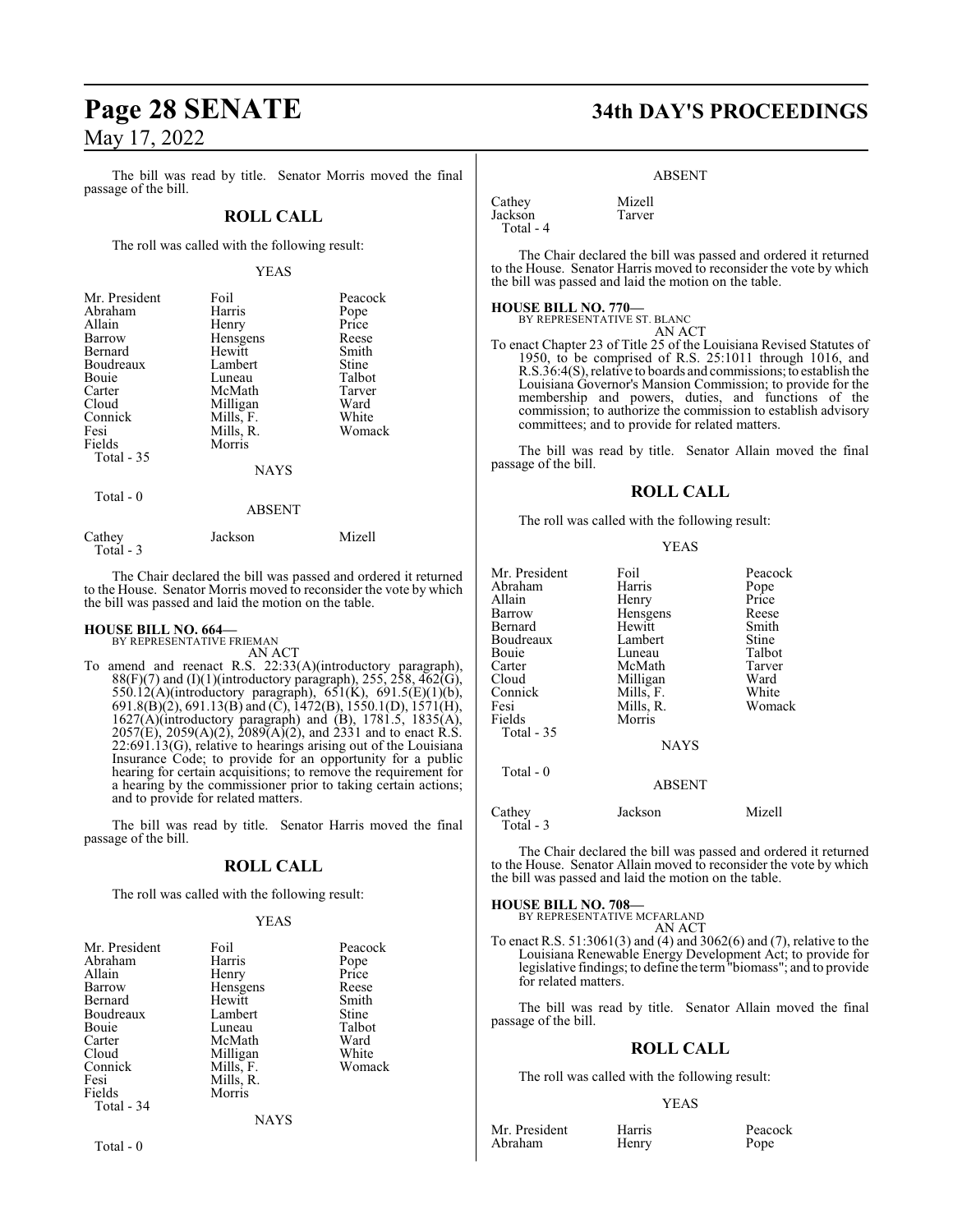# **34th DAY'S PROCEEDINGS Page 29 SENATE**

| Allain<br>Barrow<br>Bernard<br>Boudreaux<br>Carter<br>Cloud<br>Connick<br>Fesi<br>Fields<br>Foil<br>Total - 35<br>Total $-0$ | Hensgens<br>Hewitt<br>Jackson<br>Lambert<br>Luneau<br>McMath<br>Milligan<br>Mills, F.<br>Mills, R.<br>Morris<br><b>NAYS</b> | Price<br>Reese<br>Smith<br>Stine<br>Talbot<br>Tarver<br>Ward<br>White<br>Womack |
|------------------------------------------------------------------------------------------------------------------------------|-----------------------------------------------------------------------------------------------------------------------------|---------------------------------------------------------------------------------|
|                                                                                                                              | <b>ABSENT</b>                                                                                                               |                                                                                 |
| <b>Bouje</b>                                                                                                                 | Cathey                                                                                                                      | Mizell                                                                          |

Total - 3

The Chair declared the bill was passed and ordered it returned to the House. Senator Allain moved to reconsider the vote by which the bill was passed and laid the motion on the table.

**HOUSE BILL NO. 784—** BY REPRESENTATIVES DUPLESSIS, ADAMS, HUGHES, TRAVIS JOHNSON, LARVADAIN, MCMAHEN, DUSTIN MILLER, PRESSLY, SELDERS, AND STAGNI

AN ACT

To enact Part XIII of Chapter 5-B of the Louisiana Revised Statutes of 1950, to be comprised of R.S. 40:1125.1 through 1125.4, relative to perinatal mental health policy; to provide for furnishing of certain information by hospitals and birthing centers that provide labor and delivery services; to provide for perinatal mood disorder screening; to provide for treatment; to provide for collaborative care; and to provide for related matters.

The bill was read by title. Senator Barrow moved the final passage of the bill.

#### **ROLL CALL**

The roll was called with the following result:

#### YEAS

| Mr. President<br>Abraham<br>Allain<br>Barrow<br>Bernard<br>Boudreaux<br>Carter<br>Cloud<br>Connick<br>Fesi<br>Fields<br>Foil | Harris<br>Henry<br>Hensgens<br>Hewitt<br>Jackson<br>Lambert<br>Luneau<br>McMath<br>Milligan<br>Mills, F.<br>Mills, R.<br>Morris | Peacock<br>Pope<br>Price<br>Reese<br>Smith<br>Stine<br>Talbot<br>Tarver<br>Ward<br>White<br>Womack |
|------------------------------------------------------------------------------------------------------------------------------|---------------------------------------------------------------------------------------------------------------------------------|----------------------------------------------------------------------------------------------------|
| Total $-35$                                                                                                                  | <b>NAYS</b>                                                                                                                     |                                                                                                    |
| Total - 0                                                                                                                    | <b>ABSENT</b>                                                                                                                   |                                                                                                    |
| Bouie<br>Total - 3                                                                                                           | Cathey                                                                                                                          | Mizell                                                                                             |

The Chair declared the bill was passed and ordered it returned to the House. Senator Barrow moved to reconsider the vote by which the bill was passed and laid the motion on the table.

# May 17, 2022

#### **HOUSE BILL NO. 826—**

BY REPRESENTATIVE BAGLEY AN ACT

To amend and reenact R.S. 40:1223.3(3) and to enact R.S. 37:3386.3(B)(3), relative to healthcare services delivered through telehealth; to provide for powers and duties of the Addictive Disorder Regulatory Authority; to provide relative to telehealth services delivered by certain professionals who are licensed, certified, or registered by the authority and other behavioral health providers; to authorize the promulgation of certain rules by the authority; to revise the definition of "healthcare provider" within the Louisiana Telehealth Access Act; and to provide for related matters.

The bill was read by title. Senator Fred Mills moved the final passage of the bill.

#### **ROLL CALL**

The roll was called with the following result:

#### YEAS

| Mr. President | Harris        | Pope   |
|---------------|---------------|--------|
| Abraham       | Henry         | Price  |
| Allain        | Hensgens      | Reese  |
| Barrow        | Hewitt        | Smith  |
| Bernard       | Lambert       | Stine  |
| Boudreaux     | Luneau        | Talbot |
| Carter        | McMath        | Tarver |
| Cloud         | Milligan      | Ward   |
| Connick       | Mills, F.     | White  |
| Fesi          | Mills, R.     | Womack |
| Fields        | Morris        |        |
| Foil          | Peacock       |        |
| Total - 34    |               |        |
|               | <b>NAYS</b>   |        |
| Total - 0     |               |        |
|               | <b>ABSENT</b> |        |
| Bouie         | Jackson       |        |
| Cathey        | Mizell        |        |
| Total - 4     |               |        |

The Chair declared the bill was passed and ordered it returned to the House. Senator Fred Mills moved to reconsider the vote by which the bill was passed and laid the motion on the table.

#### **HOUSE BILL NO. 870—**

BY REPRESENTATIVE LACOMBE

AN ACT

To enact R.S. 22:1296.1, relative to automobile insurance; to provide for the application of certain insurance coverages to an insured when operating a vehicle not owned by the insured; to provide certain requirements for such coverages to apply to the insured's conduct; to provide for a determination as to which insurance is primary; to provide legislative intent; and to provide for related matters.

The bill was read by title. Senator Luneau moved the final passage of the bill.

#### **ROLL CALL**

The roll was called with the following result:

#### YEAS

| Mr. President | Harris   | Peacock       |
|---------------|----------|---------------|
| Abraham       | Henry    |               |
| Allain        | Hensgens | Pope<br>Price |
| Barrow        | Hewitt   | Reese         |
| Bernard       | Jackson  | Smith         |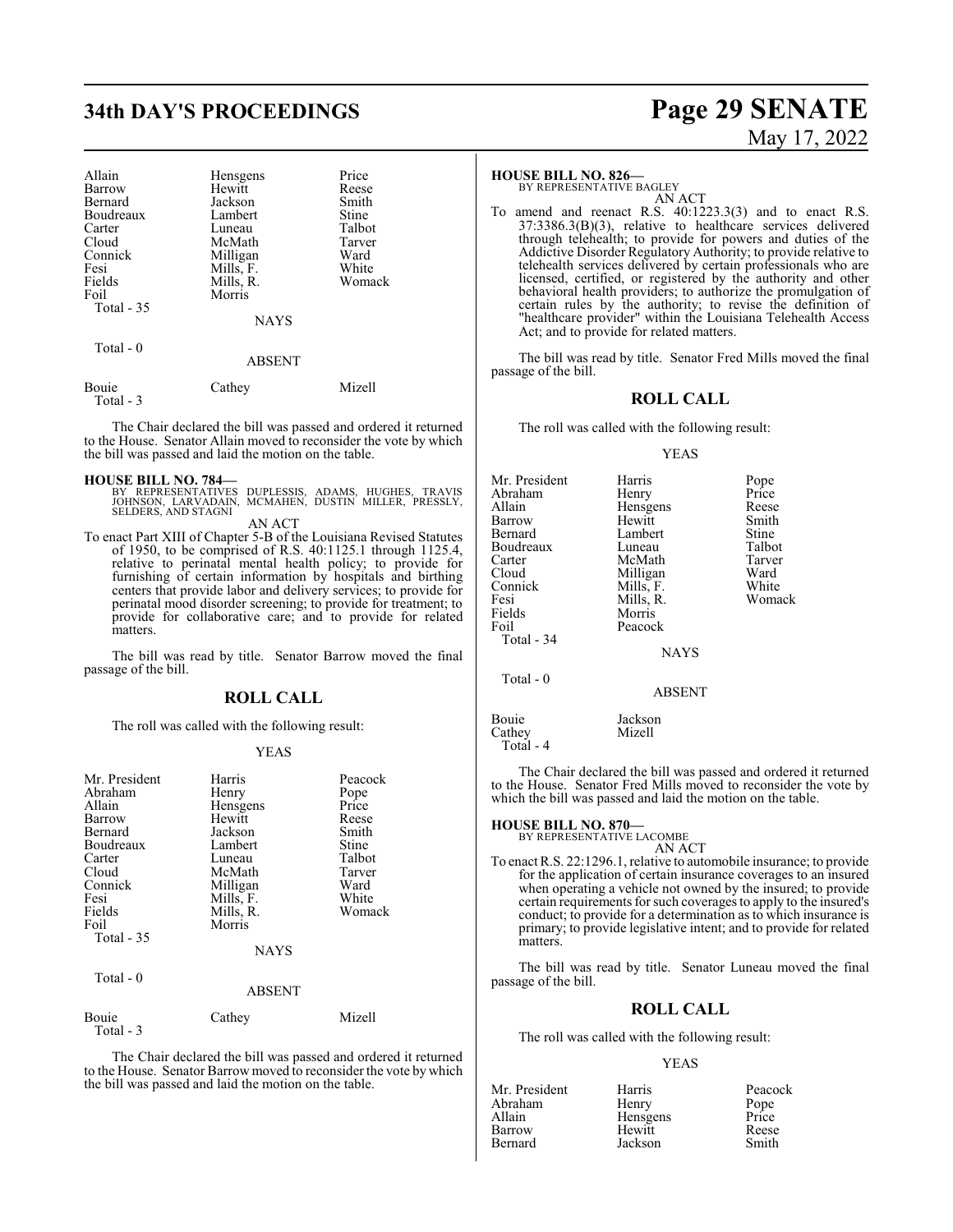| Boudreaux          | Lambert       | Stine  |  |
|--------------------|---------------|--------|--|
| Carter             | Luneau        | Talbot |  |
| Cloud              | McMath        | Tarver |  |
| Connick            | Milligan      | Ward   |  |
| Fesi               | Mills, F.     | White  |  |
| Fields             | Mills, R.     | Womack |  |
| Foil               | Morris        |        |  |
| Total $-35$        |               |        |  |
|                    | <b>NAYS</b>   |        |  |
| Total $-0$         |               |        |  |
|                    | <b>ABSENT</b> |        |  |
| Bouie<br>Total - 3 | Cathey        | Mizell |  |

The Chair declared the bill was passed and ordered it returned to the House. Senator Luneau moved to reconsider the vote by which the bill was passed and laid the motion on the table.

# **HOUSE BILL NO. 902—** BY REPRESENTATIVE VILLIO

AN ACT

To enact R.S. 49:160.2, relative to state symbols; to provide for the official state steam locomotive; to provide relative to the 2-8-2 Mikado class of steam locomotives; and to provide for related matters.

The bill was read by title. Senator Price moved the final passage of the bill.

## **ROLL CALL**

The roll was called with the following result:

#### YEAS

| Mr. President<br>Abraham<br>Allain<br>Barrow<br>Bernard<br>Boudreaux<br>Bouie<br>Carter<br>Cloud<br>Connick<br>Fesi<br>Fields<br>Total - 35 | Foil<br>Harris<br>Henry<br>Hensgens<br>Hewitt<br>Jackson<br>Luneau<br>McMath<br>Milligan<br>Mills, F.<br>Mills, R.<br>Morris | Peacock<br>Pope<br>Price<br>Reese<br>Smith<br>Stine<br>Talbot<br>Tarver<br>Ward<br>White<br>Womack |
|---------------------------------------------------------------------------------------------------------------------------------------------|------------------------------------------------------------------------------------------------------------------------------|----------------------------------------------------------------------------------------------------|
|                                                                                                                                             | <b>NAYS</b>                                                                                                                  |                                                                                                    |
| Total $-0$                                                                                                                                  | ABSENT                                                                                                                       |                                                                                                    |

| $\begin{array}{c}\n\text{Cathey} \\ \text{Total - 3}\n\end{array}$ | Lambert | Mizell |
|--------------------------------------------------------------------|---------|--------|

The Chair declared the bill was passed and ordered it returned to the House. Senator Price moved to reconsider the vote by which the bill was passed and laid the motion on the table.

#### **HOUSE BILL NO. 1005—**

BY REPRESENTATIVES LARVADAIN, COX, JORDAN, AND PHELPS AN ACT

To amend and reenact R.S. 22:47(14) and (18), relative to surety insurance; to repeal a prohibition against private deposit insurance in excess of that provided by certain insurers; to provide for excess share insurance; to reclassify certain forms of surety insurance; to provide for licensure; to provide for effectiveness; and to provide for related matters.

The bill was read by title. Senator Peacock moved the final passage of the bill.

# **Page 30 SENATE 34th DAY'S PROCEEDINGS**

## **ROLL CALL**

The roll was called with the following result:

YEAS

| Mr. President | Foil        | Morris  |
|---------------|-------------|---------|
| Abraham       | Harris      | Peacock |
| Allain        | Henry       | Pope    |
| Barrow        | Hensgens    | Price   |
| Bernard       | Hewitt      | Reese   |
| Boudreaux     | Jackson     | Smith   |
| Bouie         | Lambert     | Stine   |
| Carter        | Luneau      | Talbot  |
| Cloud         | McMath      | Tarver  |
| Connick       | Milligan    | Ward    |
| Fesi          | Mills, F.   | White   |
| Fields        | Mills, R.   | Womack  |
| Total - 36    |             |         |
|               | <b>NAYS</b> |         |
| $Total - 0$   |             |         |

Cathey Mizell

Total - 2

The Chair declared the bill was passed and ordered it returned to the House. Senator Peacock moved to reconsider the vote by which the bill was passed and laid the motion on the table.

ABSENT

#### **Rules Suspended**

Senator Pope asked for and obtained a suspension of the rules to revert to the Morning Hour.

#### **Message from the House**

#### **PASSED SENATE BILLS AND JOINT RESOLUTIONS**

#### May 17, 2022

To the Honorable President and Members of the Senate:

I am directed to inform your honorable body that the House of Representatives has finally passed the following Senate Bills and Joint Resolutions:

# **SENATE BILL NO. 165—**<br>BY SENATOR TALBOT

AN ACT To amend and reenact R.S. 22:2436(C)(2)(a), and (D)(2), (D)(3), and (E)(2), and R.S. 22:2437(C), to enact R.S. 22:2436(D)(4) and  $R.S. 22:2439(D)$  and to repeal R.S. 22:2436(E)(3) relative to an internal claims and appeals process and external procedures for health insurance issuers; to provide requirements for certain processes and procedures; and to provide for related matters.

Reported with amendments.

#### **SENATE BILL NO. 117** BY SENATOR LUNEAU

- AN ACT
- To amend and reenact R.S. 22:1296(A), relative to insurers providing coverage for the temporary use of a motor vehicle not owned by an insured; to provide terms and conditions; and to provide for related matters.

Reported with amendments.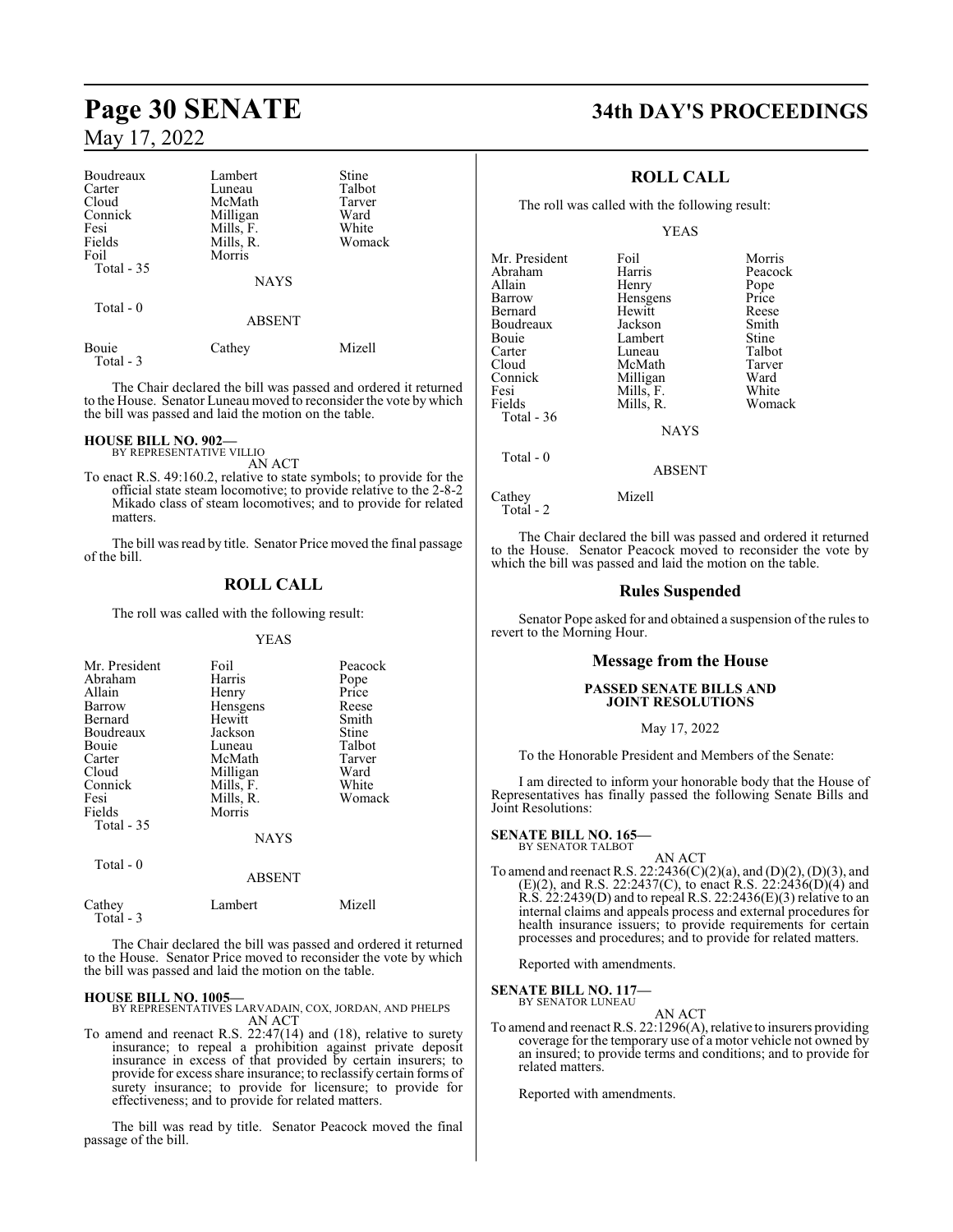**SENATE BILL NO. 163—**

BY SENATORS TALBOT, BERNARD, FESI, JACKSON, ROBERT MILLS, PEACOCK, SMITH AND STINE AN ACT

To enact R.S. 22:1897, relative to the insurance claims process; to provide a policyholder a catastrophe claim process disclosure form; to provide for rules and regulations; and to provide for related matters.

Reported with amendments.

Respectfully submitted, MICHELLE D. FONTENOT Clerk of the House of Representatives

#### **Message from the House**

#### **PASSED SENATE BILLS AND JOINT RESOLUTIONS**

May 17, 2022

To the Honorable President and Members of the Senate:

I am directed to inform your honorable body that the House of Representatives has finally passed the following Senate Bills and Joint Resolutions:

# **SENATE BILL NO. 36—** BY SENATOR HENRY

AN ACT

To amend and reenact R.S. 14:38(B) and to enact R.S. 14:38(C), relative to the crime of simple assault; to provide for increased penalties when the offense is committed upon a store's employee during a theft; and to provide for related matters.

Reported without amendments.

- **SENATE BILL NO. 40—** BY SENATORS MCMATH, BARROW, LUNEAU AND MIZELL AN ACT
- To enact R.S. 46:286.2, relative to protections for foster children; to provide for special identification cards for children in foster care; to provide for an effective date; and to provide for related matters.

Reported without amendments.

Respectfully submitted, MICHELLE D. FONTENOT Clerk of the House of Representatives

#### **Introduction of Senate Resolutions**

#### **SENATE RESOLUTION NO. 133—** BY SENATOR CARTER

A RESOLUTION

To create and provide for the Study Commission on Expungement Fees to study costs associated with an expungement.

The resolution was read by title and placed on the Calendar for a second reading.

## **Introduction of Senate Concurrent Resolutions**

**SENATE CONCURRENT RESOLUTION NO. 57—** BY SENATOR FIELDS A CONCURRENT RESOLUTION

To express the sincere and heartfelt condolences of the Legislature of Louisiana upon the passing of Mr. Clovis Hayes.

The resolution was read by title and placed on the Calendar for a second reading.

# **34th DAY'S PROCEEDINGS Page 31 SENATE** May 17, 2022

### **Message from the House**

**ASKING CONCURRENCE IN HOUSE BILLS AND JOINT RESOLUTIONS**

May 17, 2022

To the Honorable President and Members of the Senate:

I am directed to inform your honorable body that the House of Representatives has finally passed and asks your concurrence in the following House Bills and Joint Resolutions:

HB No. 183 HB No. 677 HB No. 983

Respectfully submitted, MICHELLE D. FONTENOT Clerk of the House of Representatives

#### **House Bills and Joint Resolutions on First Reading**

**HOUSE BILL NO. 183—** BY REPRESENTATIVE HUGHES

AN ACT

To amend and reenact R.S. 17:3391(B)(introductory paragraph), relative to student debt; to require public postsecondary education management boards to adopt policies to prohibit the institutions under their supervision and management from withholding student transcripts and other records due to outstanding debt or defaulting on a loan; to prohibit public postsecondary education institutions from withholding certain services due to defaulting on a loan; and to provide for related matters.

The bill was read by title and placed on the Calendar for a second reading.

#### **HOUSE BILL NO. 677—**

BY REPRESENTATIVES JORDAN AND WILLARD AN ACT

To enact R.S. 22:1034.1, relative to health insurance coverage; to require a health coverage plan to limit the cost-sharing amount for enrollees prescribed insulin; to require certain inclusion of insulin relative to drug formularies; to provide for definitions; to provide for effectiveness; and to provide for related matters.

The bill was read by title and placed on the Calendar for a second reading.

#### **HOUSE BILL NO. 983—**

BY REPRESENTATIVE BISHOP AN ACT

To amend and reenact R.S. 17:3100.7(E), relative to the Louisiana Student Tuition Assistance and Revenue Trust Program and the Louisiana Student Tuition Assistance and Revenue Trust Kindergarten Through Grade Twelve Program; to authorize the transfer or rollover of funds from a college education savings account to an elementary and secondary education savings account; and to provide for related matters.

The bill was read by title and placed on the Calendar for a second reading.

#### **Privileged Report of the Committee on Senate and Governmental Affairs**

#### **ENROLLMENTS**

Senator Hewitt, Chairman on behalf of the Committee on Senate and Governmental Affairs, submitted the following report: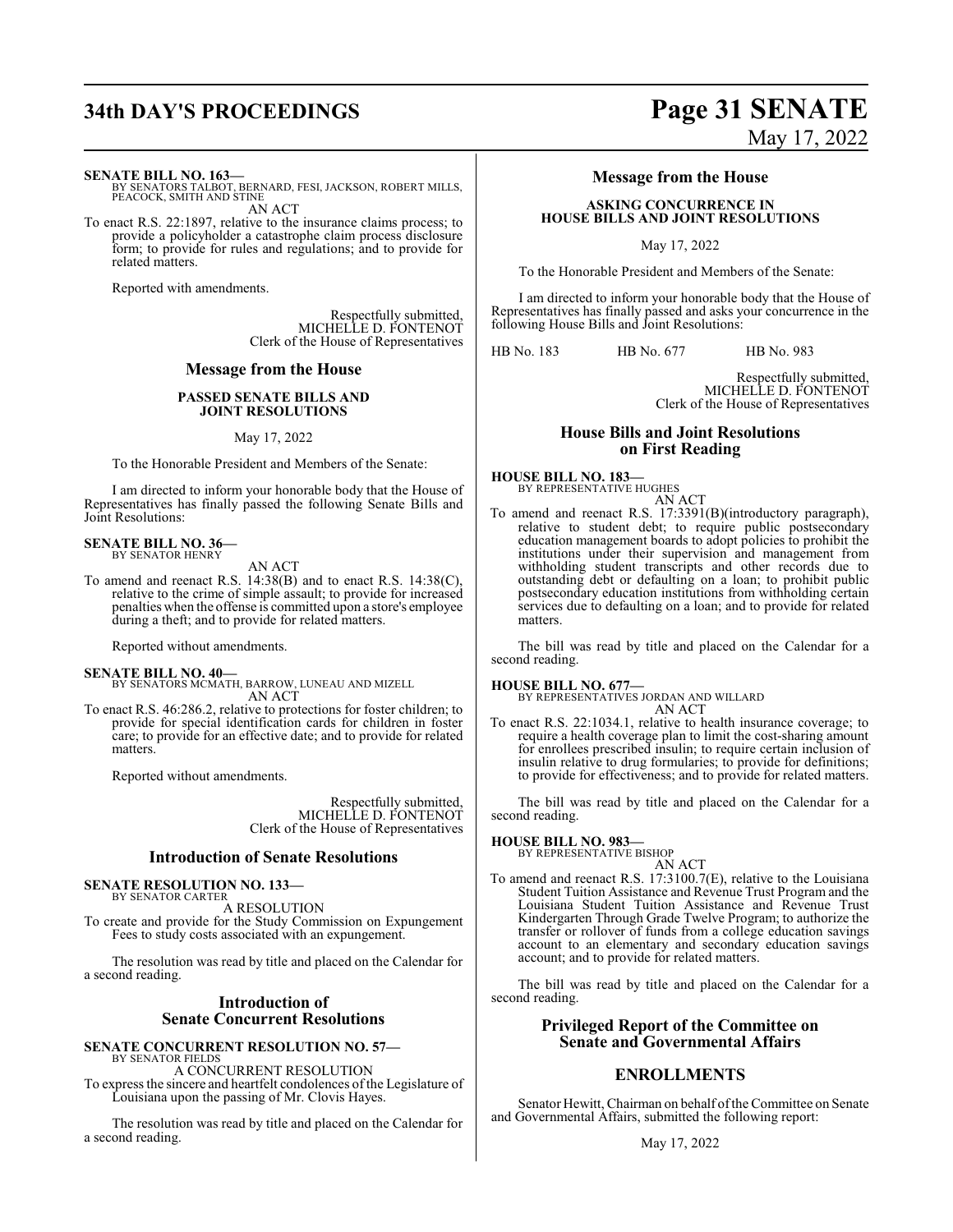# **Page 32 SENATE 34th DAY'S PROCEEDINGS**

## May 17, 2022

To the President and Members of the Senate:

I am directed by your Committee on Senate and Governmental Affairs to submit the following report:

The following Senate Bills have been properly enrolled:

#### **SENATE BILL NO. 21—** BY SENATOR ROBERT MILLS

AN ACT

To amend and reenact the introductory paragraph of R.S. 22:436(B) and to enact R.S. 22:436(B)(5), relative to requirements for approved unauthorized insurers; to provide for the submission of contact information; and to provide for related matters.

# **SENATE BILL NO. 102—** BY SENATOR FOIL

AN ACT

To amend and reenact Civil Code Arts. 250 and 256(C), relative to tutorship by nature; to provide for cotutorship; to provide that cotutors have equal authority to act alone or on behalf of the child; to provide for an effective date; and to provide for related matters.

#### **SENATE BILL NO. 123—**

BY SENATOR ABRAHAM

- AN ACT To authorize the use of certain state property in Cameron Parish for seafood research; to provide relative to protecting the state's
- natural resources; to provide relative to the use of certain waters for oyster farming research; to provide relative to the specification ofthe boundaries and size of the areas in which the research will be conducted; and to provide for related matters.

#### **SENATE BILL NO. 129—** BY SENATOR MORRIS

AN ACT

To amend and reenact R.S. 47:305.76(A) and 337.9(D)(34) and to enact R.S.  $47:305.76(B)(24)$  through (46), relative to local sales and use tax; to provide an exemption from local sales and use tax for the purchase of certain infused or injected prescription drugs; to provide for applicable diseases and conditions; to provide for effectiveness; and to provide for related matters.

#### **SENATE BILL NO. 211—** BY SENATOR STINE

AN ACT

To amend and reenact R.S.  $47:463.61(E)(2)$  and (3), to provide relative to the "Choose Life" special prestige license plate; to add the needs of expectant mothers considering parenting their child to the approved use of royalty fee; and to provide for related matters.

#### **SENATE BILL NO. 223—**

BY SENATORS LAMBERT, FOIL, HEWITT, MCMATH AND TALBOT AN ACT

To enact R.S. 47:463.214, 463.215, and 463.216, relative to motor vehicle special prestige license plate; to provide for Egg Bowl rivalry prestige license plates; to provide for the establishment ofthe "Mississippi StateUniversityAlumni Association" special prestige license plate; to provide for the establishment of the "University ofMississippi Alumni Association" special prestige license plate; to provide for the establishment of the "University of Southern Mississippi Alumni Association" special prestige license plate; to provide for creation, issuance, design, fees, distribution, and rule promulgation applicable to such license plates; and to provide for related matters.

#### **SENATE BILL NO. 242—** BY SENATOR ALLAIN

AN ACT

To amend and reenact R.S. 47:337.63(A)(3), (D), and (E), 337.69(B), 337.70(A)(1) and (2), and 337.80(A)(4)(b) and (B) and to enact R.S. 47:337.69(C) and 337.70(A)(4), relative to interest and penalties applicable to local sales and use tax; to provide for remittance oftax under protest; to provide for a limitation on the

maximuminterest rate on unpaid taxes; to equalize interest rates for taxes due, taxes paid under protest, and refunds of overpayments; to provide for the calculation of late filing and payment penalties; and to provide for related matters.

#### **SENATE BILL NO. 293—**

BY SENATOR ALLAIN AND REPRESENTATIVE THOMPSON AN ACT

To enact R.S. 47:305.77, relative to sales and use tax rebates; to provide for a state sales and use tax rebate for the purchase of certain agricultural fencing materials by commercial farmers; to provide for limitations and conditions; to provide for definitions; to authorize the secretary of the Department of Revenue to promulgate rules; to provide for application deadlines; and to provide for related matters.

#### **SENATE BILL NO. 381—**

BY SENATOR WARD

AN ACT

To enact Chapter 15 of Title 51 of the Louisiana Revised Statutes of 1950, to be comprised of R.S. 51:1501 through 1506, relative to the regulation of credit access loans; to provide for terms, procedures, prohibitions, and penalties; to require disclosure; to provide for definitions; and to provide for related matters.

#### **SENATE BILL NO. 431—**



To amend and reenact R.S. 4:228(F), relative to horse racing; to provide for offtrack wagering facility locations; to provide for prohibitions; to provide for exceptions; and to provide for related matters.

> Respectfully submitted, SHARON W. HEWITT Chairman

The foregoing Senate Bills were signed by the President of the Senate.

#### **Privileged Report of the Committee on Senate and Governmental Affairs**

#### **ENROLLMENTS**

Senator Hewitt, Chairman on behalf of the Committee on Senate and Governmental Affairs, submitted the following report:

May 17, 2022

To the President and Members of the Senate:

I am directed by your Committee on Senate and Governmental Affairs to submit the following report:

The following Senate Concurrent Resolution has been properly enrolled:

#### **SENATE CONCURRENT RESOLUTION NO. 13—** BY SENATORS LAMBERT AND BARROW

A CONCURRENT RESOLUTION

To urge and request the Department of Environmental Quality to study and make recommendations for strategies to increase the recycling of plastic.

> Respectfully submitted, SHARON W. HEWITT Chairman

The foregoing Senate Concurrent Resolution was signed by the President of the Senate.